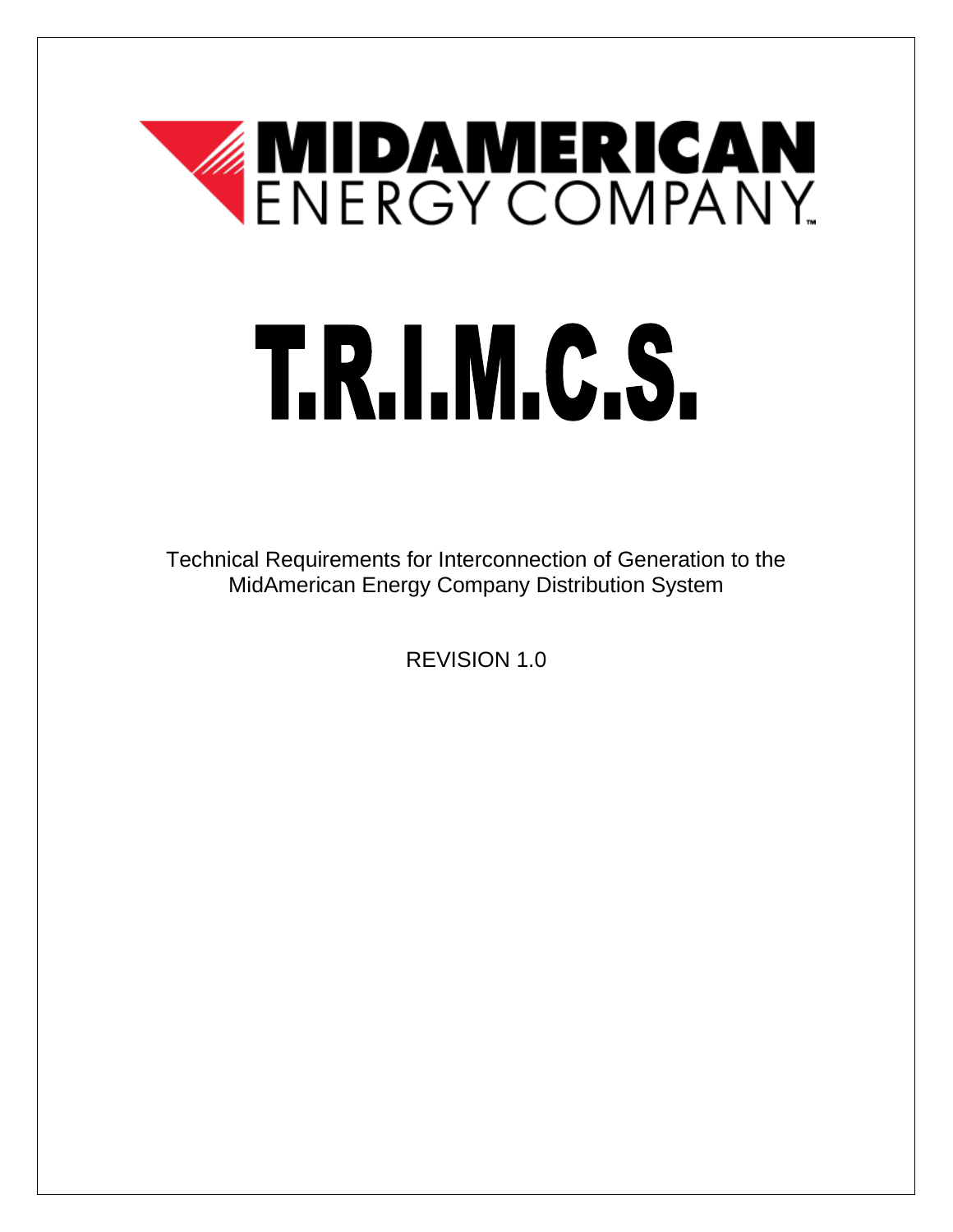| <b>PREFACE</b>    |                                                                     |  |
|-------------------|---------------------------------------------------------------------|--|
|                   |                                                                     |  |
|                   |                                                                     |  |
|                   |                                                                     |  |
|                   |                                                                     |  |
|                   |                                                                     |  |
| <b>SECTION 6:</b> | REQUIRED EQUIPMENT BASED UPON SIZE (GENERATION CAPACITY) 14         |  |
|                   |                                                                     |  |
| <b>SECTION 8:</b> | REQUIRED EQUIPMENT BASED UPON TRANSITION MODE 15                    |  |
|                   |                                                                     |  |
|                   |                                                                     |  |
|                   | SECTION 11: COMMISSION TESTING AND MAINTENANCE OF INTERCONNECTION   |  |
|                   |                                                                     |  |
|                   |                                                                     |  |
|                   |                                                                     |  |
|                   | APPENDIX D: DEFINITION OF TERMS AND ABBREVIATIONS USED IN TRIMECS30 |  |
|                   |                                                                     |  |
|                   |                                                                     |  |
|                   | APPENDIX R: INTERCONNECTION PROTECTIVE RELAY (IPR) ELEMENTS GUIDE39 |  |
|                   | APPENDIX T: INTERCONNECTION PROTECTIVE RELAY DISCRETE TEST SHEET43  |  |
|                   |                                                                     |  |



**Technical Requirements for TABLE OF Interconnection of Generation CONTENTS to the MidAmerican Energy**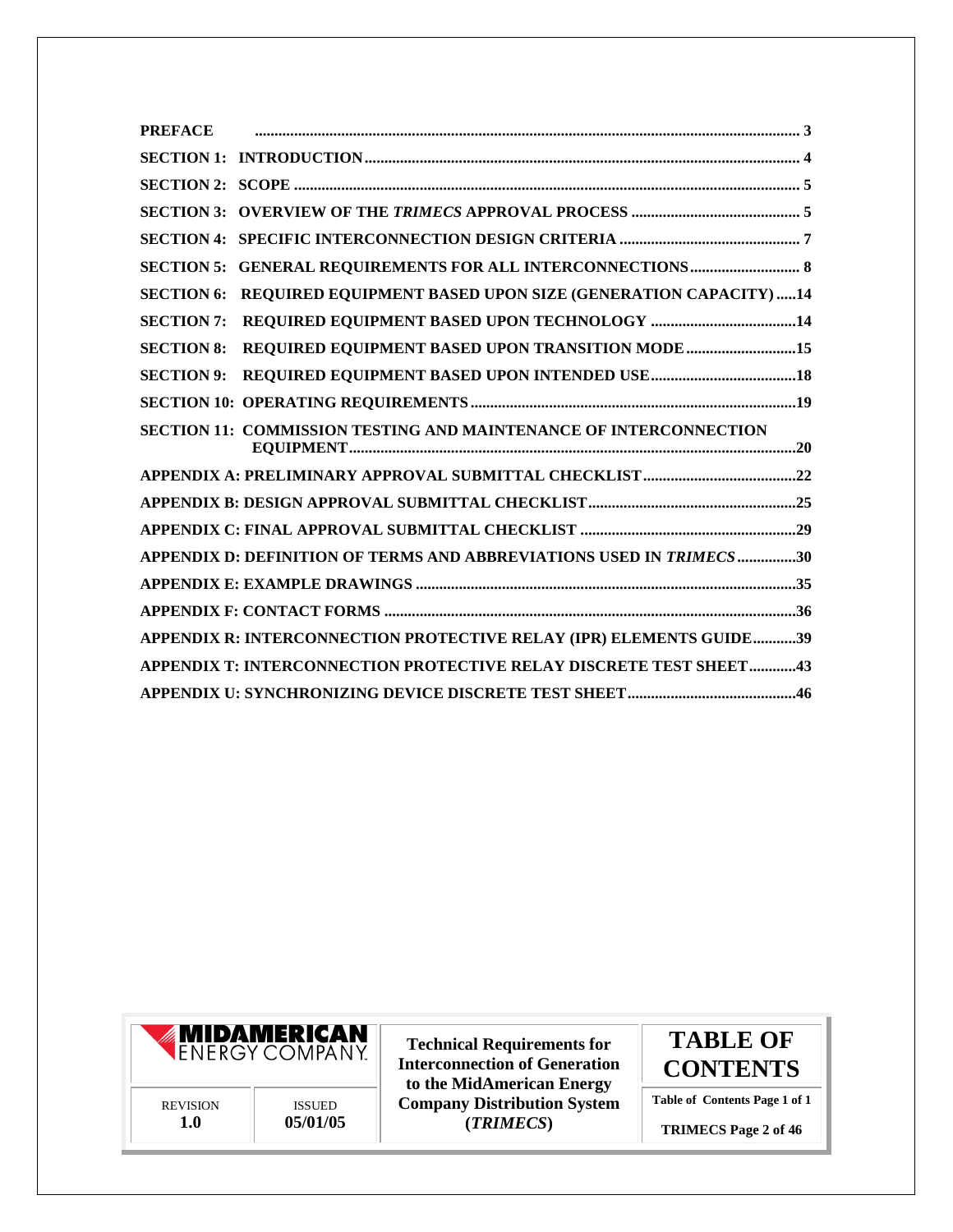#### <span id="page-2-0"></span>**Preface**

The following document contains several different formatting styles that have special meaning:

- *Bold Italics* terms and abbreviations indicate terms and abbreviations that are defined in an appendix at the end of the document.
- Underlined terms indicate the titles of other documents or sub-parts of documents that are referenced.

The terms "company", "utility", and the abbreviation "MEC" in the following document shall be construed to mean MidAmerican Energy Company.



Technical Requirements for **PREFACE** Interconnection of Generation to **the MidAmerican Energy PREVISION** ISSUED **Company Distribution System Preface Page 1 of 1**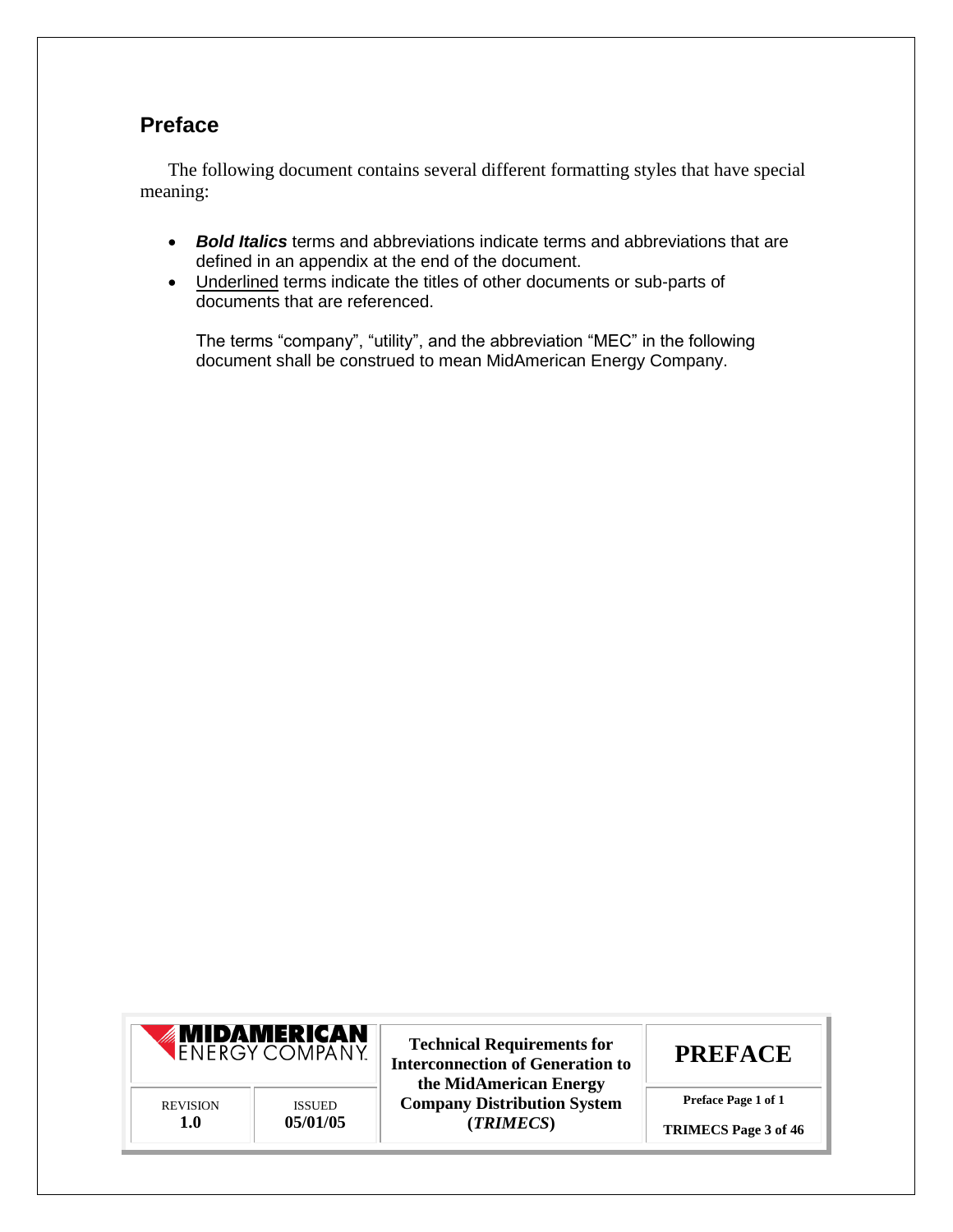#### <span id="page-3-0"></span> **Section 1: Introduction**

- **1.0** MidAmerican Energy Company is dedicated to providing the highest standard of reliable and safe electric service to all of its customers. These standards are reflected in the construction and operation of the MEC electric distribution system.
- **1.1** The components of the electric distribution system are subject to a variety of hazardous conditions, both natural and man-made. MEC installs protective devices at its electric distribution substations to detect these hazardous conditions and take action to minimize the interruption of service to customers as a result of them. These protective devices function properly only if all sources of energy and fault current are taken into consideration. The operation of distributed generation sources in parallel with the MEC electric distribution system may alter the operation of these protective devices because they provide an additional source of energy and fault current that must also be disconnected in the event a hazardous condition occurs on the electric distribution system.
- **1.2** Since the installation and operation of distributed generation in parallel with the MEC electric distribution system can potentially jeopardize the integrity of both systems, it is essential that a suitable protection system be utilized at the distributed generation facility that can detect hazardous conditions and take action to remove the customer generation source. Because MEC seeks to minimize hazards to its personnel and facilities, other MEC customers and the general public, it is in the company's interest to regulate the addition of customer generation. This is accomplished by establishing standards of interconnection that insure a suitable protection system is used at the distributed generation facility. These standards insure that the highest levels of reliability and safety of the electric distribution system are maintained.
- **1.3** MEC derives its authority to establish these requirements through its tariffs and rates, which are submitted and approved by the authorities having jurisdiction over utility service in the states that MEC serves and are binding on both MEC and all its customers. The technical requirements established by the company are in accordance with all state and federal laws.
- **1.4** This document, Technical Requirements for Interconnection of Generation to the MidAmerican Energy Company Distribution System (hereafter referred to by the acronym *"TRIMECS"*), is the administrative and technical manual that specifies MEC's technical requirements and enumerates step-by-step procedures for the interconnection of customer-owned distributed generation facilities to the MEC electric distribution system where MEC's nominal delivery voltage is 15 kV or less.

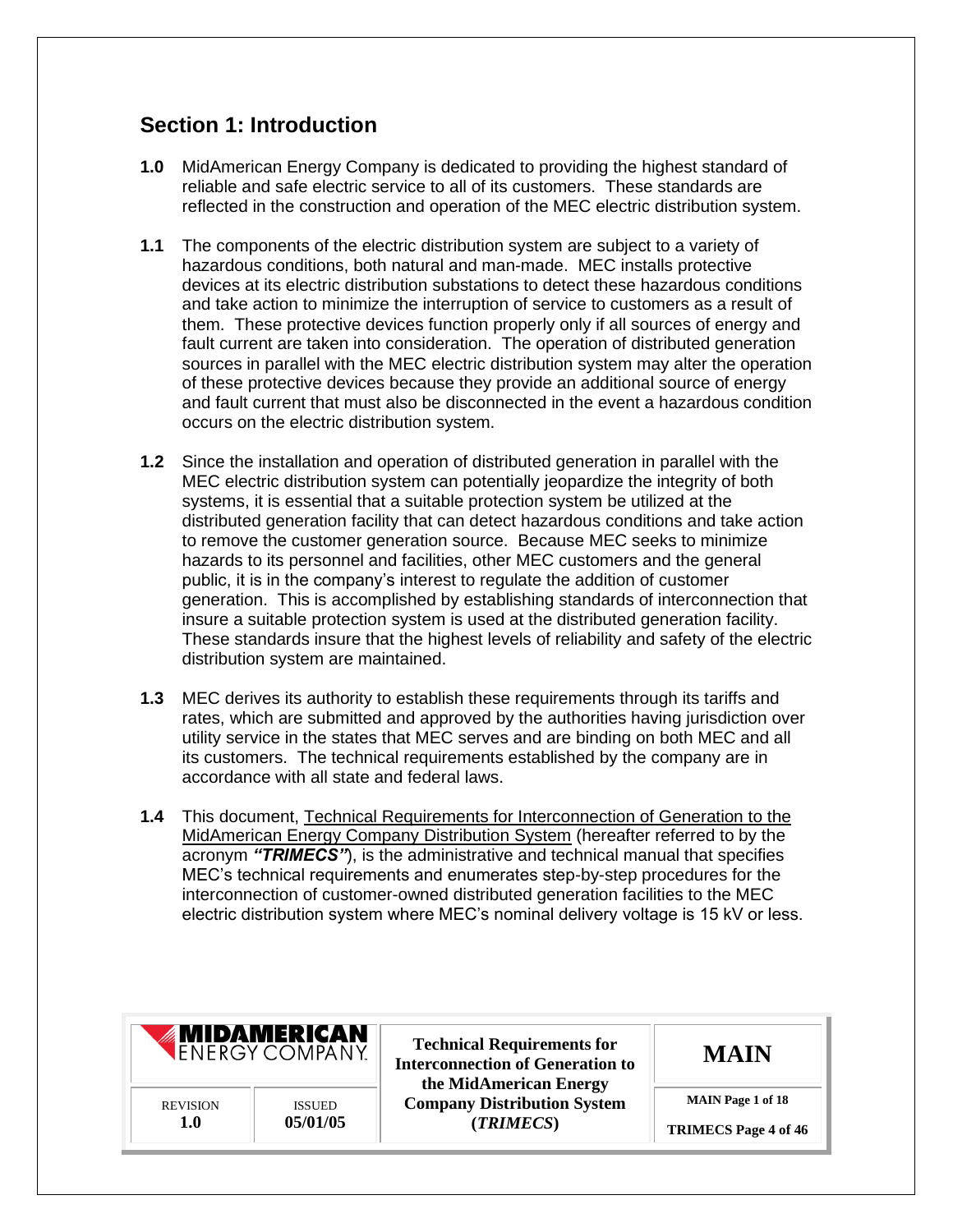- **1.4.1** The goals of this document are as follows:
	- **(a)** Ensure the safety of the general public and MEC personnel.
	- **(b)** Minimize possible damage to the property of the general public, MEC customers, and the MEC electric system.
	- **(c)** Permit the facility owner to install and operate generating equipment in parallel with the MEC electric system in a manner that is safe and reliable.
	- **(d)** Minimize adverse operation conditions on the MEC electric system.
	- **(e)** Provide a consistent standard to insure that all interconnection installations are evaluated fairly and equally.
- **1.5** MEC reserves the right to revise *TRIMECS* at any time, and withdraw it without notification. MEC may require the facility owner to comply with the requirements in any future revisions to *TRIMECS*. An *applicant* may confirm that the document in his possession is the current revision of *TRIMECS* by contacting his appointed MEC *Energy Consultant* (*EC*). If the *applicant* does not have an *EC*, he is instructed to contact either MidAmerican Energy Company's Electric System Planning Department or System Protection Department. Both are part of the Electrical Engineering Department in Davenport, Iowa.

## <span id="page-4-0"></span> **Section 2: Scope**

- distributed generation facilities interconnected with MEC electrical distribution facilities of 15kV or less, regardless of size, technology, method of transition employed, or desired mode of operation. **2.0** The requirements stated in *TRIMECS* are applicable to all customer-owned
- **2.1** *TRIMECS* is intended to supplement, but not replace, information contained in regulatory codes (such as the Code of Federal Regulations (CFR) and the Iowa Administrative Code (IAC)), MEC electric service tariffs, and specific interconnection agreements. In addition to complying with the requirements of *TRIMECS*, the *facility owner's* installation must comply with all applicable national, state and local construction and safety codes such as the National Electrical Code (NEC) and the National Electrical Safety Code (NESC). The requirements in this document may not cover all details in specific installations.

#### <span id="page-4-1"></span> **Section 3: Overview of the** *TRIMECS* **Approval Process**

 **3.0** The *TRIMECS* approval process consists of three steps: *preliminary approval*, *design approval*, and *final approval*. The following paragraphs describe the approval process in some detail, and are designed to give the *applicant* an idea of what to expect.

|                 | <b>MIDAMERICAN</b><br><b>ENERGY COMPANY</b> | <b>Technical Requirements for</b><br><b>Interconnection of Generation to</b><br>the MidAmerican Energy | <b>MAIN</b>                 |
|-----------------|---------------------------------------------|--------------------------------------------------------------------------------------------------------|-----------------------------|
| <b>REVISION</b> | <b>ISSUED</b>                               | <b>Company Distribution System</b>                                                                     | <b>MAIN</b> Page 2 of 18    |
| 1.0             | 05/01/05                                    | (TRIMECS)                                                                                              | <b>TRIMECS Page 5 of 46</b> |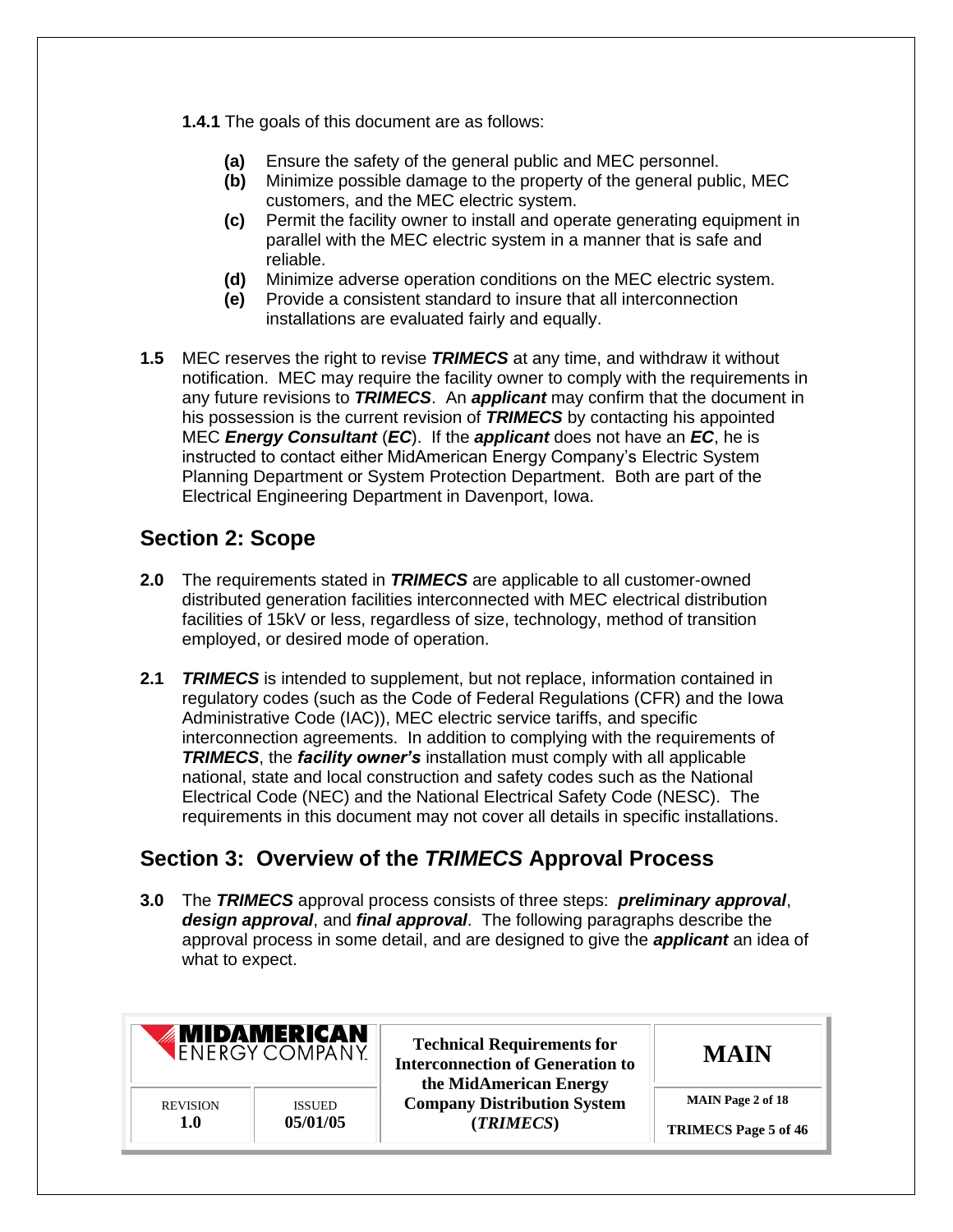- **3.1** The first step in the approval process is *preliminary approval*. The following events are expected to take place during the preliminary approval stage of the project:
	- • The process begins with the *applicant* contacting his designated *EC* or other designated MEC representative to discuss the planned interconnection.
	- • The *applicant* will be provided a current copy of *TRIMECS*, from which he will complete and return to MEC all of the information required in Appendix A: Preliminary Approval Submittal Checklist.
	- • If necessary, either the EC or other designated MEC representative will arrange planning and engineering meetings as required with the *applicant*, the *applicant's* engineer or other representatives to discuss design of the interface facilities, design standards and studies required.
	- • *MEC* will then perform an *impact study* to determine requirements and preliminary feasibility of the interconnection. If the *impact study* identifies any problems that will be created as a result of the proposed interconnection, the *applicant* will be notified as to the cost of remedial actions needed to alleviate the problems. Remedial actions may include, but are not limited to, changes or additions to the MEC electric system or the customer's facilities. If additions to MEC's infrastructure are necessary, the *applicant* will be provided with a detailed, written estimate of the work required.
	- • Upon receipt of the *impact study*, the *applicant* will decide whether or not to continue in the approval process. If the *applicant* opts to continue with the approval process, he must pay the cost of any remedial actions identified in the *impact study*. Payment of these costs must be received prior to the applicant's participation in any MEC sponsored incentive programs (e.g. curtailment).
	- • The *applicant* will be responsible for the entire actual cost of additions to the MEC electric system. Should the actual cost exceed the estimate, the *applicant* will pay the additional cost. Should the actual cost fall below the estimate, MEC will refund any excess to the *applicant*.
	- • Upon receipt of payment, MEC will issue a Preliminary Approval Letter that concludes the preliminary approval process.
- **3.2** The second step in the approval process is *design approval*. The *design approval* stage begins at the completion of the *preliminary approval* stage. The following events are expected to take place during the *design approval* stage of the project:
	- • The *applicant* will solicit bids for equipment and installation and perform the necessary engineering work to design the interconnection.
	- • The *applicant* will then submit to MEC all of the information required in Appendix B: Design Approval Submittal Checklist.
	- • MEC will then review the design to insure that it conforms to the current requirements in *TRIMECS*. This review will include the interconnection

|                 | <b>MIDAMERICAN</b><br><b>ENERGY COMPANY</b> | <b>Technical Requirements for</b><br><b>Interconnection of Generation to</b><br>the MidAmerican Energy | <b>MAIN</b>                 |
|-----------------|---------------------------------------------|--------------------------------------------------------------------------------------------------------|-----------------------------|
| <b>REVISION</b> | <b>ISSUED</b>                               | <b>Company Distribution System</b>                                                                     | <b>MAIN</b> Page 3 of 18    |
| 1.0             | 05/01/05                                    | (TRIMECS)                                                                                              | <b>TRIMECS Page 6 of 46</b> |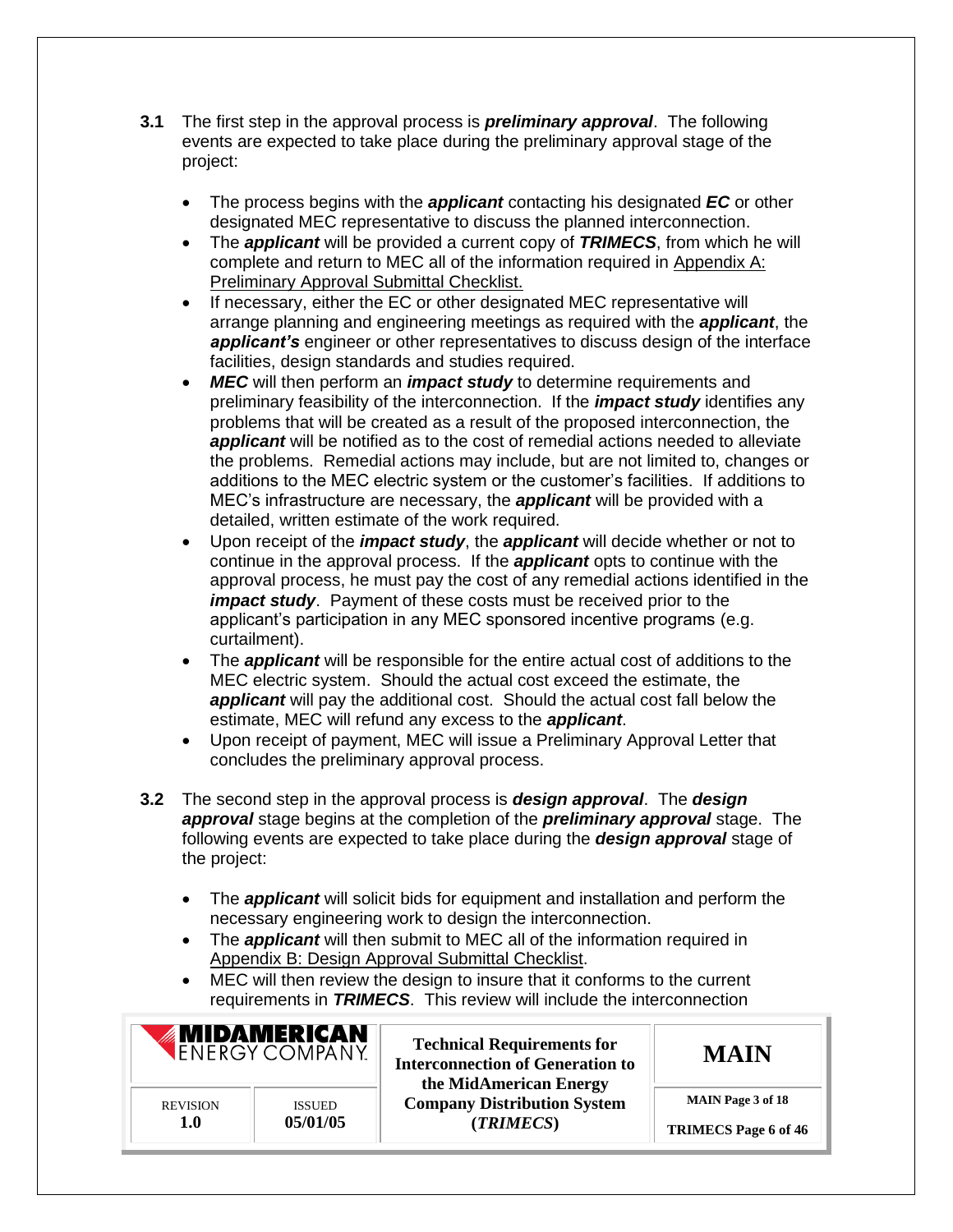- • equipment protection schemes, synchronization schemes, generator protection schemes and the rest of the overall installation. The applicant shall obtain MEC's acceptance of those portions of design documents that apply to the protection and security of the MEC electric distribution system.
- • MEC will provide a list of deficiencies of the design in writing to the *applicant*. The *applicant* shall correct the design as necessary and re-submit the appropriate documentation.
- • When MEC is satisfied that the design of the proposed interconnection meets the design requirements specified in *TRIMECS*, MEC will issue a Design Approval Letter that concludes the design approval stage.
- **3.3** The final step in the approval process is *final approval*. The **final** *approval* stage begins at the completion of the *design approval* stage. The following events are expected to take place during the *final approval* stage of the project:
	- The *applicant* will begin construction of the proposed interconnection.
	- The **applicant** will then submit to MEC all of the information required in Appendix C: Final Approval Submittal Checklist.
	- • MEC will then review this information to insure that it conforms to the current requirements in *TRIMECS*.
	- • MEC will provide a list of deficiencies in writing to the *applicant*. The *applicant*  will make corrections as necessary and re-submit the appropriate documentation.
	- • When MEC is satisfied that all of the submittals provided in the *final approval*  stage meet all of the requirements specified in *TRIMECS*, an MEC representative will come to the site to observe the final testing of the installation (witness test). It is the responsibility of the applicant to provide trained personnel and equipment to perform the necessary testing.
	- • *Final approval* of the new installation is complete upon the issuance of a Final Approval Letter. Upon receipt of *final approval*, the *applicant* (who is now a *facility owner*) may commence operation of the generation equipment in the mode specified. The *facility owner* may also participate in any MEC sponsored incentive programs (e.g., *curtailment*), provided that all other eligibility requirements are met.

## <span id="page-6-0"></span> **Section 4: Specific Interconnection Design Criteria**

- **4.0** The following paragraphs describe the specific interconnection design criteria based upon size (generation capacity), technology, intended use, and method of source transition employed by the interconnected generation that will be used to evaluate all proposed interconnections.
- **4.1** The following subsections list the factors used in considering the requirements for interconnection. Many of the terms are defined in Appendix D: Definitions and Abbreviations.

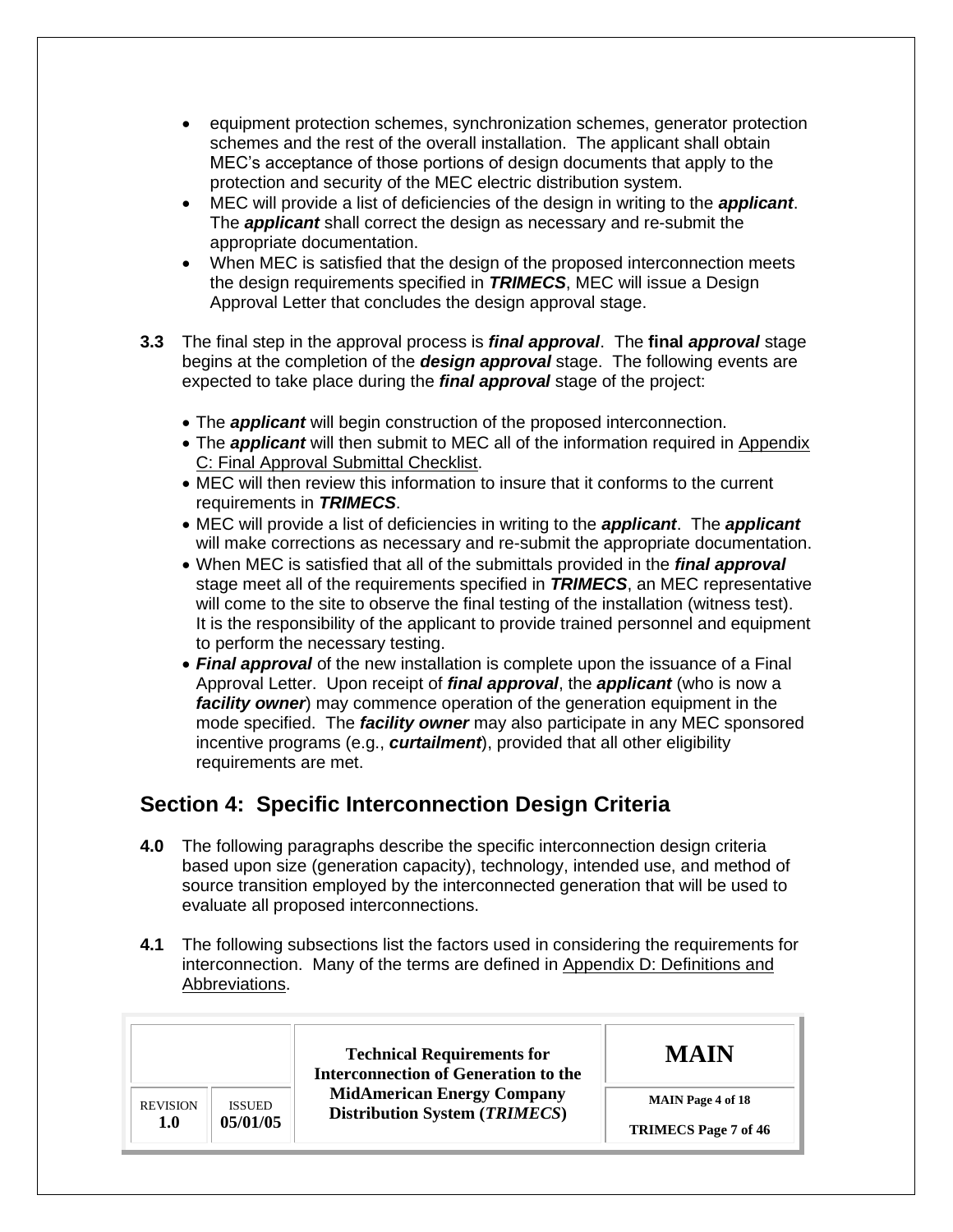- **4.1.1** Sizes-MEC subdivides distributed generation into the following categories according to size (generation capacity):
	- **(a)** *Small*
	- **(b)** *Medium*
	- **(c)** *Large*
- **4.1.2** Technologies-MEC subdivides distributed generation into the following categories according to technology:
	- **(a)** *Synchronous Machine*
	- **(b)** *Induction Machine*
	- **(c)** *Self-commutated inverter*
	- **(d)** *Line-commutated inverter*
- **4.1.3** Transition Modes-MEC subdivides distributed generation into the following categories according to transition modes:
	- **(a)** *Open Transition (or Break-Before-Make)*
	- **(b)** *Momentary Parallel*
	- **(c)** *Extended Parallel*
	- **(d)** *Continuous Parallel*
- **4.1.4** Intended Uses-MEC subdivides distributed generation into the following categories according to intended use:
	- **(a)** *Emergency (or Backup)*
	- **(b)** *Stand-by*
	- **(c)** *Export*

#### <span id="page-7-0"></span> **Section 5: General Requirements for All Interconnections**

- **5.0** The following paragraphs describe the general requirements for ALL interconnections. It is recommended that the *applicant* carefully read this section to insure that the design meets all of the listed requirements. Failure to meet all listed requirements will result in unnecessary delay of the project at the *applicant's* expense.
- **5.1** Construction of the proposed interconnection is not expected to commence **PRIOR TO THE BEGINNING** of the *final approval* phase of the project. The *applicant*  shall solicit approval from MEC **BEFORE** making any significant expenditure for equipment. Design standards of interface will not be compromised due to

|                 |               | <b>Technical Requirements for</b><br><b>Interconnection of Generation to the</b> | MAIN                        |
|-----------------|---------------|----------------------------------------------------------------------------------|-----------------------------|
| <b>REVISION</b> | <b>ISSUED</b> | <b>MidAmerican Energy Company</b><br><b>Distribution System (TRIMECS)</b>        | <b>MAIN</b> Page 5 of 18    |
| 1.0             | 05/01/05      |                                                                                  | <b>TRIMECS</b> Page 8 of 46 |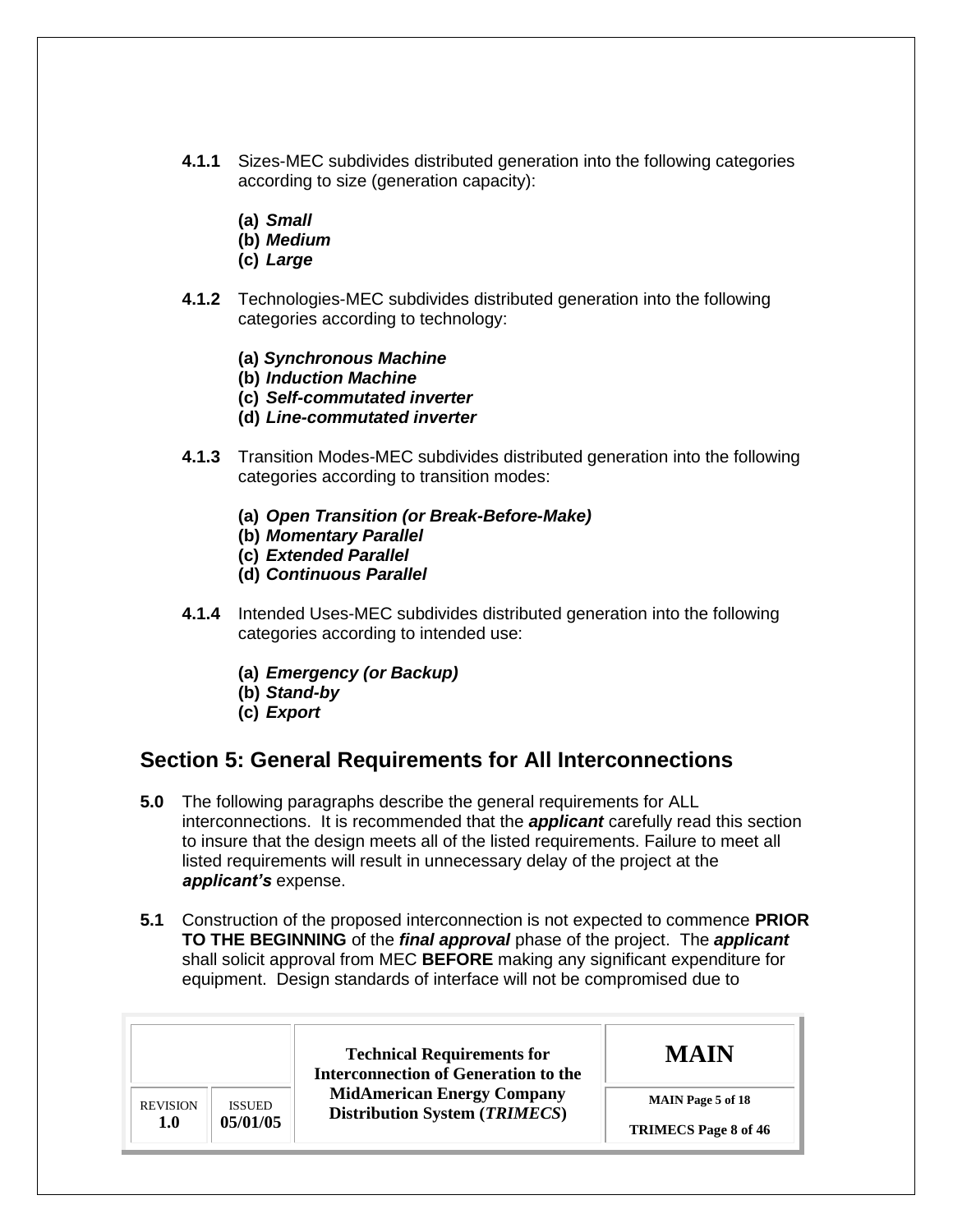*applicant's* non-compliance with the approval process, lack of communications or other omissions on project activities.

- **5.2** The *applicant* shall obtain MEC's acceptance of those portions of design documents that apply to protection and security of the MEC distribution system. The *applicant* is solely responsible for the design that affects his facility. Protection of the *applicant's* overall electrical system, including generation and connected load, is the sole responsibility of the *applicant*.
- **5.3** If the applicant's generation is connected to the MEC system through a transformer, the winding connection on the MEC side of that transformer shall be a  wye configuration. Only in **EXTRAORDINARY** circumstances as determined on a case-by-case basis by MEC, shall an applicant be permitted to connect generation to the MEC system using a transformer with a delta winding connection on the MEC side.
- **5.4** MEC requires a *licensed professional engineer* (*PE*) whose primary discipline is electrical engineering and who is currently licensed to perform engineering work in the state where the prospective facility is to be installed to certify **ALL** engineering documentation submitted for review. In most cases, state law generally requires that all engineering work be done by or under the direct supervision of a licensed professional engineer. It is the *applicant's* responsibility to secure the services of a qualified engineer. Failure to do so will cause unnecessary delays to the project for which MEC cannot accept responsibility. Use of non-licensed engineering services is prohibited.
- **5.5** Distributed generation **SHALL NOT** be allowed to operate in closed transition on *secondary networks* (i.e. distribution secondary networks), **REGARDLESS** of the duration of parallel operation. Secondary network protectors are not rated and tested for this application. Additional study will be required to determine if generation can operate in closed transition on feeders that supply secondary networks.
- **5.6** Any proposed installation that supplies excessive fault currents to the MEC system, (as determined by MEC personnel through the *impact study*) may be required to include fault limiting equipment as part of its facility design.
- **5.7** The interconnection design shall incorporate standard *basic impulse insulation level* (*BIL*) ratings for all interconnection equipment. The standard *BIL* for 15kV equipment is 95kV & 110kV.
- **5.8** The interconnection design shall be such that MEC will still be able to ground and test any MEC owned or serviced equipment. This may require the *applicant* to pay for and install approved grounding equipment at the facility.

|                                                     | <b>Technical Requirements for</b><br><b>Interconnection of Generation to the</b> | <b>MAIN</b>                                             |
|-----------------------------------------------------|----------------------------------------------------------------------------------|---------------------------------------------------------|
| <b>REVISION</b><br><b>ISSUED</b><br>05/01/05<br>1.0 | <b>MidAmerican Energy Company</b><br><b>Distribution System (TRIMECS)</b>        | <b>MAIN</b> Page 6 of 18<br><b>TRIMECS</b> Page 9 of 46 |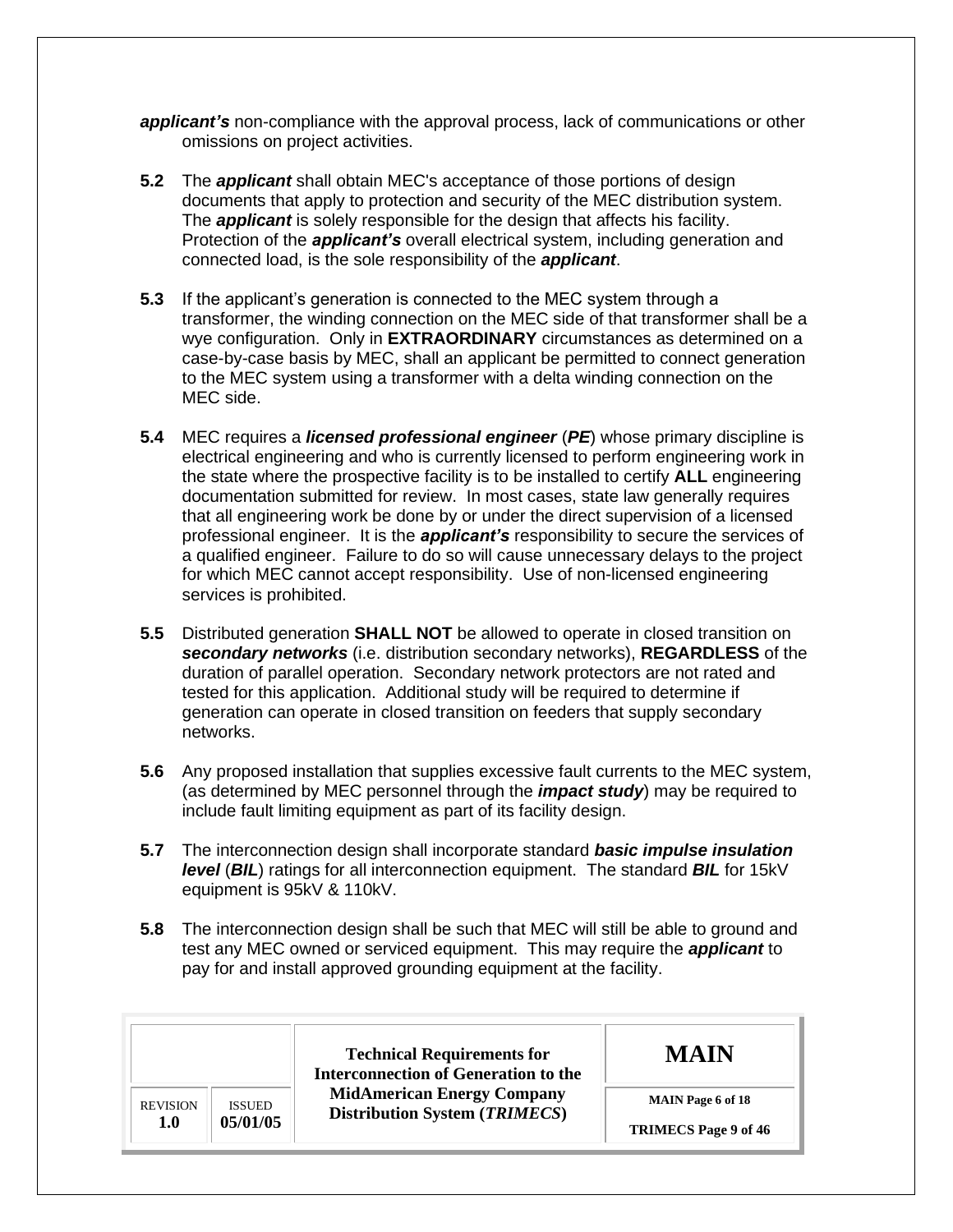- **5.9** Some installations may incorporate multiple interconnections to the MEC system. This may involve one or more MEC distribution feeders. The interconnection design shall meet all *TRIMECS* requirements for all possible system configurations.
- **5.10** The interconnection design shall be such that harmonic content of the voltage and current waveforms of both systems shall be within limits defined by **IEEE Standard** 519.
	- **5.10.1** MEC will, at its discretion, monitor the voltage and current waveforms at the *facility owner's* service entrance. Should it be determined that the *facility owner's* equipment is responsible for either voltage or current distortion in excess of that allowed by accepted industry standards, MEC will take all of the following actions:
		- **(a)** The *facility owner* will be notified immediately.
		- **(b)** Parallel operation of the generation will cease.
		- any MEC sponsored incentive programs. **(c)** The *facility owner* will immediately become ineligible to participate in
	- **5.10.2** Following the actions taken in 5.10.1 above, MEC will require the *facility owner* to correct the harmonic distortion problem. Should the *facility owner* fail to achieve an acceptable solution to the problem, MEC will offer to install harmonic filtering at the facility owner's service entrance. The expense of all associated engineering, purchase; installation and maintenance of such equipment will be borne by the *facility owner*.
- **5.11** The interconnection design shall incorporate adequate facilities to enable the on- site generation to be synchronized with the MEC electric distribution system.
	- **5.11.1** The *facility owner* is solely responsible for synchronizing his generator to the MEC electric distribution system. All points at which the generator can be paralleled with the MEC electric distribution system **MUST** be clearly defined as *synchronization points* in the submittal documentation. A given installation may be designed such that there are several *synchronization points*.
	- **5.11.2** Every circuit opening or closing device such as circuit breakers or disconnect switches in the circuit path between MEC and the on-site generation shall be either:
		- **(a)** Designated as a *synchronization point* and be equipped with its own dedicated synchronizing equipment **OR**;
		- **(b)** Electrically or mechanically interlocked with the synchronizing device at the clearly defined *synchronization point* such that the synchronizing

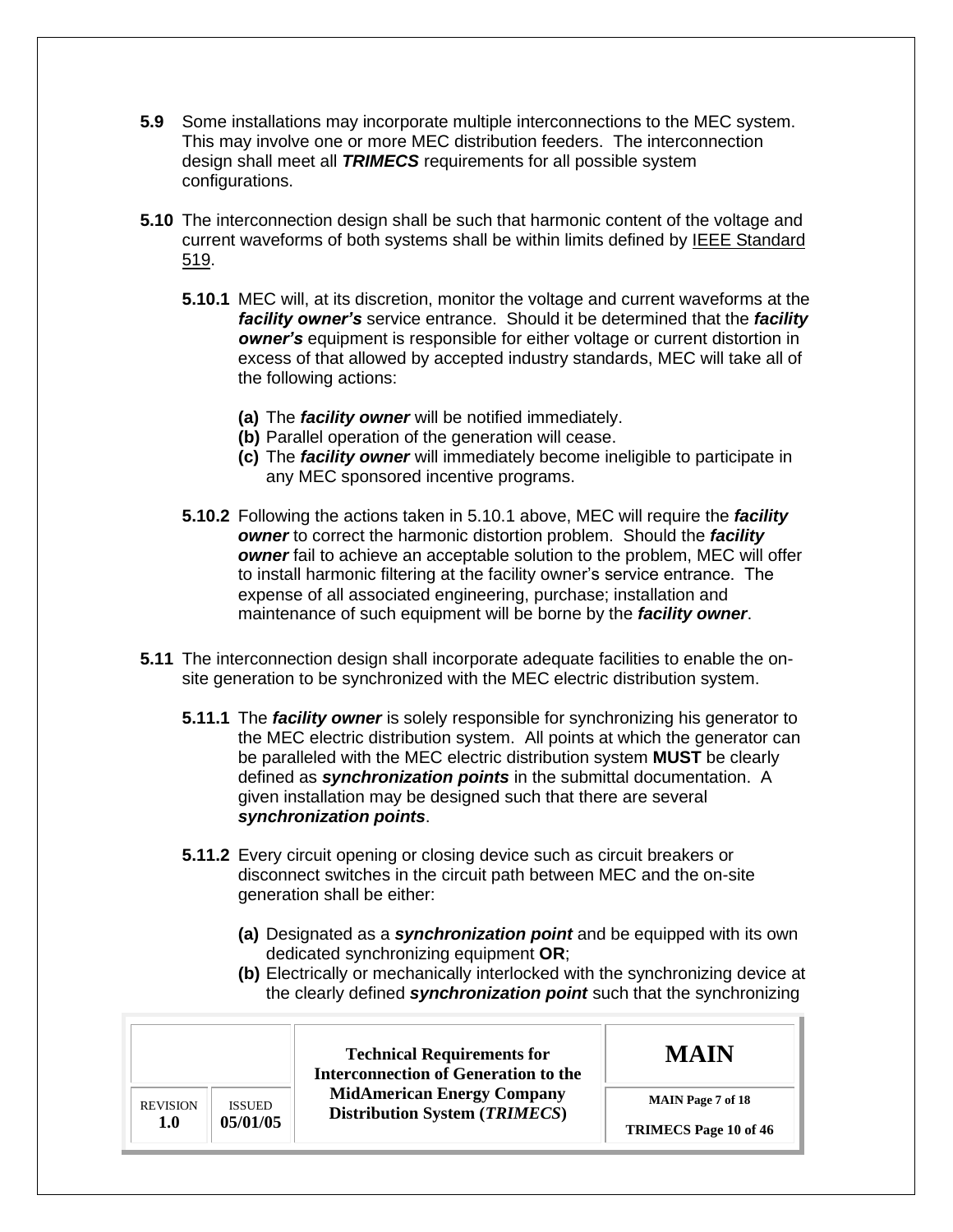device will be automatically tripped and blocked from closing any time the interlocked circuit opening or closing device is opened.

- **5.11.3** A separate, independent, single-phase synchronism check relay shall be installed to supervise all manual and automatic synchronizing attempts. The synchronism check relay shall adhere to the following criteria:
	- **(a)** The output of the synchronism check relay must be wired directly in the breaker close path. Wiring the output of the synchronism check relay to supervise the breaker via a *programmable logic controller* (*PLC)* is prohibited.
	- **(b)** The synchronism check relay shall be set as shown in the table below:

| Generator<br>Rating | <b>Slip</b><br><b>Frequency</b><br><b>Difference</b><br><b>Setting</b><br>$(\Delta f)$ | <b>Voltage</b><br><b>Difference</b><br><b>Setting</b><br>$(\Delta V)$ | <b>Phase Angle</b><br><b>Difference</b><br><b>Setting</b><br>$(\Delta \Phi)$ |
|---------------------|----------------------------------------------------------------------------------------|-----------------------------------------------------------------------|------------------------------------------------------------------------------|
| (kVA)               | Hz                                                                                     | %                                                                     | degrees                                                                      |
| $0 - 500$           | 0.3                                                                                    | 10                                                                    | 20                                                                           |
| $>500-1,500$        | 0.2                                                                                    | 5                                                                     | 15                                                                           |
| >1500-10,000        | 0.1                                                                                    | 3                                                                     | 10                                                                           |

#### **Table 5.11: Synchronizing Device Required Settings**

- **5.12** The interconnection design shall incorporate adequate interconnection metering facilities.
	- **5.12.1** All metering equipment required will be furnished and maintained by MEC. Metering equipment includes all watt-hour meters, VAR-hour meters, energy recorders, current and potential transformers at each point of interconnection for billing and system control.
	- **5.12.2** MEC will install all watt-hour meters, VAR-hour meters and energy recorders.

|                 |               | <b>Technical Requirements for</b><br><b>Interconnection of Generation to the</b> | <b>MAIN</b>                  |
|-----------------|---------------|----------------------------------------------------------------------------------|------------------------------|
| <b>REVISION</b> | <b>ISSUED</b> | <b>MidAmerican Energy Company</b><br><b>Distribution System (TRIMECS)</b>        | <b>MAIN</b> Page 8 of 18     |
| 1.0             | 05/01/05      |                                                                                  | <b>TRIMECS Page 11 of 46</b> |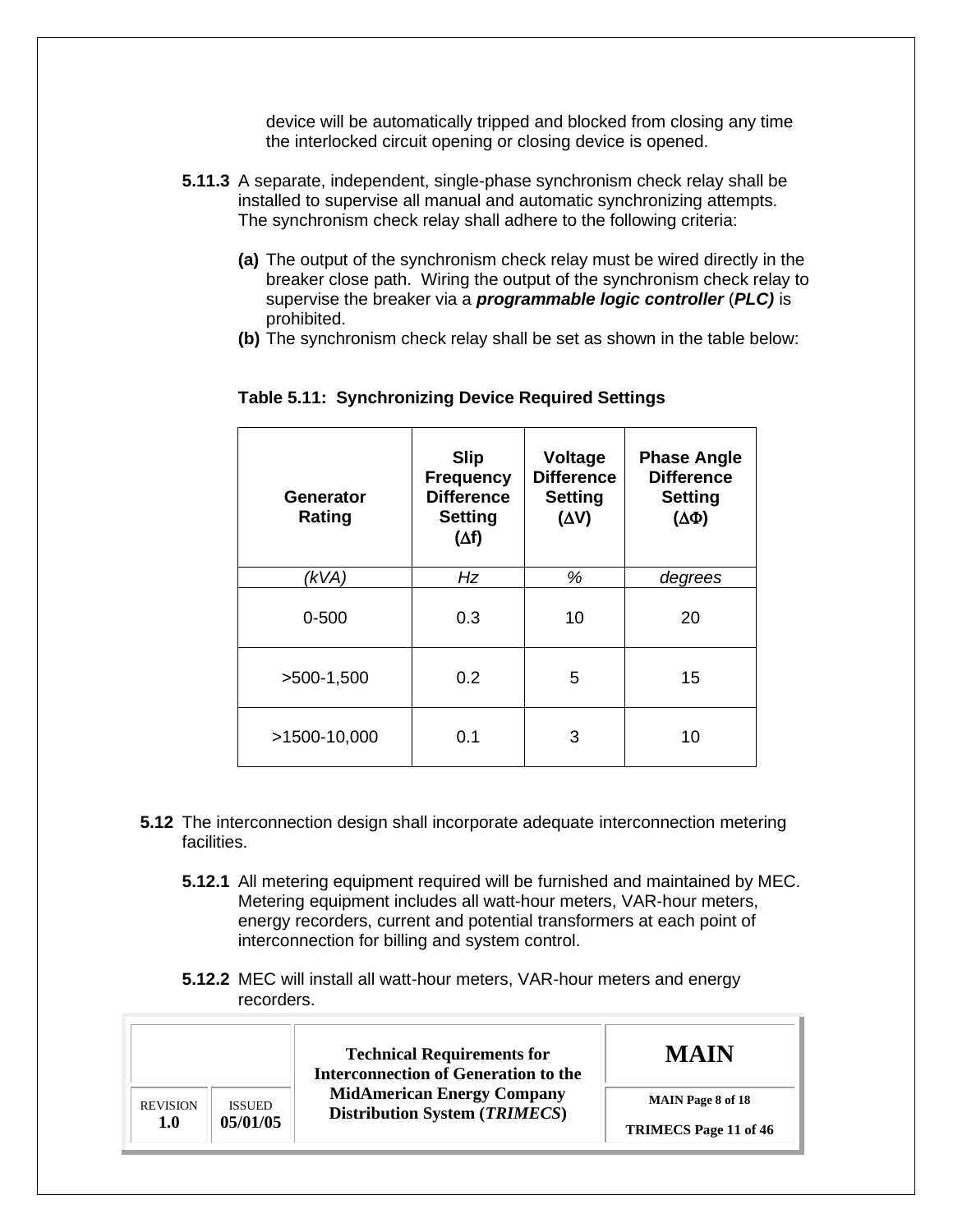- **5.12.3** The *facility owner* shall furnish, install and maintain all meter sockets, cabinets, conduits, wiring and test switches for MEC metering equipment.
- **5.12.4** The *facility owner* shall be responsible for making the primary connections to the instrument transformers.
- **5.12.5** All metering devices shall be either of the detented type or electronic dual register so as to prevent any energy flowing to the MEC system from reducing the meter registration.
- **5.12.6** Consult the MidAmerican Energy Company Electric Service Manual for all specific metering requirements.
- **5.13** The interconnection design shall accommodate automatic reclosing of circuit breakers utilized in MEC's electric system. Reclose delays as short as twenty cycles can be anticipated.
- **5.14** The interconnection design shall specify that all protective devices be equipped with operation indicators (targets) or shall be connected to an annunciator or event recorder so that it will be possible to determine after the fact which devices initiated a particular trip operation.
- **5.15** The interconnection design shall incorporate equipment to detect system abnormalities or disturbances in either the *facility owner's* system or the MEC system. This equipment shall have the capability to isolate the sources of the disturbance.
- **5.16** The interconnection design shall be such that the generator, transformer and other auxiliary equipment shall be protected such that failure of that equipment shall result in the automatic isolation of the affected equipment.
- **5.17** The interconnection design shall be such that if the connection to the MEC supply system is opened for any reason the *facility owner's* generation will not supply power or current to other MEC customers.
- **5.18** The interconnection design shall be such that the facility owner's generation cannot energize MEC owned equipment when the MEC electric distribution system is deenergized.
- **5.19** The interconnection design shall incorporate a disconnect switch that is capable of meeting all of the following criteria:

|                 |               | <b>Technical Requirements for</b><br><b>Interconnection of Generation to the</b> | <b>MAIN</b>                  |
|-----------------|---------------|----------------------------------------------------------------------------------|------------------------------|
| <b>REVISION</b> | <b>ISSUED</b> | <b>MidAmerican Energy Company</b><br><b>Distribution System (TRIMECS)</b>        | <b>MAIN</b> Page 9 of 18     |
| 1.0             | 05/01/05      |                                                                                  | <b>TRIMECS</b> Page 12 of 46 |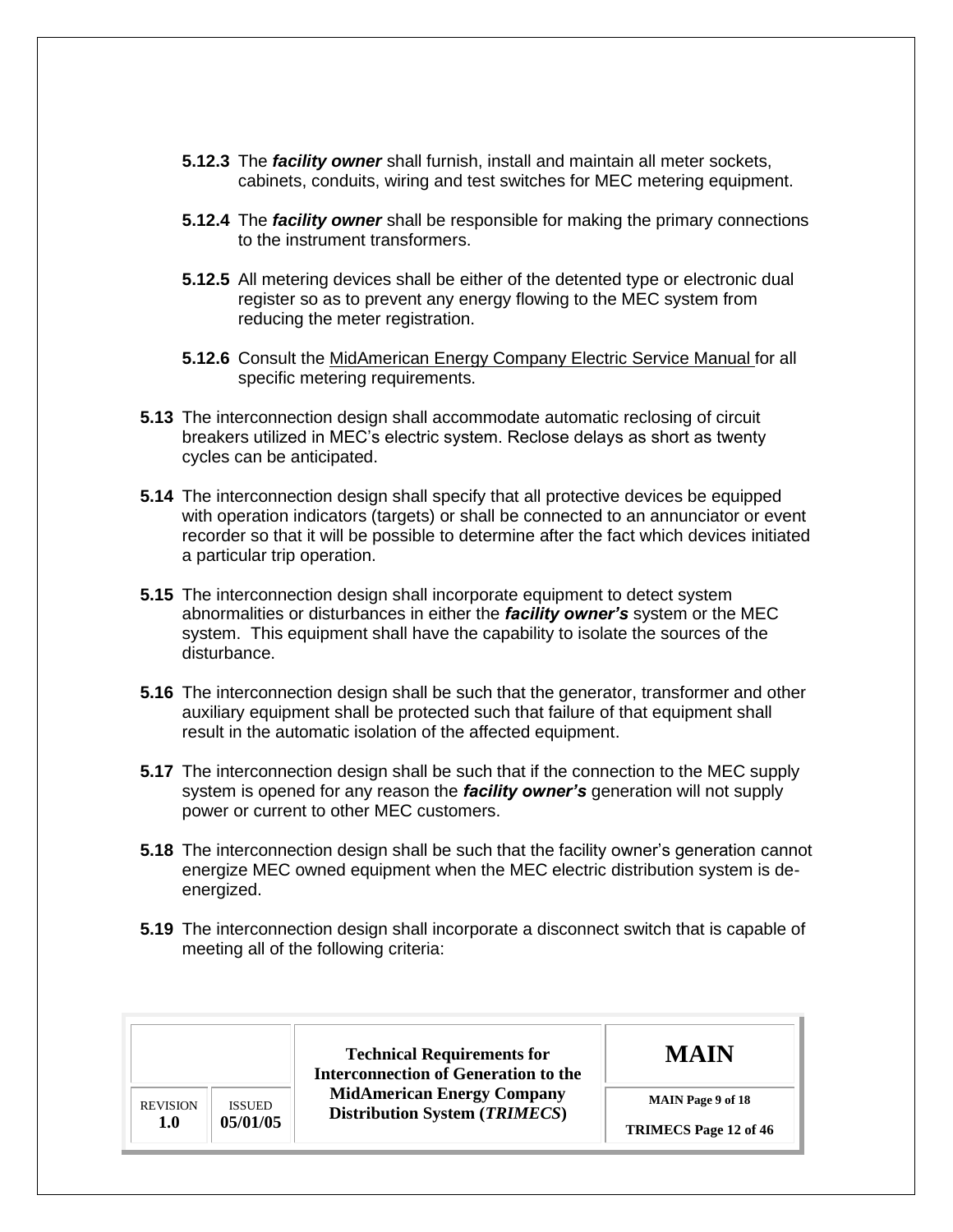- **5.19.1** The disconnect switch shall be able to provide electrical isolation of the *facility owner's* generation from the MEC system.
- **5.19.2** Any and all three phase generation at the facility owner's facility shall be isolated by a three phase disconnect switch.
- **5.19.3** The disconnect switch shall be readily accessible and include provisions to allow the mechanism to be padlocked in the open position by either MEC or the *facility owner*.
- **5.19.4** If the nominal voltage of the on-site generation is above 600 volts, then the disconnect switch shall provide a VISIBLE air opening to comply with MEC safety rules, the National Electrical Safety Code, and the National Electrical Code.

 **Exception to 5.19.4** For *qualifying facilities*, the disconnect switch must provide a VISIBLE air opening regardless of the nominal voltage level of the on-site generation.

 **5.19.5** The disconnect switch shall be in addition to the circuit breakers required for normal operation.

 **Exception to 5.19.4** For some installations as determined by MEC on a case-by-case basis, a breaker that can be removed (racked out) will satisfy the visible disconnect requirement. Note that all *qualifying facilities*  MUST have a separate disconnect switch.

 **5.20** Any interconnection design utilizing single phase generation shall observe a maximum limit of 167 kVA to maintain balanced load on the MEC electric distribution system.

|                 |               | <b>Technical Requirements for</b><br><b>Interconnection of Generation to the</b> | <b>MAIN</b>                  |
|-----------------|---------------|----------------------------------------------------------------------------------|------------------------------|
| <b>REVISION</b> | <b>ISSUED</b> | <b>MidAmerican Energy Company</b><br><b>Distribution System (TRIMECS)</b>        | <b>MAIN Page 10 of 18</b>    |
| 1.0             | 05/01/05      |                                                                                  | <b>TRIMECS Page 13 of 46</b> |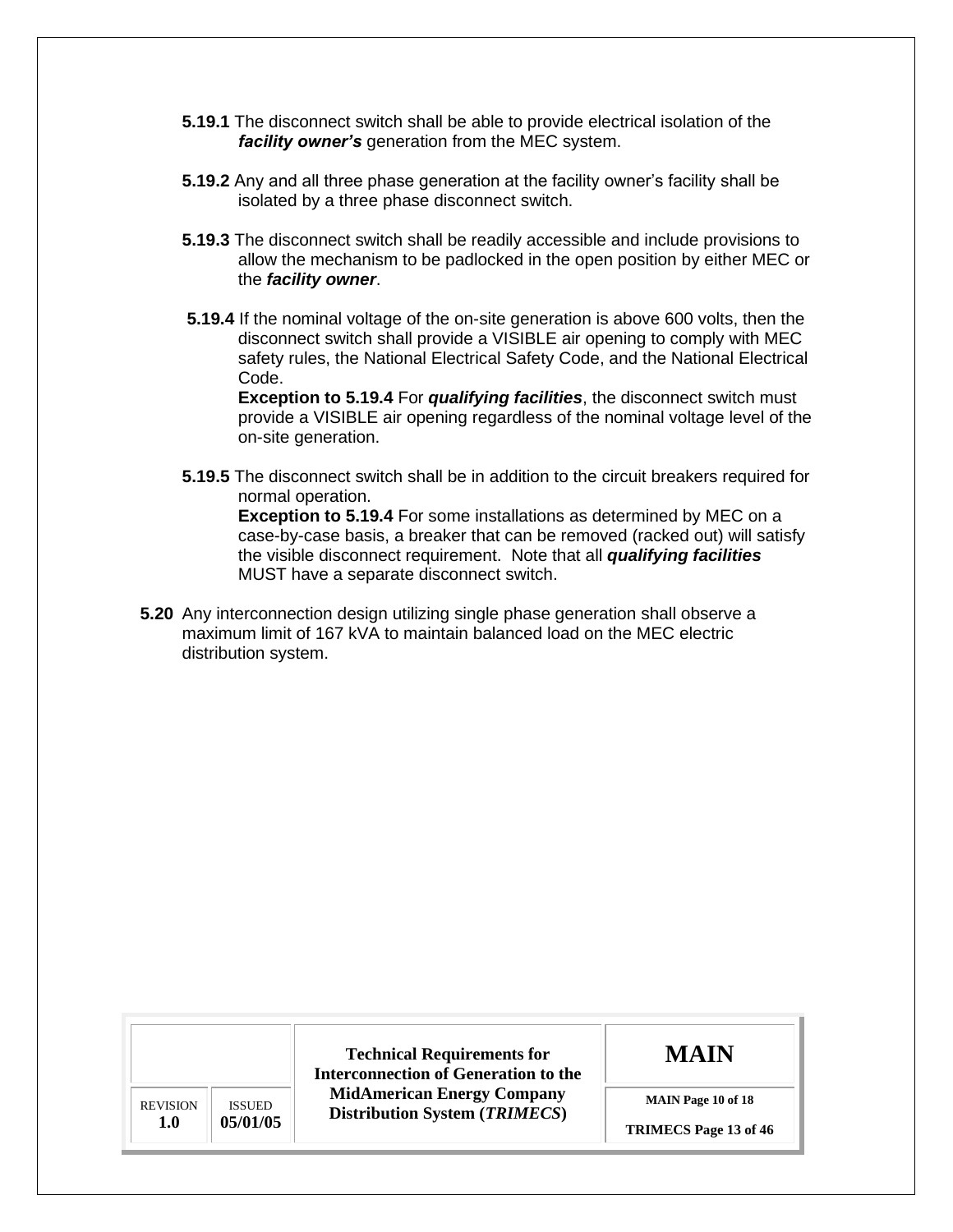#### <span id="page-13-0"></span> **Section 6: Required Equipment Based Upon Size (Generation Capacity)**

- **6.0** The following minimum required equipment is necessary for an on-site generator installation qualifying as *small*:
	- **6.0.1** If the generator is classified as small, only the voltage and frequency relaying specified in *TRIMECS* Appendix R, Section AR 1.2 shall be required. The reverse power and instantaneous overcurrent elements specified in *TRIMECS* Appendix R, Section AR 1.3 & 1.4 are not required.
	- **6.0.2** *Small* generators employing *induction machine*, *self commutated inverter*, or *line commutated inverter* technology may be exempted from provided they have integrated protection that is equivalent. Inverters must be UL 1741 compliant and induction generators must meet the requirements of IEEE C37.02: Guide for AC Generator Protection. the interconnection protective relay requirements listed in Section 8.2.3
	- **6.0.3** *Small* generators employing *synchronous machine* technology shall not be exempted from the requirements listed in Section 8.2.3.
- **6.1** If the generator installation is excessively large (greater than 4 MW aggregate), MEC may require *SCADA* equipment to be installed per Section 9.1.7.

## <span id="page-13-1"></span> **Section 7: Required Equipment Based Upon Technology**

- **7.0** The following minimum required equipment is necessary for an on-site generator that utilizes *synchronous machine* technology:
	- **7.0.1** MEC strongly recommends all necessary protection equipment called for in IEEE C37.102: Guide for AC Generator Protection.
- **7.1** The following minimum required equipment is necessary for an on-site generator that utilizes *induction machine* technology:
	- **7.1.1** MEC strongly recommends all necessary protection equipment called for in IEEE C37.102: Guide for AC Generator Protection.
	- **7.1.2** Line commutated induction generators that require continuous energization bv the utility system to operate require only the voltage and frequency relaying specified in *TRIMECS* Appendix R, Section AR 1.2. The reverse Appendix R, Section AR 1.3 & 1.4 are not required. power and instantaneous overcurrent elements specified in *TRIMECS*

|                 |               | <b>Technical Requirements for</b><br><b>Interconnection of Generation to the</b> | <b>MAIN</b>                  |
|-----------------|---------------|----------------------------------------------------------------------------------|------------------------------|
| <b>REVISION</b> | <b>ISSUED</b> | <b>MidAmerican Energy Company</b><br>Distribution System (TRIMECS)               | <b>MAIN</b> Page 11 of 18    |
| 1.0             | 05/01/05      |                                                                                  | <b>TRIMECS Page 14 of 46</b> |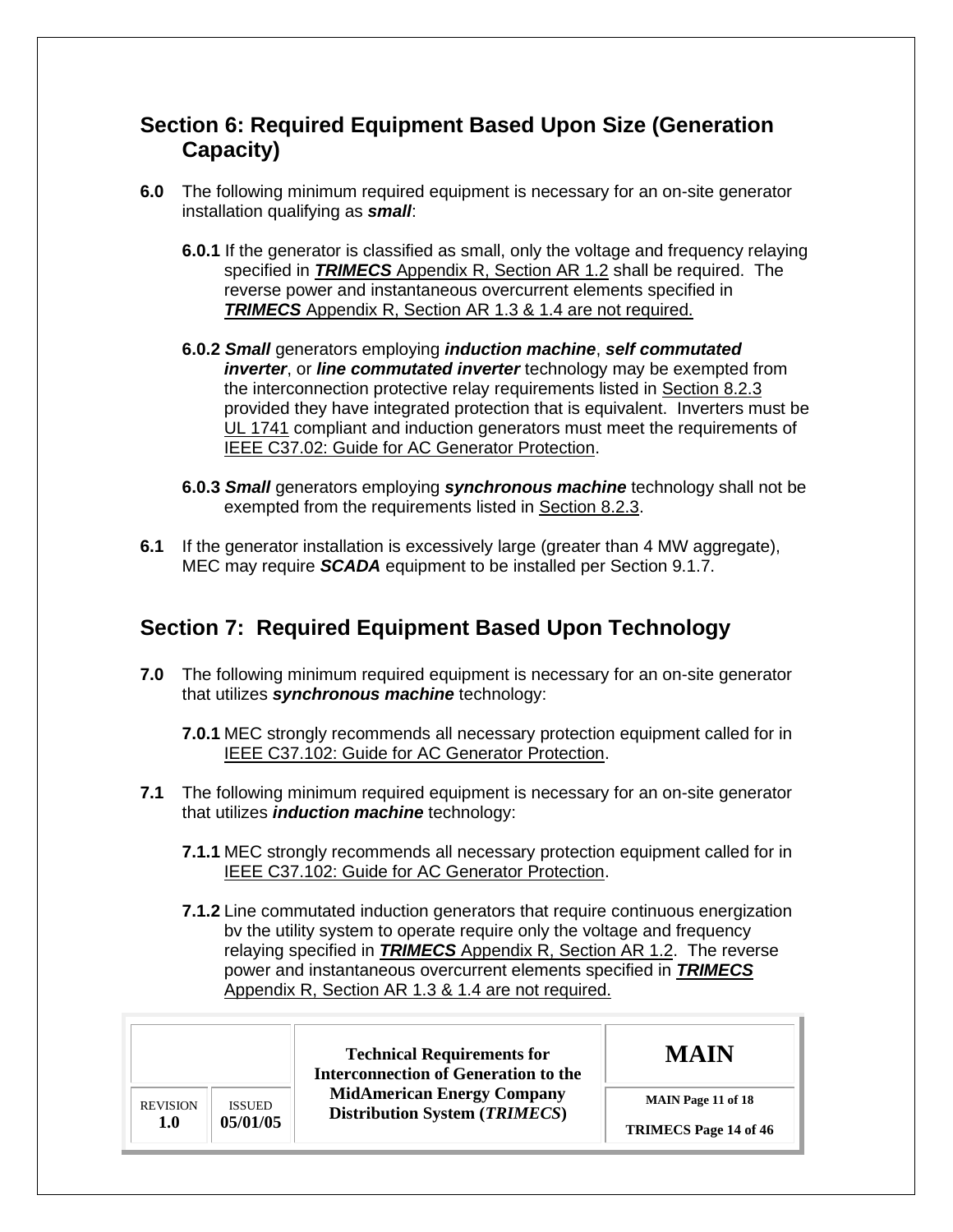**7.2** The following minimum required equipment is necessary for an on-site generator  that utilizes *self commutated inverter* technology:

**7.2.1** MEC strongly recommends that all equipment is UL 1741 compliant.

 **7.3** The following minimum required equipment is necessary for an on-site generator  that utilizes *line commutated inverter* technology:

**7.3.1** MEC strongly recommends that all equipment is UL 1741 compliant.

#### <span id="page-14-0"></span> **Section 8: Required Equipment Based Upon Transition Mode**

- **8.0** The following minimum required equipment is necessary for an on-site generator installation utilizing *open transition transfer mode*:
	- **8.0.1** A transfer switch, capable of meeting all of the following criteria:
		- **(a)** The switch shall be mechanically interlocked such that all phases of the on-site generation source are prevented from paralleling with the utility source (i.e. a "break-before-make" switch) during transfer.
		- **(b)** This switch shall be *readily accessible* to MEC personnel and include provisions to allow the mechanism to be padlocked in the open position by either MEC or the *facility owner*.
- **8.1** The following minimum required equipment is necessary for an on-site generator installation utilizing *momentary parallel transfer mode*:
	- **8.1.1** A single transfer switch, capable of meeting all of the following criteria:
		- **(a)** The switch shall be capable of completing the transfer from utility source to generation source and vice versa in 100 milliseconds or less.
		- **(b)** The switch shall be incapable of being programmed to complete the transition from utility source to the on-site generation source (i.e. equipment with "soft-load transfer" capability) in a time greater than 100 milliseconds.
		- **(c)** The switch shall be *readily accessible* to MEC personnel and include provisions to allow the mechanism to be padlocked in the open position by either MEC or the *facility owner*.
		- **(d)** The switch shall have a discrete timer that is capable of measuring the 100 millisecond transfer time of the aforementioned switch, complete with logic circuitry such that should the transfer time exceed 100 milliseconds, the parallel condition between the utility source and the on-site generation source will be removed in less than one second from

|                 |               | <b>Technical Requirements for</b><br><b>Interconnection of Generation to the</b> | <b>MAIN</b>                  |
|-----------------|---------------|----------------------------------------------------------------------------------|------------------------------|
| <b>REVISION</b> | <b>ISSUED</b> | <b>MidAmerican Energy Company</b><br>Distribution System (TRIMECS)               | <b>MAIN Page 12 of 18</b>    |
| 1.0             | 05/01/05      |                                                                                  | <b>TRIMECS</b> Page 15 of 46 |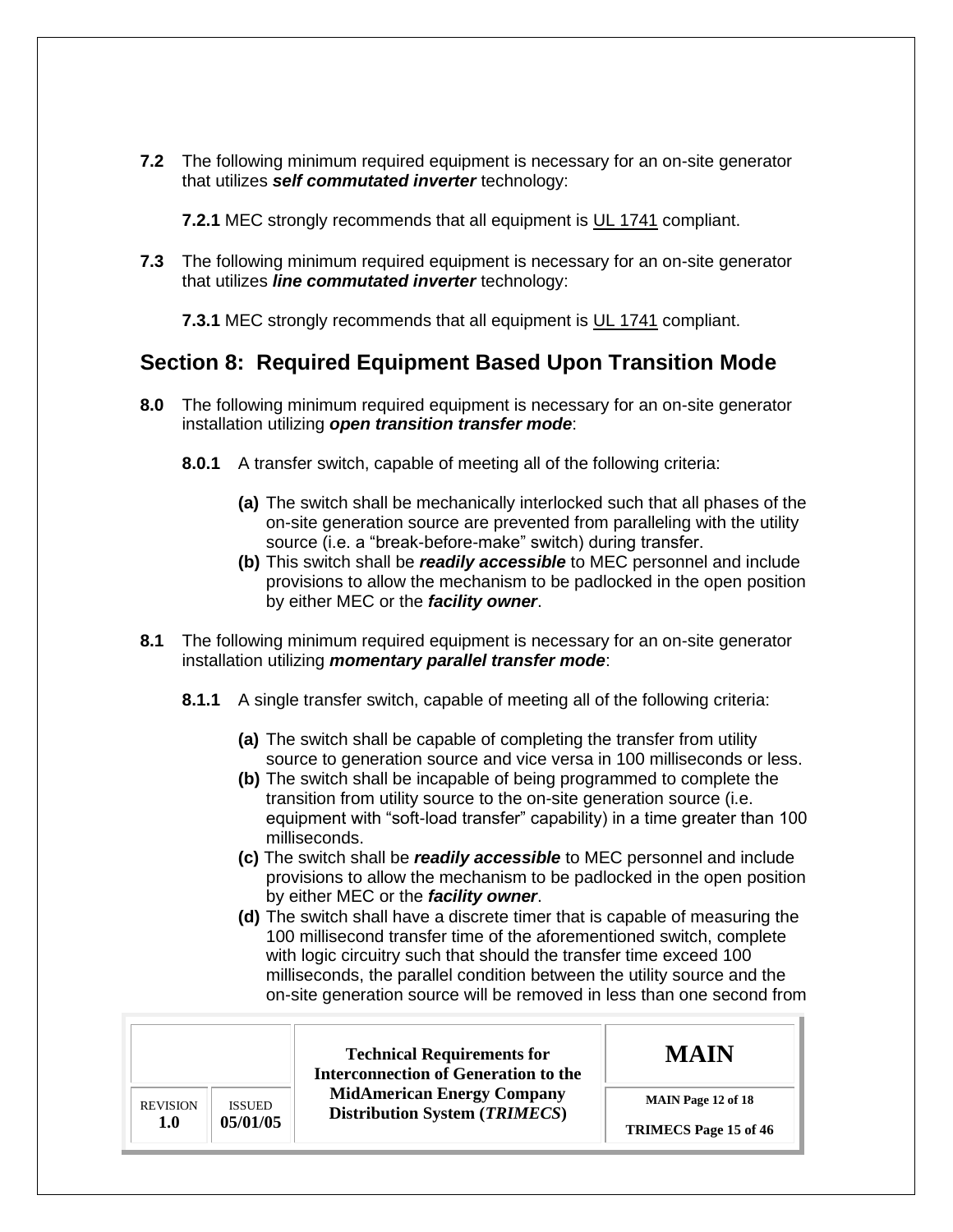the initial parallel operation. This timer shall not be a function of a microprocessor based transfer switch controller.

- **(e)** The switch shall conform to all requirements of the UL 1008 standard.
- **8.2** The following minimum required equipment is necessary for an on-site generator  installation utilizing *extended parallel transfer mode*:
	- **8.2.1** A three-phase automatic disconnecting device (normally a circuit breaker) shall be installed at the *facility owner's* facility to connect the on-site three- phase generation to the MEC system.
		- batteries or other suitable means not requiring AC power. **(a)** The three-phase automatic disconnecting device must operate from
		- **(b) Exception:** For almost all cases, MEC shall insist that the three-phase automatic disconnecting device be a circuit breaker. Only in basis by MEC, shall three-phase automatic disconnecting devices other than circuit breakers be considered as acceptable. **EXTRAORDINARY** circumstances, as determined on a case-by-case
	- **8.2.3** Each interconnection point shall have an *interconnection protective relay (IPR)* system acceptable to MEC. The *IPR* system will adhere to the following design criteria:
		- **(a)** The *IPR* shall be *utility grade.*
		- **(b)** The sensing inputs of the *IPR* will be located such that the *IPR* will be able to monitor the voltage and current at the interconnection point.
		- **(c)** The *IPR* will be able to issue trip signals to any and all automatic three- phase disconnect devices to effectively separate the utility source from the on-site generation source should a fault condition be detected. It is preferable to have the *IPR* directly trip the automatic three-phase disconnect devices, however, tripping via approved auxiliary relays (e.g. lockout relay) is acceptable. *IPR* tripping via *PLC* is prohibited.
		- **(d)** Refer to Appendix R: Interconnection Protective Relay (IPR) Elements Guide for required IPR protective elements and setting criteria.
		- **(e)** The *IPR* voltage sensing inputs will be connected in a wye configuration. Three phase-to-neutral wye-wye grounded potential transformers or direct connection to bus potentials at lower voltages are acceptable. Open delta and delta connected potential transformers shall not be allowed.
		- **(f)** The *IPR* design will include test switches that allow all of the AC and DC inputs and outputs of the *IPR* to be isolated for testing purposes. These test switches shall also be configured such that they will allow the injection of secondary voltage and current quantities for testing. ABB Type "FT" test switches are preferred for this purpose.

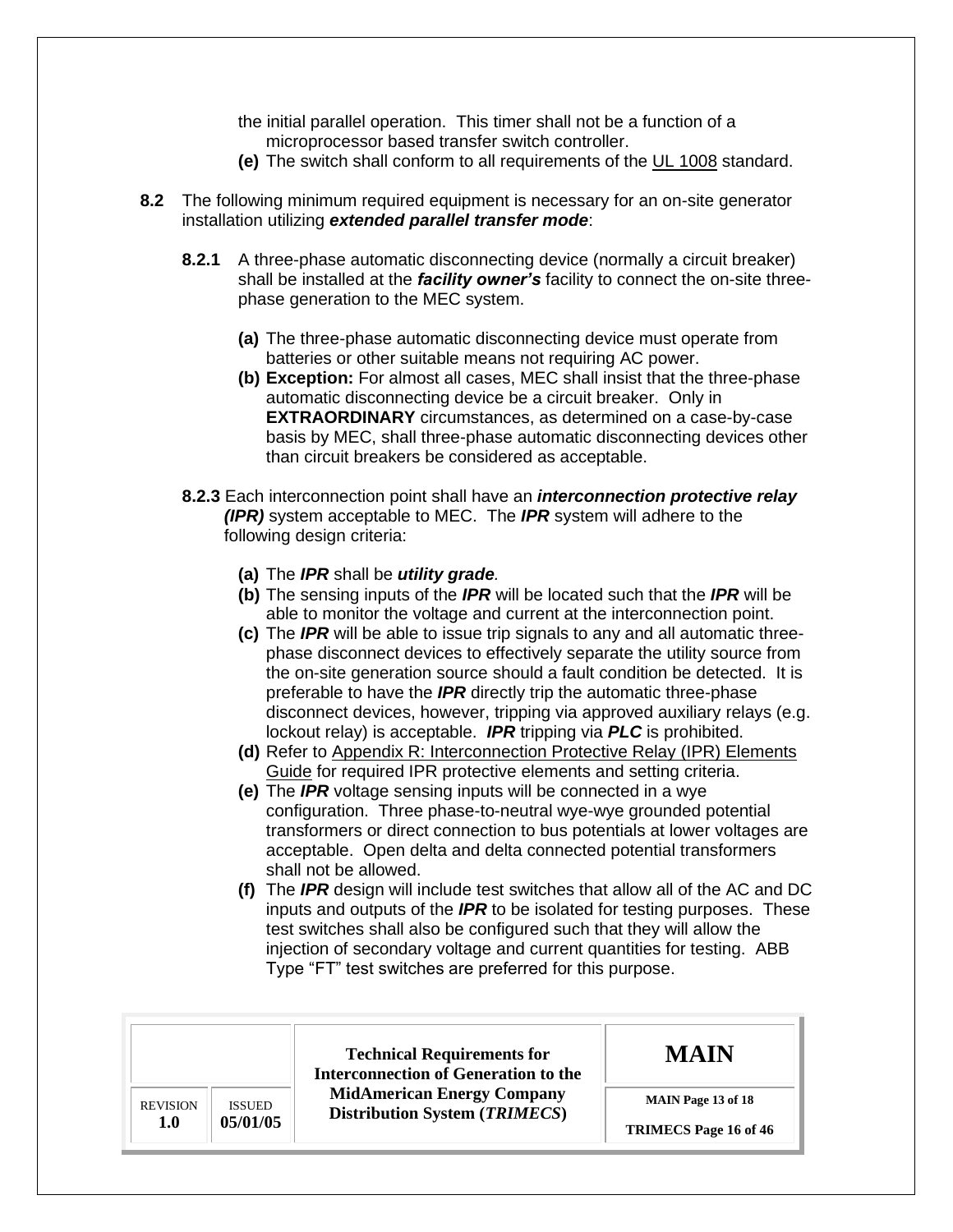- **(g)** The *IPR* shall be designed in such a way that it is able to independently determine when the on-site generation source is in parallel with MEC. Inputs from either the 52a or 52b auxiliary contacts from both the interconnection breaker and the generator output breaker shall be directly hardwired to the *IPR's* inputs for this purpose. Ancillary devices, such as *PLC's* used for the general control and the operation of the generator, shall not be used to provide parallel status to the *IPR*.
- **(h)** If the *IPR* has sequence of event recording and/or event recording capabilities, these capabilities shall be utilized. Event records and SER logs shall be made available to MEC for analysis.
- **8.3** The following minimum required equipment is necessary for an on-site generator installation utilizing *continuous parallel transfer mode*:
	- **8.3.1** All of the requirements listed under *TRIMECS* Section 8.2 above.
	- **8.3.2** If the possibility exists for the *facility owner's* generation to become islanded with other MEC customer load AND the *facility owner's* generation capacity is equal to or exceeds 50% of the *minimum feeder load* to which his facility is interconnected, the interconnection design shall be required to install a *direct transfer trip (DTT)* protection system. The *DTT* protection system shall comply with the following criteria:
		- **(a)** The *DTT* protection system equipment shall be **utility grade**.
		- **(b)** The *DTT* signal shall be sent from the MEC substation to each interconnection point at the facility.
		- **(c)** The *DTT* signal shall be implemented through a suitable communications channel approved by MEC.
		- **(d)** Reception of the *DTT* signal shall cause all three-phase automatic disconnect devices to trip sufficient to separate the on-site generation source from the MEC source if the two are in parallel.
		- **(e)** Reception of the *DTT* signal shall prevent the parallel operation of the on-site generation.
		- **(f)** Loss of the *DTT* signal shall be interpreted as a trip, causing actions 8.3.2(c) and 8.3.2(d) above.
		- **(g)** The tripping and lockout of all three-phase automatic disconnect devices shall be either hardwired or done through approved contact multiplier relays, i.e. a lockout relay. Implementation of the *DTT* tripping scheme via *PLC* is prohibited.
		- **(h)** MEC shall be responsible for engineering the *DTT* system at the substation. MEC shall be responsible for engineering the communications medium from the substation to the facility. The *facility owner* shall be responsible for engineering the *DTT* system at the facility.

|                 |               | <b>Technical Requirements for</b><br><b>Interconnection of Generation to the</b> | <b>MAIN</b>                  |
|-----------------|---------------|----------------------------------------------------------------------------------|------------------------------|
| <b>REVISION</b> | <b>ISSUED</b> | <b>MidAmerican Energy Company</b><br><b>Distribution System (TRIMECS)</b>        | <b>MAIN Page 14 of 18</b>    |
| 1.0             | 05/01/05      |                                                                                  | <b>TRIMECS Page 17 of 46</b> |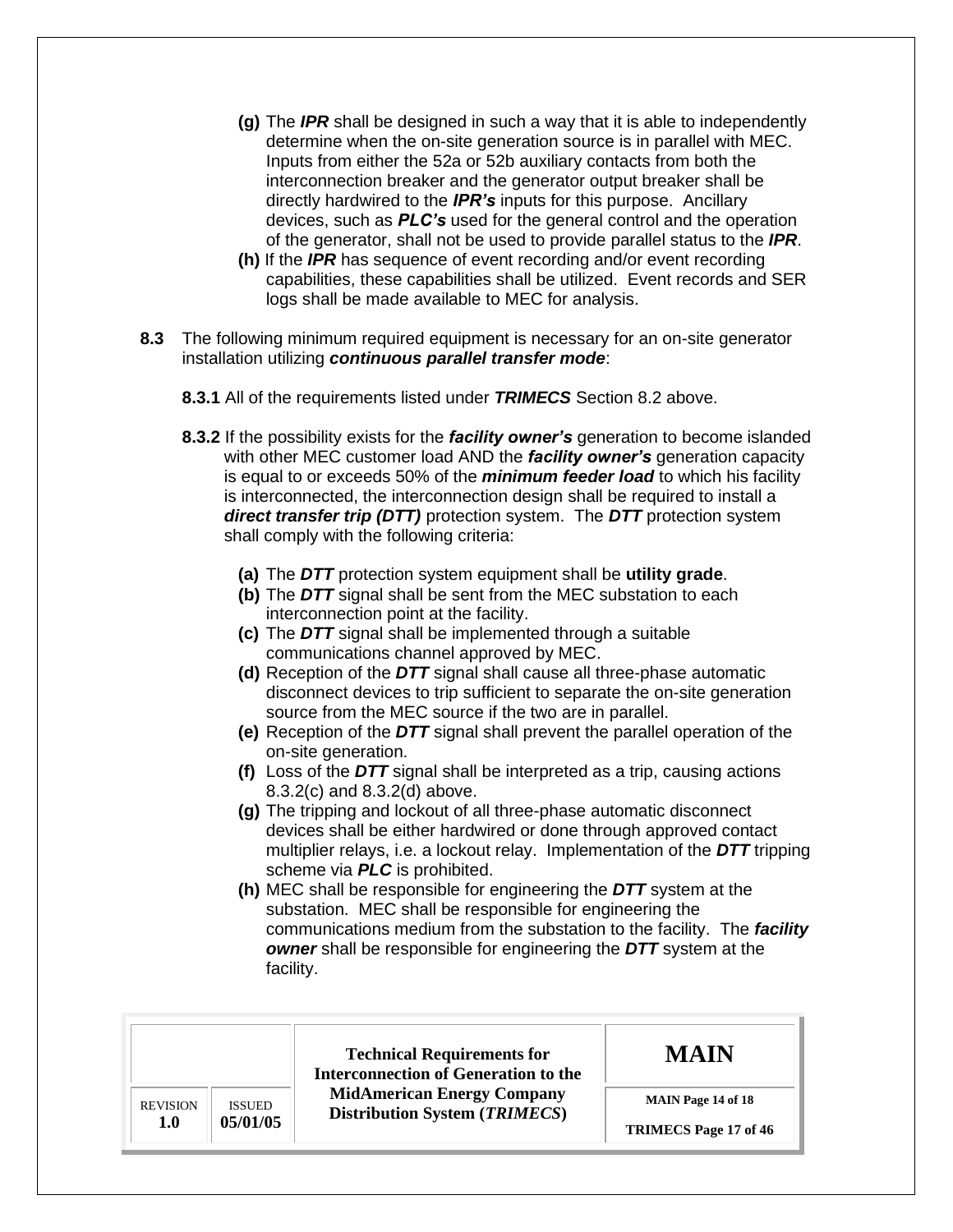**(i)** The total cost of the *DTT* system including but not limited to: engineering (both for MEC and facility owner), purchase of equipment, installation of equipment at MEC substation and *facility owner's* testing of such equipment shall be borne by the *facility owner*. facility, installation of communications medium, maintenance and

#### <span id="page-17-0"></span> **Section 9: Required Equipment Based Upon Intended Use**

- **9.0** There are no additional requirements if the intended use is *emergency* or *standby*.
- **9.1** If the intended use is *export*, the following requirements must be met:
	- **9.1.1** Additional technical, study and contractual requirements apply. *TRIMECS*  describes most of the technical requirements, but not all. To address the remaining technical requirements, along with study and contractual requirements, please refer to "Technical Requirements for New Interconnections of Generation to the MEC Electric System". This document is available from the MEC Electric System Planning Department.
	- **9.1.2** If the installation is required to install an *IPR* as specified by *TRIMECS***,** the requirement of a reverse power element specified in Appendix R Section AR 1.3 shall be waived.
	- **9.1.3** If the installation is *large* and utilizes *continuous parallel transfer mode*, the interconnection design shall be required to install a *direct transfer trip (DTT)* protection system as described in Section 8.3.2.
	- **9.1.4** If the exporting on-site generator installation qualifies as *medium* the facility shall have *recording metering* , in addition to the normal interconnection metering, that is capable of recording the following values from the generating output:
		- **(a)** MW
		- **(b)** MVAR
		- **(c)** demand
		- **(d)** energy values
	- **9.1.5** The *recording metering* shall include dial up capability.
	- **9.1.6** The *recording metering* shall be capable of storing at least one month of interval data.

|                 |               | <b>Technical Requirements for</b><br><b>Interconnection of Generation to the</b> | <b>MAIN</b>                  |
|-----------------|---------------|----------------------------------------------------------------------------------|------------------------------|
| <b>REVISION</b> | <b>ISSUED</b> | <b>MidAmerican Energy Company</b><br>Distribution System (TRIMECS)               | <b>MAIN Page 15 of 18</b>    |
| 1.0             | 05/01/05      |                                                                                  | <b>TRIMECS Page 18 of 46</b> |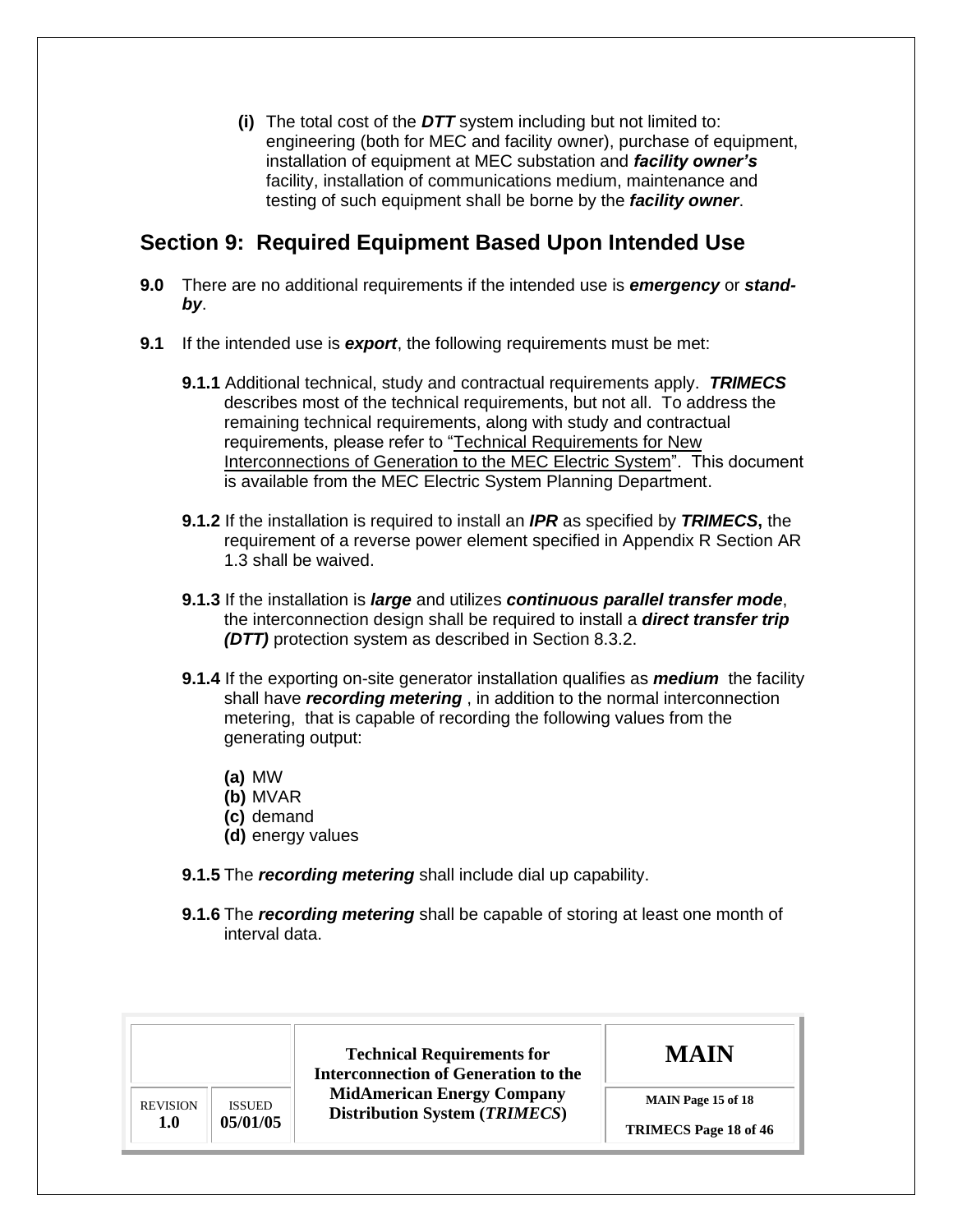- **9.1.7** If the exporting on-site generator installation qualifies as *large* the installation shall have *SCADA* equipment. This equipment will provide the following data via communications link to the MEC Control Center in Des Moines:
	- **(a)** MW and MVAR quantities measured on the generation output.
	- **(b)** Generator breaker status and switch status for all devices in the electrical interconnection path between the customer's generation and the MEC electric system.
	- **(c)** Control capability of breakers necessary to block the generation from operation in parallel with the MEC electric system. This control capability may include generator output breakers, interconnection breakers, or both.
	- **(d)** Other status and alarm points to be defined and as needed for the reliable and safe operation of MEC electric facilities.

#### <span id="page-18-0"></span> **Section 10: Operating Requirements**

- **10.0** The operation of the *facility owner's* on-site generation shall not result in unacceptable service to other MEC customers, such as voltage or frequency fluctuations or harmonic current on the MEC system.
- **10.1** The operation of the *facility owner's* on-site generation shall not cause the service voltage for other MEC customers to go outside the requirements of ANSI C84.1, Range A.
- **10.2** The operation of the *facility owner's* on-site generation shall not adversely affect the voltage regulation of the MEC system.
- **10.3** The operation of the *facility owner's* on-site generation shall be conducted in a manner that minimizes reactive flow from the on-site generation to the MEC system, except when requested to assist in voltage control on the MEC system.
- **10.4** The operation of the *facility owner's* on-site synchronous generators shall maintain a power factor range of 0.95 lead to 0.90 lagging, unless otherwise agreed to by MEC and the *facility owner*.
- **10.5** The operation of the *facility owner's* on-site induction machines or other non- synchronous generation shall be required to provide the same VAR support as synchronous machines.
- **10.6** The operation of the *facility owner's* voltage regulation equipment will be designed and operated to limit VAR flow to a power factor between unity and 0.95 lagging.

|                 |               | <b>Technical Requirements for</b><br><b>Interconnection of Generation to the</b> | <b>MAIN</b>                  |
|-----------------|---------------|----------------------------------------------------------------------------------|------------------------------|
| <b>REVISION</b> | <b>ISSUED</b> | <b>MidAmerican Energy Company</b><br><b>Distribution System (TRIMECS)</b>        | <b>MAIN Page 16 of 18</b>    |
| 1.0             | 05/01/05      |                                                                                  | <b>TRIMECS</b> Page 19 of 46 |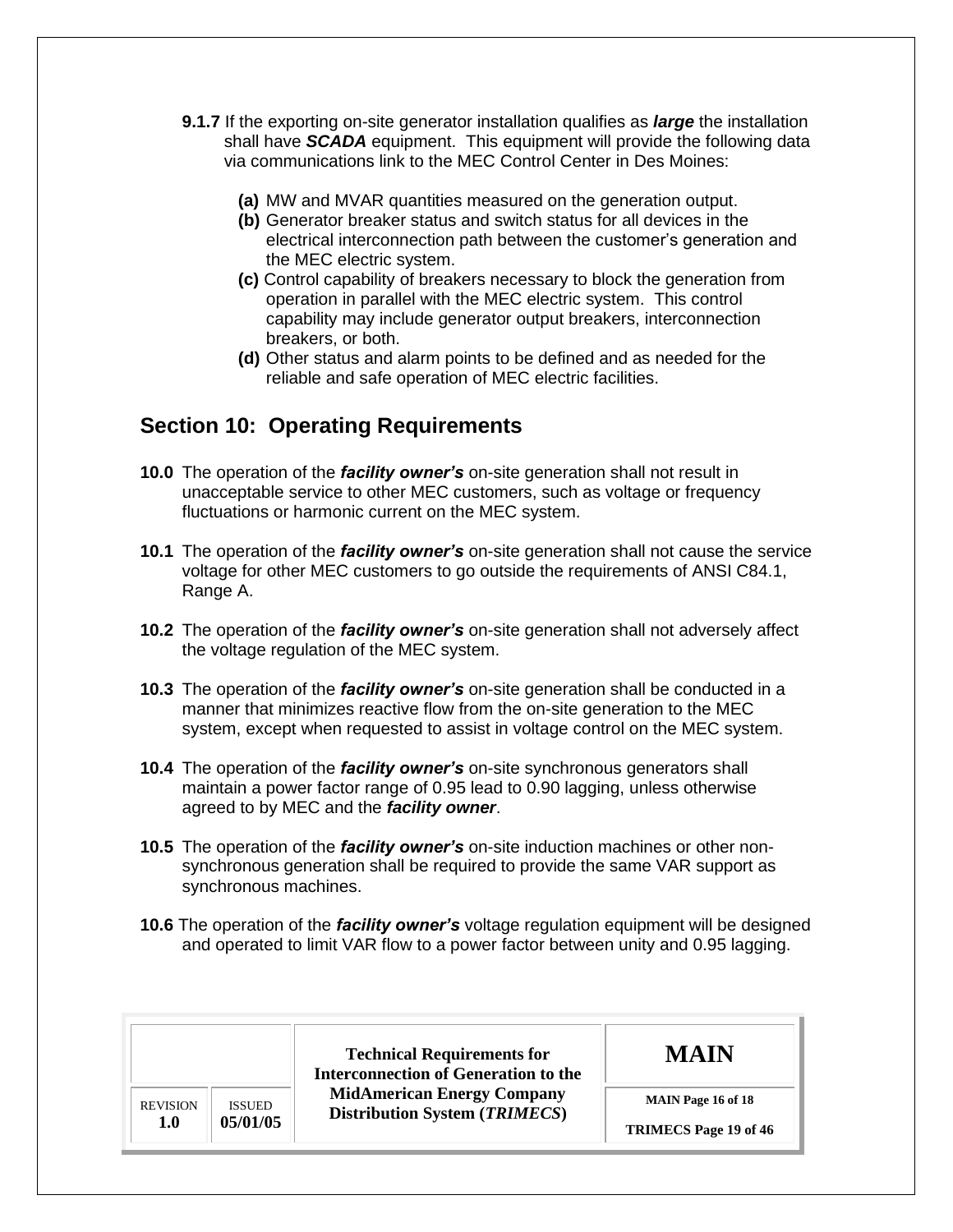#### <span id="page-19-0"></span> **Section 11: Commission Testing and Maintenance of Interconnection Equipment**

- **11.0** Prior to the final acceptance of the interconnection installation and every maintenance cycle thereafter as specified by the *facility owner* and agreed to by MEC, the interconnection protection system must be tested.
- **11.1** All testing of the interconnection protection system shall meet the following guidelines:
	- **11.1.1** All testing shall be performed based on written test procedures and shall be formally documented. The written procedures shall be provided by the *facility owner* to MEC no less than 14 business days before initial synchronization and must be approved by MEC prior to the performance of the actual testing.
	- **11.1.2** All tests shall be performed by qualified personnel as agreed to by MEC.
	- **11.1.3** All test results shall be immediately recorded following each individual test. Test results that are recorded following the completion of the entire test sequence will not be accepted.
	- **11.1.4** All test results shall be certified as being correct by qualified personnel.
- **11.2** Commission testing shall occur prior to the first parallel operation of the interconnection equipment and will consist of three types of tests as described below:
	- **11.2.1 Discrete Element Tests:** *IPR* and synchronization devices shall have the set points and time delays of the discrete relay elements tested to determine if they comply with *TRIMECS* requirements.
		- **(a)** Set points for all protective elements shall be tested and shall be within ±5% of setting.
		- **(b)** Time delays for all protective elements shall be tested and shall be within ±10% of setting. Test quantities will be either 80% or 120% of setting for timing tests.
		- **(c)** All synchronization devices shall have the set points listed in Table 5.10 verified. Additionally, if the synchronization device incorporates a "healthy voltage window" scheme, the set points on the over and under voltage elements for this scheme shall be verified. All set points shall meet the tolerance specified in **(a)** above. Any time delays will be verified as well and shall meet the tolerance specified in **(b)** above.

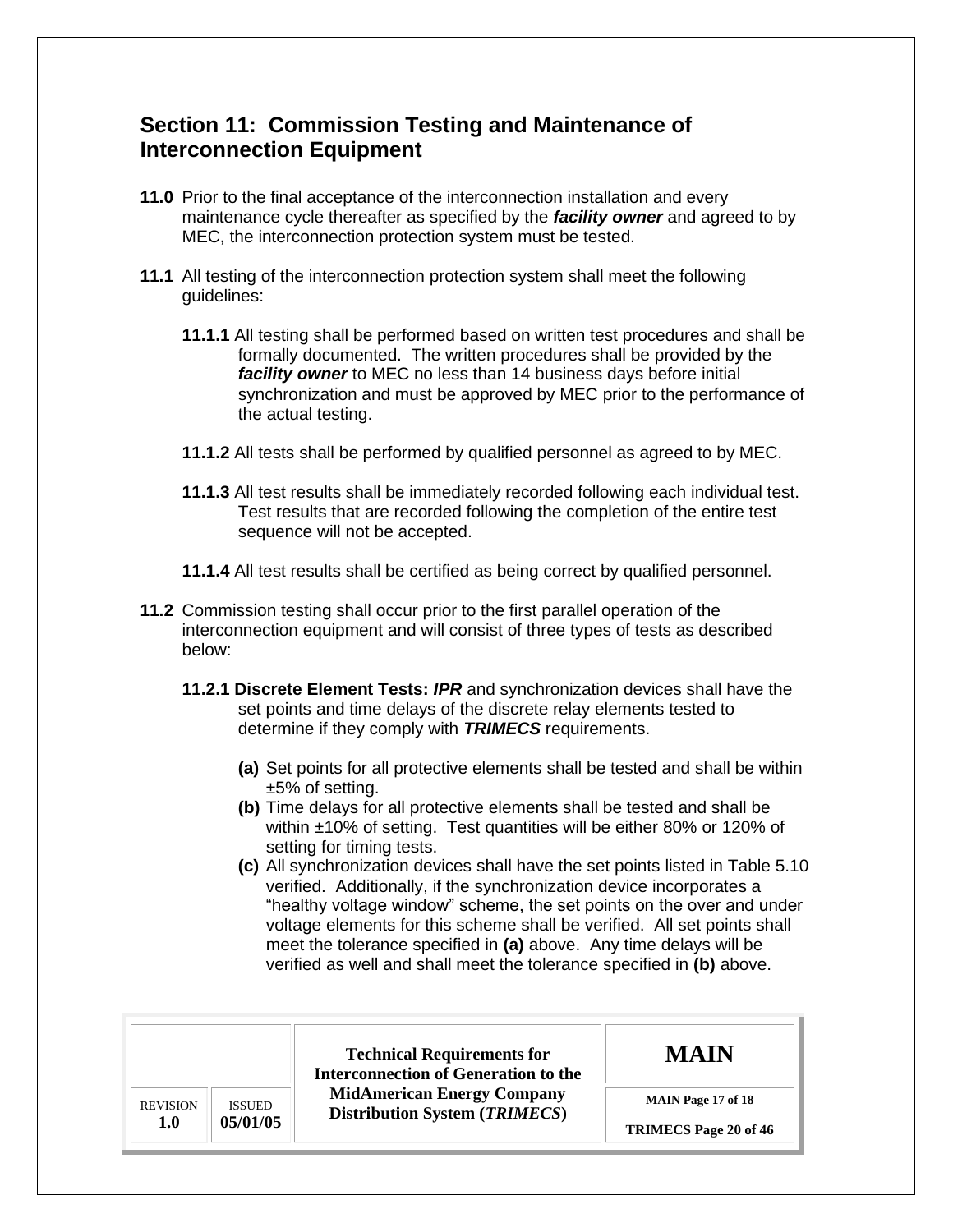- **(d)** The results of these tests shall be documented using the *IPR* Discrete Relay Element Test Form and the Synchronization Device Discrete Relay Element Test Form in *TRIMECS* Appendix T.
- **11.2.2 Functional Logic Test:** *IPR* and synchronization devices shall have their functional logic tested to determine if they comply with *TRIMECS*  requirements.
	- **(a)** The ability of the *IPR* to trip the appropriate breaker (either the generator breaker or the interconnection breaker) under all operating configurations in response to a simulated fault condition shall be verified. If the *IPR* trips the appropriate breaker via an approved auxiliary relay, the ability of that relay to trip the appropriate breaker upon reception of the trip input from the *IPR* shall be verified. The trip path from each individual relay shall be verified where single function relays are used.
	- **(b)** The ability of all lockout relays to prevent closure of the appropriate breaker shall be verified.
	- **(c)** The ability of all synchronization devices to supervise closure of the appropriate breaker shall be verified. The ability of all synchronization devices to prevent closure under abnormal conditions shall also be verified.
	- **(d)** Reverse power functions shall be tested at the installation. This may be tested by injecting test currents and voltages or by increasing the generator output to cause tripping.
- **11.2.3 Operational Test:** The interconnection installation as a whole shall be tested to determine if the system works as intended.
	- **(a)** The parallel operation of the on-site generation will be demonstrated.
	- **(b)** Any specialized control logic that is designed to affect the generator system under abnormal conditions shall be demonstrated.
- **11.3** Maintenance testing of the interconnection protective relay system shall occur according to the maintenance cycle as specified by the *facility owner* and agreed to by MEC. Maintenance testing shall consist of all of the tests listed under **11.2.1**  & **11.2.2** above. This testing shall be documented, retained and be made available upon request to MEC, by the *facility owner*.

|                 |               | <b>Technical Requirements for</b><br><b>Interconnection of Generation to the</b> | <b>MAIN</b>                  |
|-----------------|---------------|----------------------------------------------------------------------------------|------------------------------|
| <b>REVISION</b> | <b>ISSUED</b> | <b>MidAmerican Energy Company</b><br><b>Distribution System (TRIMECS)</b>        | <b>MAIN Page 18 of 18</b>    |
| 1.0             | 05/01/05      |                                                                                  | <b>TRIMECS</b> Page 21 of 46 |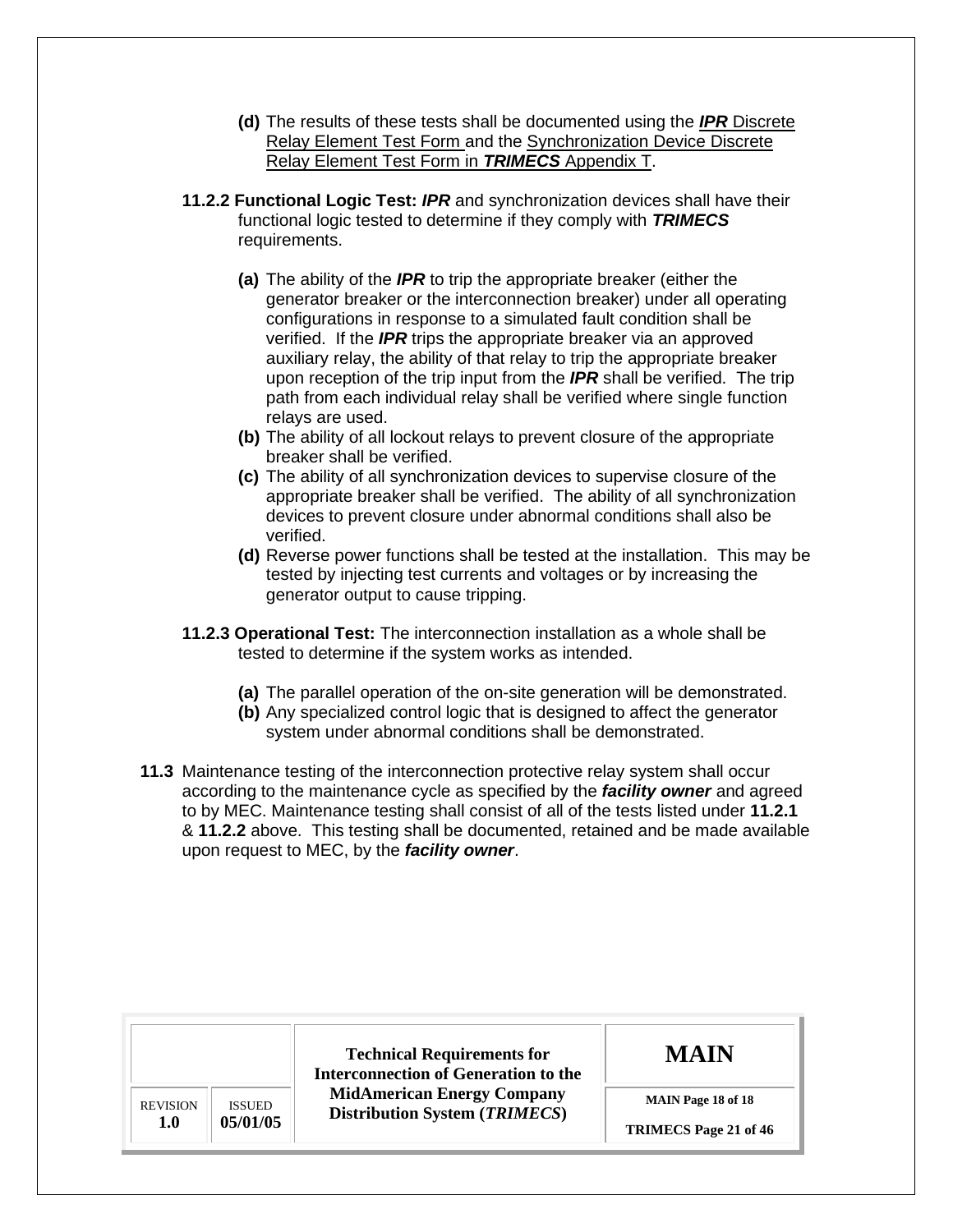#### **Appendix A: Preliminary Approval Submittal Checklist**

- <span id="page-21-0"></span> **AA1.0:** The following items, that is, **AA1.1** through **AA1.4** and all items listed under them, need to be submitted by the *applicant* to the designated MEC representative in order to be considered for preliminary approval. For details and explanation of the material required refer to the rest of this document, Technical Requirements for Interconnection of Generation to the MidAmerican Energy Company Distribution System (also known as "*TRIMECS*"). All sections and appendices referenced below are part of this document.
- **AA1.1: APPLICANT CONTACT FORM:** (See Appendix F for blank Contact Forms.) This form provides the information about the *applicant* and the location of the proposed interconnection.
- **AA1.2: ONE-LINE DIAGRAM:** The one-line diagram shall be a single engineering drawing that shows the schematic one-line representation of the proposed facility. All of the following equipment shall be shown (if applicable to the installation):
	- **Item 1: GENERATOR:** All of the following items shall be noted on the drawing:
		- **(a)** The rated voltage, kW, kVA and power factor of the generator.
		- **(b)** The winding configuration of the generator and the configuration of the generator neutral.
		- **(c)** The value of any neutral grounding impedance used.
		- **(d)** The kVA rating, turns ratio, and winding configuration of any grounding transformer used on the neutral of the generator.

#### items shall be noted on the drawing: **Item 2: GENERATOR STEP-UP TRANSFORMER (***GSU***):** All of the following

- **(a)** The transformer kVA rating(s).
- **(b)** The primary and secondary voltages.
- **(c)** The percent impedance specified at the transformer base rating.
- **(d)** The winding configuration of the primary and secondary windings.
- **(e)** The value of no-load taps (if any).
- **Item 3: UTILITY TRANSFORMER:** All of the following items shall be noted on the drawing: (Note that most of this information can be provided from either the customer's designated *Energy Consultant*, or the local MEC Distribution Engineering/Operations group.)

|                                  | <b>Technical Requirements for</b><br><b>Interconnection of Generation to the</b> | <b>APPENDIX A</b>            |
|----------------------------------|----------------------------------------------------------------------------------|------------------------------|
| <b>REVISION</b><br><b>ISSUED</b> | <b>MidAmerican Energy Company</b><br>Distribution System (TRIMECS)               | Appendix A Page 1 of 3       |
| 05/01/05<br>1.0                  |                                                                                  | <b>TRIMECS</b> Page 22 of 46 |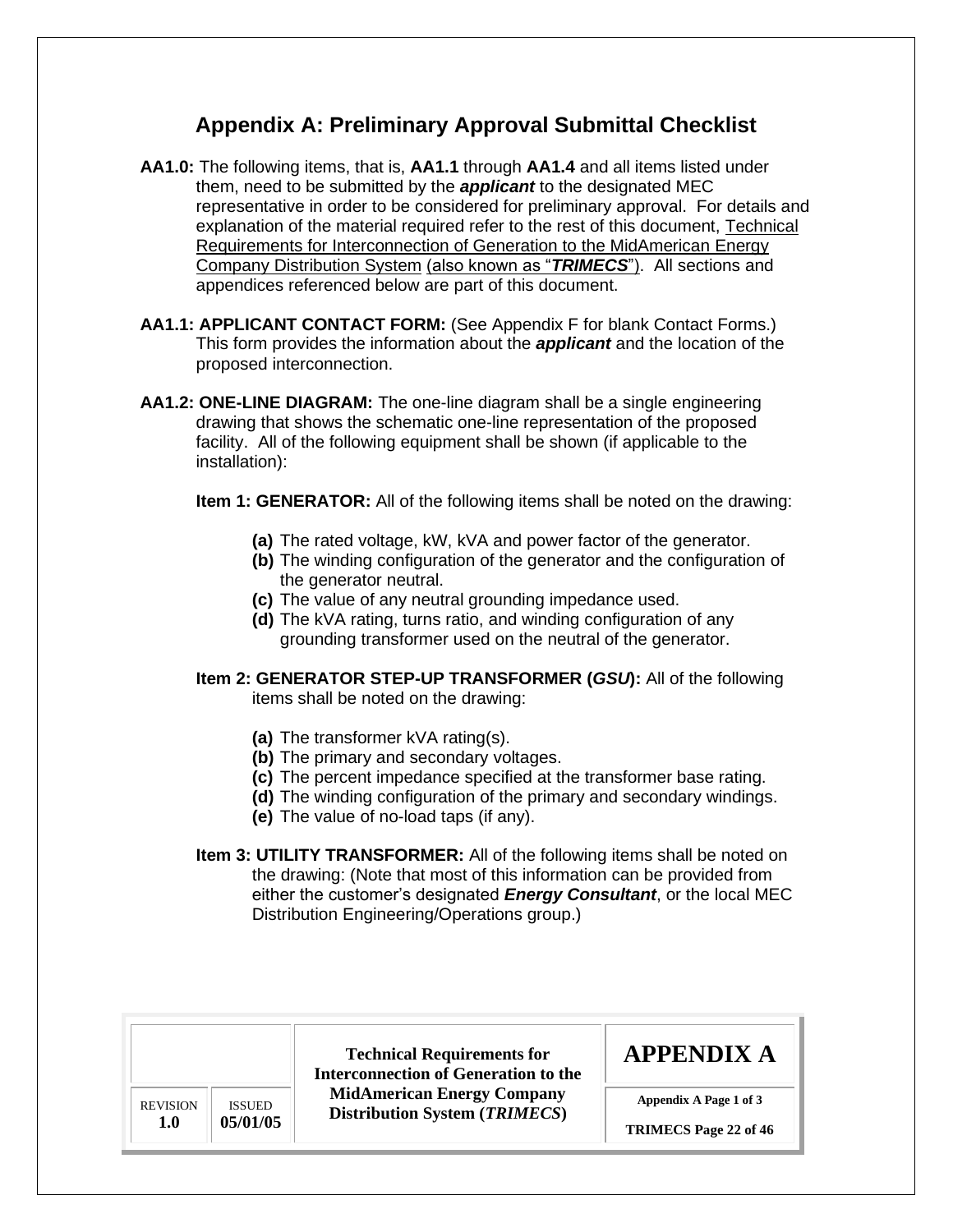## **Appendix A: Preliminary Approval Submittal Checklist**

- **(a)** The transformer kVA rating(s).
- **(b)** The primary and secondary voltages.
- **(c)** The percent impedance specified at the transformer base rating.
- **(d)** The winding configuration of the primary and secondary windings.
- **Item 4: INTERCONNECTION BREAKER:** All of the following items shall be noted on the drawing:
	- **(a)** The continuous current rating.
	- **(b)** The interrupting current rating for both symmetrical and asymmetrical faults.

#### **Item 5: GENERATOR OUTPUT BREAKER:** All of the following items shall be noted on the drawing:

- **(a)** The continuous current rating.
- **(b)** The interrupting current rating for both symmetrical and asymmetrical faults.

#### **Item 6: AUTOMATIC TRANSFER SWITCH:** All of the following items shall be noted on the drawing:

- **(a)** The continuous current rating.
- **(b)** The interrupting current rating for both symmetrical and asymmetrical faults.
- **(c)** The time of transfer for the switch.
- **Item 7: REVENUE METERING:** All of the following items shall be noted on the drawing:
	- **(a)** Present or proposed location of MEC revenue metering.

 **Note 1:** Generally, it is not necessary to include a detailed schematic of the loads at the facility, i.e. 480V and below switchboards, unless the loads can be connected in such a way as to create additional interconnection issues. A simple arrow representing the connection of facility load in relation to the bus tying together the utility source with the on-site generation source is usually sufficient.

#### **AA1.3: EQUIPMENT DATA FOR THE PROPOSED INTERCONNECTION:**

 Documentation should be submitted to support all of the information supplied for Items 1-7 from Section AA1.2 above. Documentation can be in the form of specifications sheets, test data, other equipment specific technical information, etc. The *applicant* should insure that the submitted documentation specifically includes the following items:

|                 |               | <b>Technical Requirements for</b><br><b>Interconnection of Generation to the</b> | <b>APPENDIX A</b>            |
|-----------------|---------------|----------------------------------------------------------------------------------|------------------------------|
| <b>REVISION</b> | <b>ISSUED</b> | <b>MidAmerican Energy Company</b><br>Distribution System (TRIMECS)               | Appendix A Page 2 of 3       |
| 1.0             | 05/01/05      |                                                                                  | <b>TRIMECS Page 23 of 46</b> |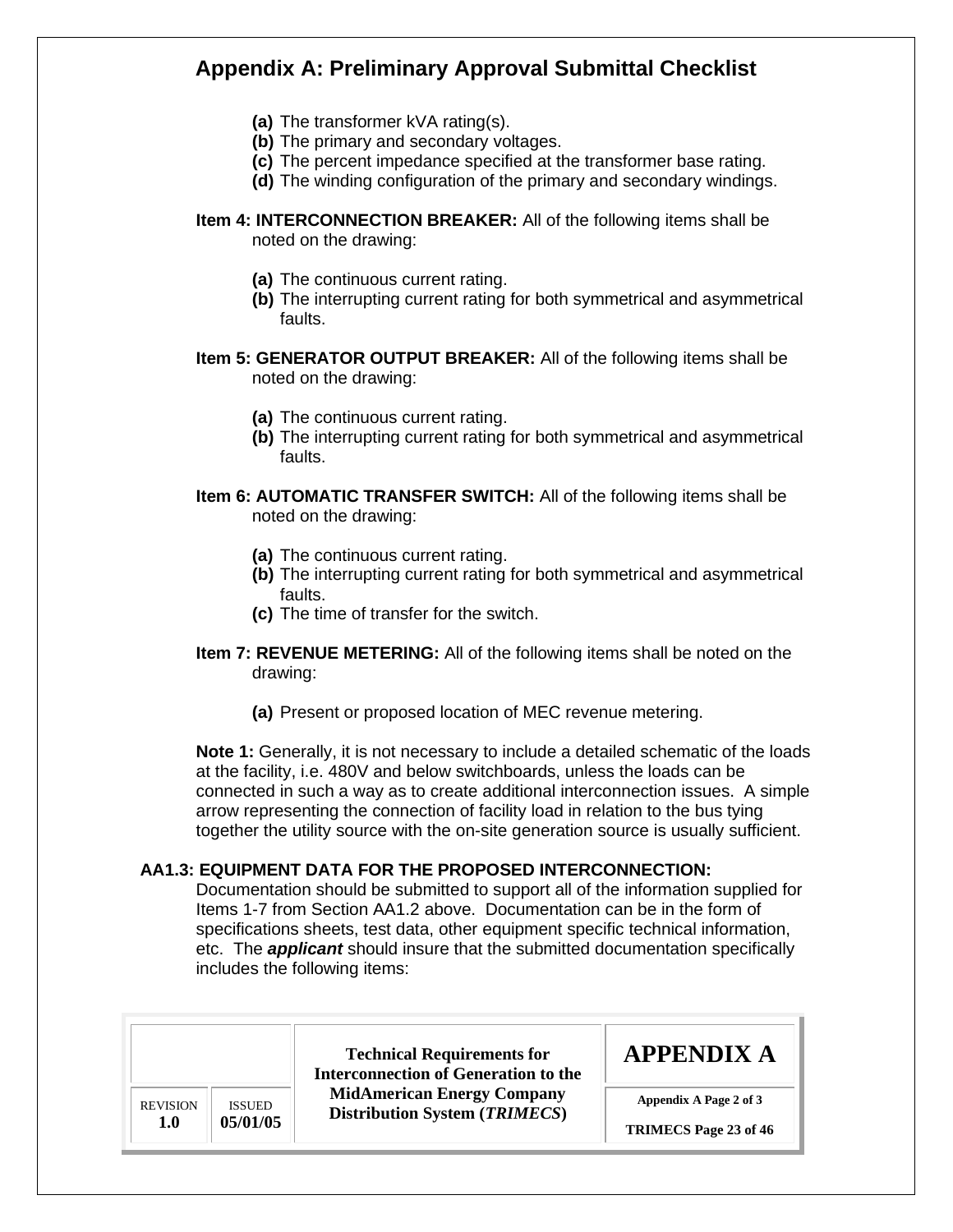## **Appendix A: Preliminary Approval Submittal Checklist**

- **Item 1: GENERATOR:** Documentation of the following generator impedance data based upon the machine base rating shall be provided: The synchronous, transient and sub-transient reactances of the generator shall be noted on the diagram.
	- (a) The synchronous reactance,  $(X_d)$ .
	- **(b)** The transient reactance,  $(X_d)$ .
	- **(c)** The sub-transient reactance, (X''d).
	- **(d)** The value of any grounding resistor, along with the grounding method.

#### **Item 2: AUTOMATIC TRANSFER SWITCH (***ATS***):** Documentation shall be provided to determine all of the following:

- **(a)** The method(s) of transition employed by the *ATS* as defined in *TRIMECS* Section 4.1.3.
- **(b)** The maximum transfer time of the *ATS* for each method of transition, and documentation of any fail-safe capabilities built into the *ATS* that are designed to actuate upon the exceeding of the maximum transfer time.
- **(c)** The programmability capabilities of the *ATS* for switching between transition methods.

#### **AA1.4: TENTATIVE CONSTRUCTION SCHEDULE FOR THE PROPOSED**

 **INTERCONNECTION:** This document should list the significant project milestones and the scheduled date for initiation of parallel operation. Notation should be made indicating any deadlines that require MEC approvals.

 **AA1.5: SITE LAYOUT DRAWING:** This document should provide an overview of the interconnection facility to allow MEC personnel to locate the generator and its isolation equipment.

| <b>REVISION</b> | <b>ISSUED</b> |
|-----------------|---------------|
| 1.0             | 05/01/05      |
|                 |               |

**Technical Requirements for Interconnection of Generation to the MidAmerican Energy Company Distribution System (***TRIMECS***)** 

## **APPENDIX A**

**Appendix A Page 3 of 3** 

 **TRIMECS Page 24 of 46**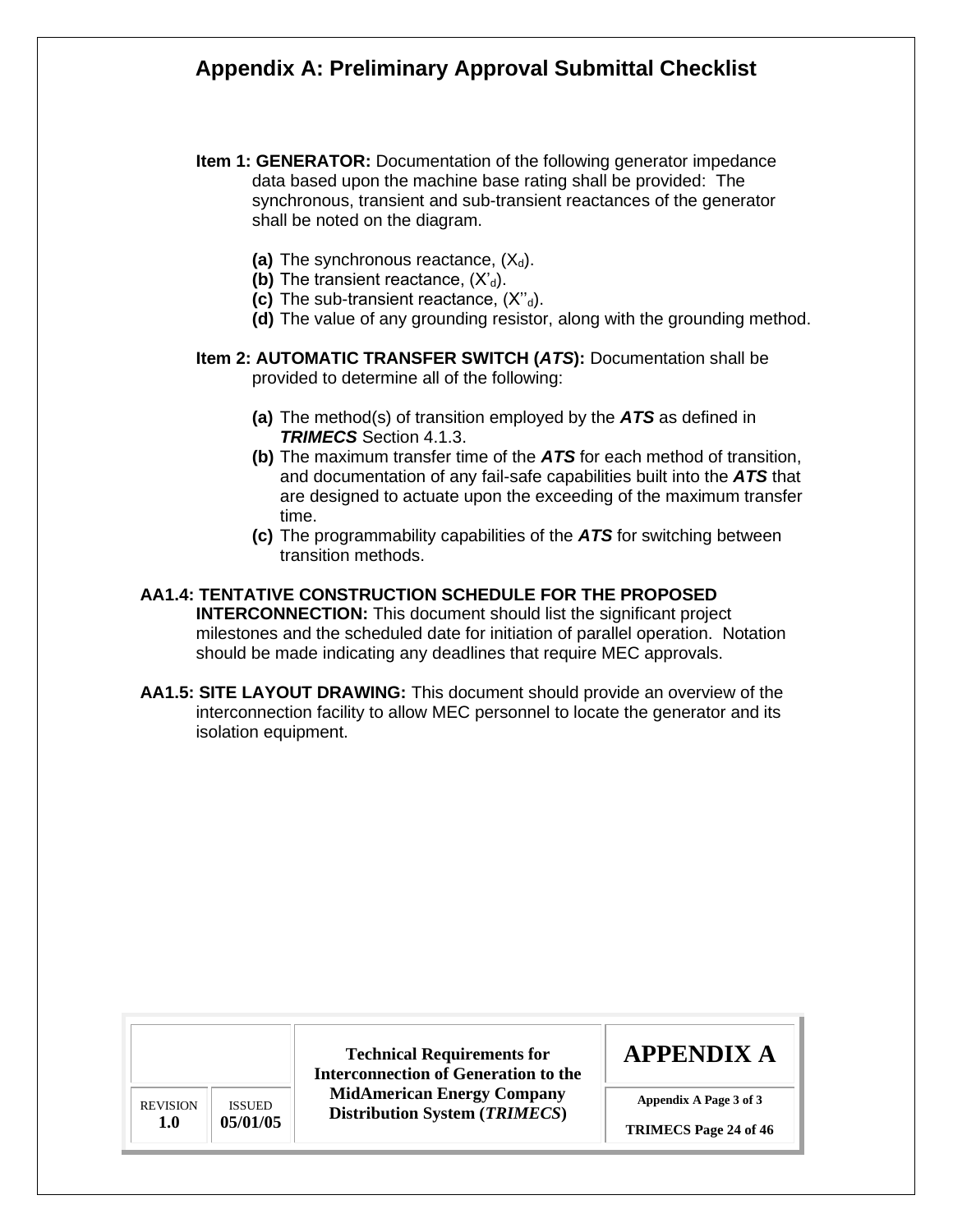- <span id="page-24-0"></span> **AB1.0:** The following items, that is, AB1.1 through AB1.9 and all sub-items listed under them, need to be submitted by the *applicant* to the designated MEC representative in order to be considered for design approval. For details and explanation of the material required refer to the rest of this document, Technical Requirements for Interconnection of Generation to the MidAmerican Energy Company Distribution System (also known as "*TRIMECS*"). All sections and appendices referenced below are part of this document.
	- **Note 1:** Under no circumstances should these items be submitted less than sixty (60) days prior to the scheduled date for initiation of the first parallel operation and testing.
- **AB1.1: CONTACT FORMS** (See Appendix F for blank Contact Forms.) The *applicant*  must provide a Contact Form for each and every contractor who will be assuming an area of responsibility in the project. AT A MINIMUM, the *applicant* must provide Contact Forms for the following areas:
	- 1. The consulting engineer responsible for the design of the facility.
	- 2. The engineer responsible for project management for the installation.
	- 3. The consulting engineer responsible for providing relay settings.
	- 4. The electrical contractor responsible for the physical installation of the equipment.
	- piece of equipment to the installation. Examples of "significant and specific equipment" would include the generator, switchgear and breakers, ATS, and 5. Any and all manufacturers who are contributing a significant and specific relay manufacturers.
	- 6. The testing contractor responsible for testing the interconnection protective relay.
- designate one individual from the Contact Forms submitted in Section AB1.1 above as the *SPC* for the project. This individual will assume responsibility for communication with MEC personnel throughout the approval process and assure that all the technical requirements are adhered to. **AB1.2: DESIGNATION OF SINGLE-POINT-OF-CONTACT (***SPC***):** The *applicant* must
- **AB1.3: FUNCTIONAL ONE-LINE DIAGRAM:** The functional one-line diagram shall be a single engineering drawing that shows the schematic one-line representation of the proposed facility. All of the equipment listed under Appendix A, Section AA1.2 shall be shown. In addition, the following equipment shall also be shown (if applicable to the installation):

|                 |               | <b>Technical Requirements for</b><br><b>Interconnection of Generation to the</b> | <b>APPENDIX B</b>            |
|-----------------|---------------|----------------------------------------------------------------------------------|------------------------------|
| <b>REVISION</b> | <b>ISSUED</b> | <b>MidAmerican Energy Company</b><br><b>Distribution System (TRIMECS)</b>        | Appendix B Page 1 of 4       |
| 1.0             | 05/01/05      |                                                                                  | <b>TRIMECS</b> Page 25 of 46 |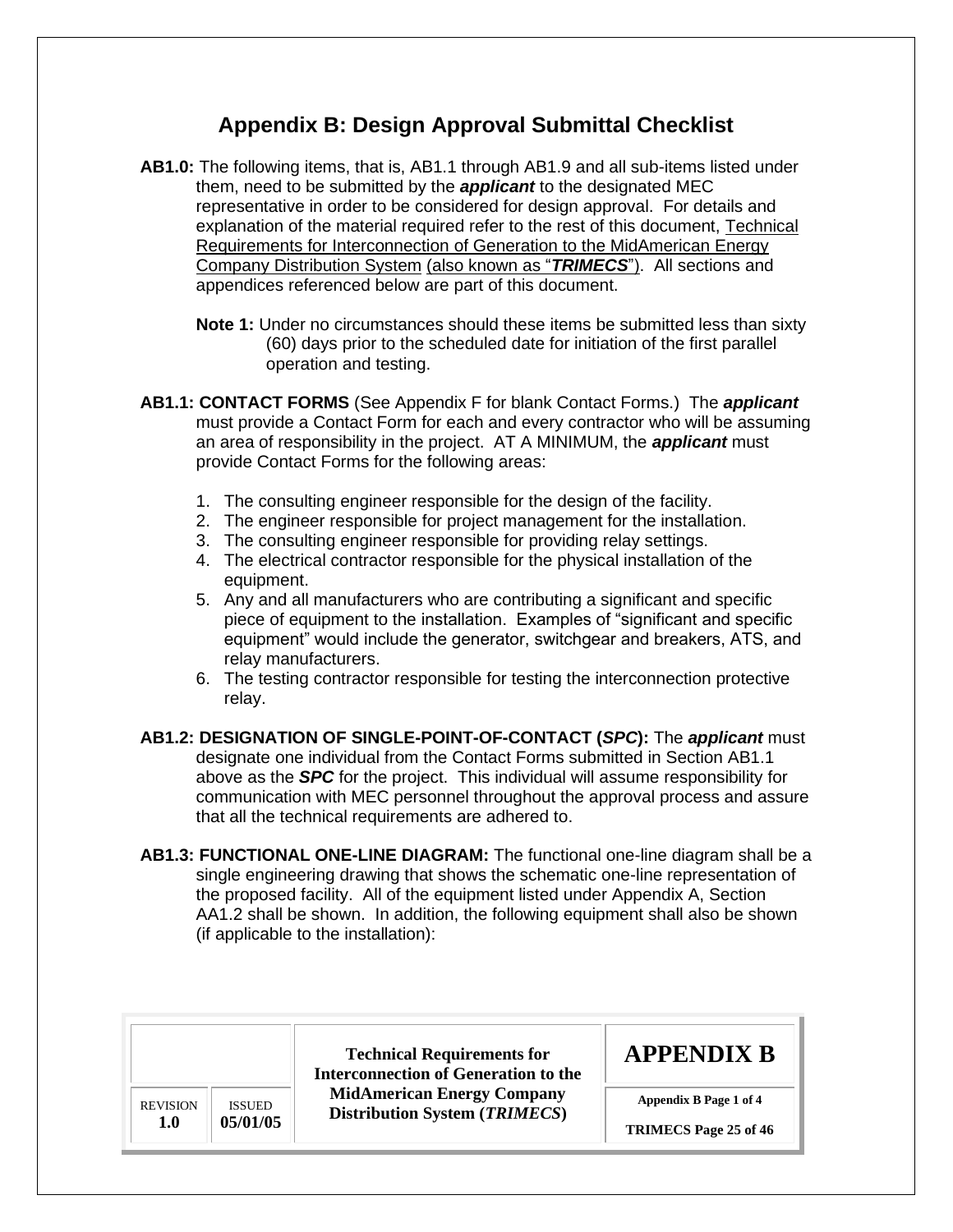#### **Item 1: GENERATOR AND INTERCONNECTION PROTECTIVE RELAYING:**

All of the following items shall be noted on the drawing:

- **(a)** Each functional element of the protective relay scheme shall be shown with a circle inscribed with its IEEE device function number. Lockout relays shall be shown with a circle inscribed with the number "86".
- **(b)** All current and potential instrument transformer inputs of the protective relaying shall be shown in single-line format, and shall be connected to the functional element circle it is serving with a solid line.
- **(c)** The current and potential transformation ratios, along with polarity markings and secondary connection configuration, of all instrument transformers serving the protective relaying shall be specified.
- **(d)** Breakers that the protective relaying trips either directly or indirectly through a lockout relay shall be indicated with a DASHED line.
- **(e)** Breakers for which the protective relaying provides supervisory synchronism checks shall be indicated with a DOTTED line.
- **Item 2: INTERLOCKS:** Interlocks that inhibit the closing or opening of breakers at the installation shall be shown.
- **Note 1:** Generally, it is not necessary to include a detailed schematic of the loads at the facility, i.e. 480V and below switchboards, unless the loads can be connected in such a way as to create additional interconnection issues. A simple arrow representing the connection of facility load in relation to the bus tying together the utility source with the *facility owner's* generation source is usually sufficient.
- **AB1.4: AC SCHEMATIC DIAGRAM(S):** The AC Schematic Diagram(s) shall show the schematic three-phase representation of all of the items and sub-items listed under Appendix A, Section AA1.2 and Section AB1.3 above. (Refer to Appendix E for an example AC Schematic Diagram.) The following items must also be included:
	- **Item 1: GENERATOR PROTECTIVE RELAYING:** All of the following items shall be noted on the drawing:
		- **(a)** All current and potential inputs of the generator protective relaying shall be shown connected to the appropriate relay terminal.
		- **(b)** The current and potential transformation ratios, along with polarity markings and secondary connection configuration, of all instrument transformers serving the generator protective relaying shall be specified.
	- **Item 2: INTERCONNECTION PROTECTIVE RELAYING:** All of the following shall be noted on the drawing:

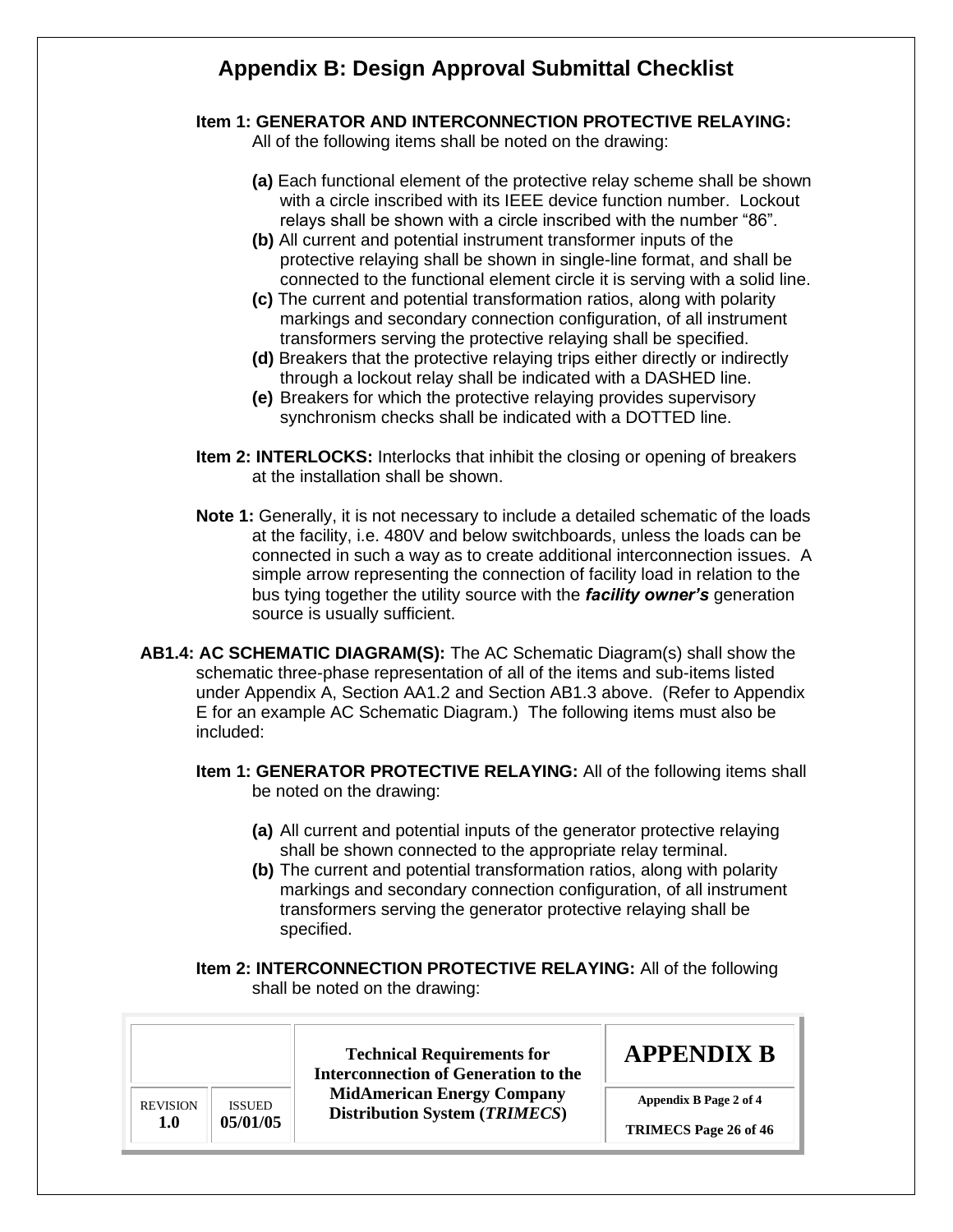- **(a)** All current and potential inputs of the interconnection protective relaying shall be shown connected to the appropriate relay terminal.
- **(b)** The current and potential transformation ratios, along with polarity markings and secondary connection configuration, of all instrument transformers serving the interconnection protective relaying shall be specified.
- **Note 1:** Individual relay element functions DO NOT have to be denoted in the AC Schematic Diagram.

#### **AB1.5: DC SCHEMATIC DIAGRAM(S) (A.K.A. CONTROL SCHEMATIC DIAGRAM):**

 The DC Schematic Diagram(s) shall show the DC control logic all of the items and sub-items listed under Appendix A, Section AA1.2 and Section AB1.3 above. (Refer to Appendix E for an example DC Schematic Diagram.) The following items must also be included:

#### All of the following items shall be noted on the drawing: **Item 1: GENERATOR AND INTERCONNECTION PROTECTIVE RELAYING:**

**(a)** All relay and control equipment input and output contacts.

#### **Item 2: INTERCONNECTION, GENERATOR OUTPUT, AND ALL BREAKERS CAPABLE OF SYNCHRONIZING:** All of the following shall be noted on the drawing:

- **(a)** Each breaker's respective trip and close circuits.
- **AB1.6: WIRING DIAGRAM(S):** The Wiring Diagram(s) shall show the physical representation of all of the wiring connections for all of the items and sub-items listed under Appendix A, Section AA1.2 and Section AB1.3 above. (Refer to Appendix E for an example Wiring Diagram.)

 **AB1.7: INTERCONNECTION PROTECTIVE RELAY SETTINGS:** A document containing every relay setting parameter for the interconnection relaying shall be submitted to MEC. All of the relay settings shall be included in the submittal, not just the relay protective element set-points and time delays. These settings shall be submitted in a format that can be easily reviewed by MEC. Examples of acceptable formats include vendor software (with prior approval), Microsoft Word or generic text documents, or Microsoft Excel spreadsheets. The submittal shall be accompanied by a signed and sealed document from the licensed professional engineer who determined the settings.

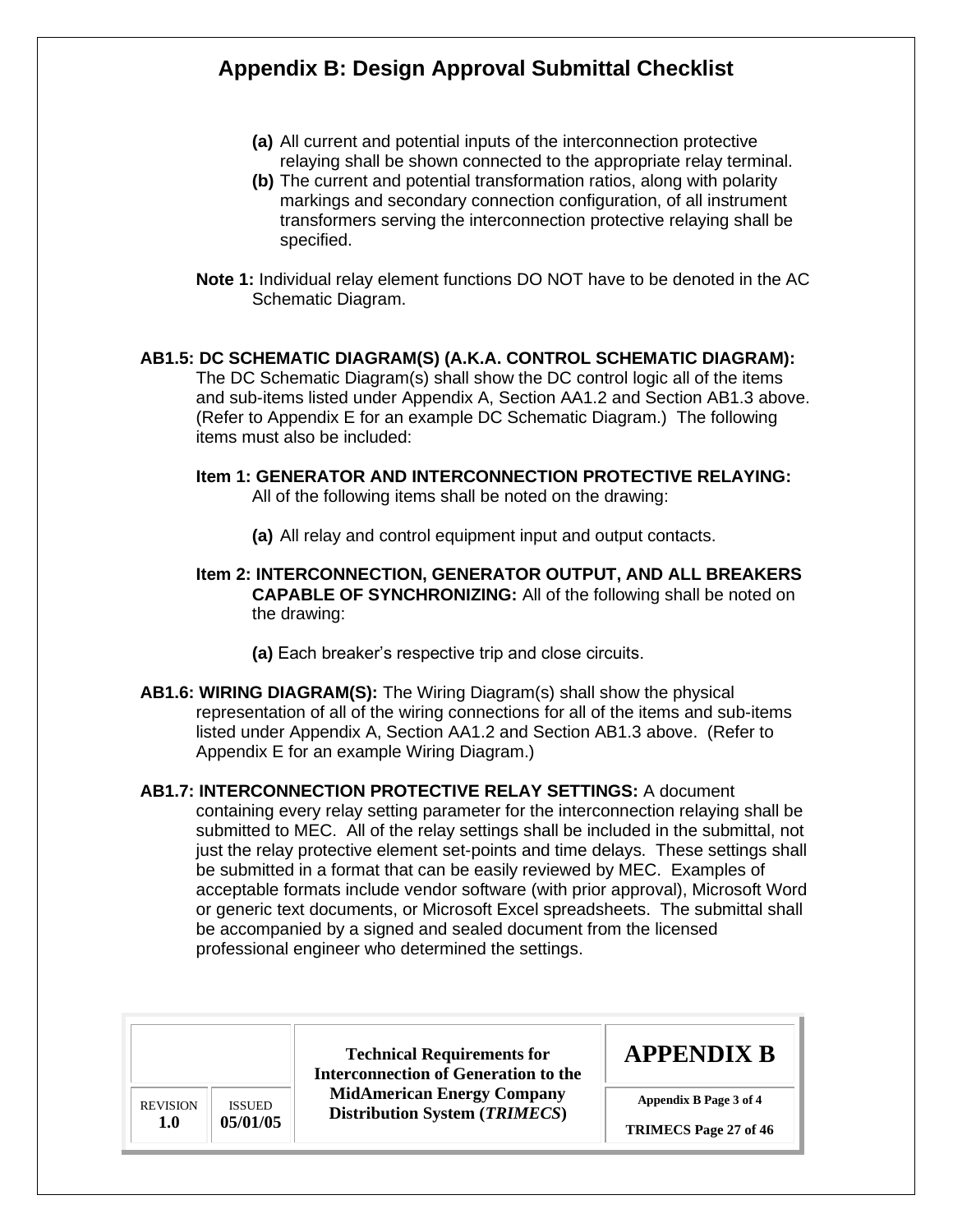- **AB1.8: INTERCONNECTION PROTECTIVE RELAY TEST PLAN:** A document shall be submitted detailing the functional testing to be performed and witnessed by MEC personnel to commission the installation.
- **AB1.9: REVISED PROJECT SCHEDULE FOR THE PROPOSED FACILITY:** This document should list the significant project milestones and the scheduled date for initiation of parallel operation. Notation should be made indicating any deadlines that require MEC approvals.

REVISION **1.0**  ISSUED **05/01/05** 

**Technical Requirements for Interconnection of Generation to the MidAmerican Energy Company Distribution System (***TRIMECS***)** 

## **APPENDIX B**

 **Appendix B Page 4 of 4** 

 **TRIMECS Page 28 of 46**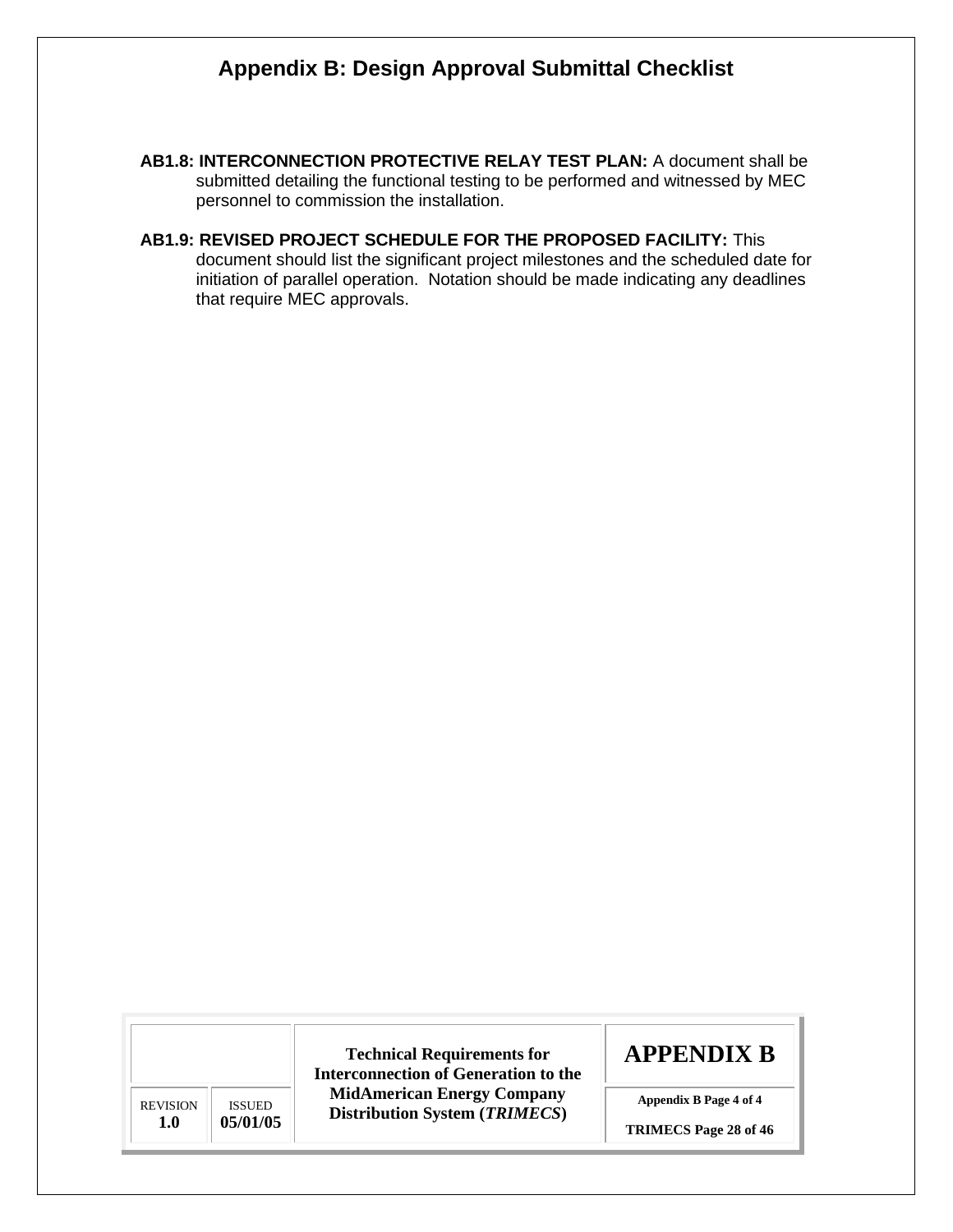<span id="page-28-0"></span> **AC1.0:** The following items, that is, AC1.1 through AC1.5 and all sub-items listed under them, need to be submitted by the *applicant* to the designated MEC representative in order to be considered for final approval. For details and explanation of the material required refer to the rest of this document, Technical Requirements for Interconnection of Generation to the MidAmerican Energy Company Distribution System (also known as "*TRIMECS*"). All sections and appendices referenced below are part of this document.

 **Note 1:** Under no circumstances should these items be submitted less than thirty (30) days prior to the scheduled date for initiation of parallel operation.

- **AC1.1: INTERCONNECTION PROTECTIVE RELAY TEST RESULTS:** Completed Appendix T, "Interconnection Protective Relay Discrete Test Sheet" and Appendix T, "Synchronism Relay Discrete Test Sheet" test sheets shall be submitted.
- **AC1.2: FINAL INTERCONNECTION PROTECTIVE RELAY FINAL SETTINGS:** For microprocessor based relays, a copy of the complete settings, in electronic form, downloaded from the relay. This will avoid typing or transcription problems.
- **AC1.3 FINAL DRAWINGS:** If any changes are made to any of the drawings submitted during either the *Preliminary Approval* Stage or the *Design Approval* Stage, these changes must be submitted and approved by the MEC representative at least thirty (30) days prior to final witness testing of the installation. The drawings submitted for final approval shall represent the final configuration of the interconnection installation, including any and all field revisions made during installation and commissioning, and shall be specific and unique to the installation. In other words, shop drawings or generic drawings are not adequate at this point. The required information on these drawings shall be the same as that required in Appendix A and Appendix B.
- **AC1.4: MAINTENANCE SCHEDULE:** The *applicant* will submit a schedule for the future maintenance and operational testing of the interconnection and generator protective relaying.
- **AC1.5: WITNESS TEST TENTATIVE DATE:** The *applicant* will submit a suggested date to schedule witness testing. This date will have to be approved by the MEC representative.

REVISION **1.0**  ISSUED **05/01/05** 

**Technical Requirements for Interconnection of Generation to the MidAmerican Energy Company Distribution System (***TRIMECS***)** 

## **APPENDIX C**

 **Appendix C Page 1 of 1** 

 **TRIMECS Page 29 of 46**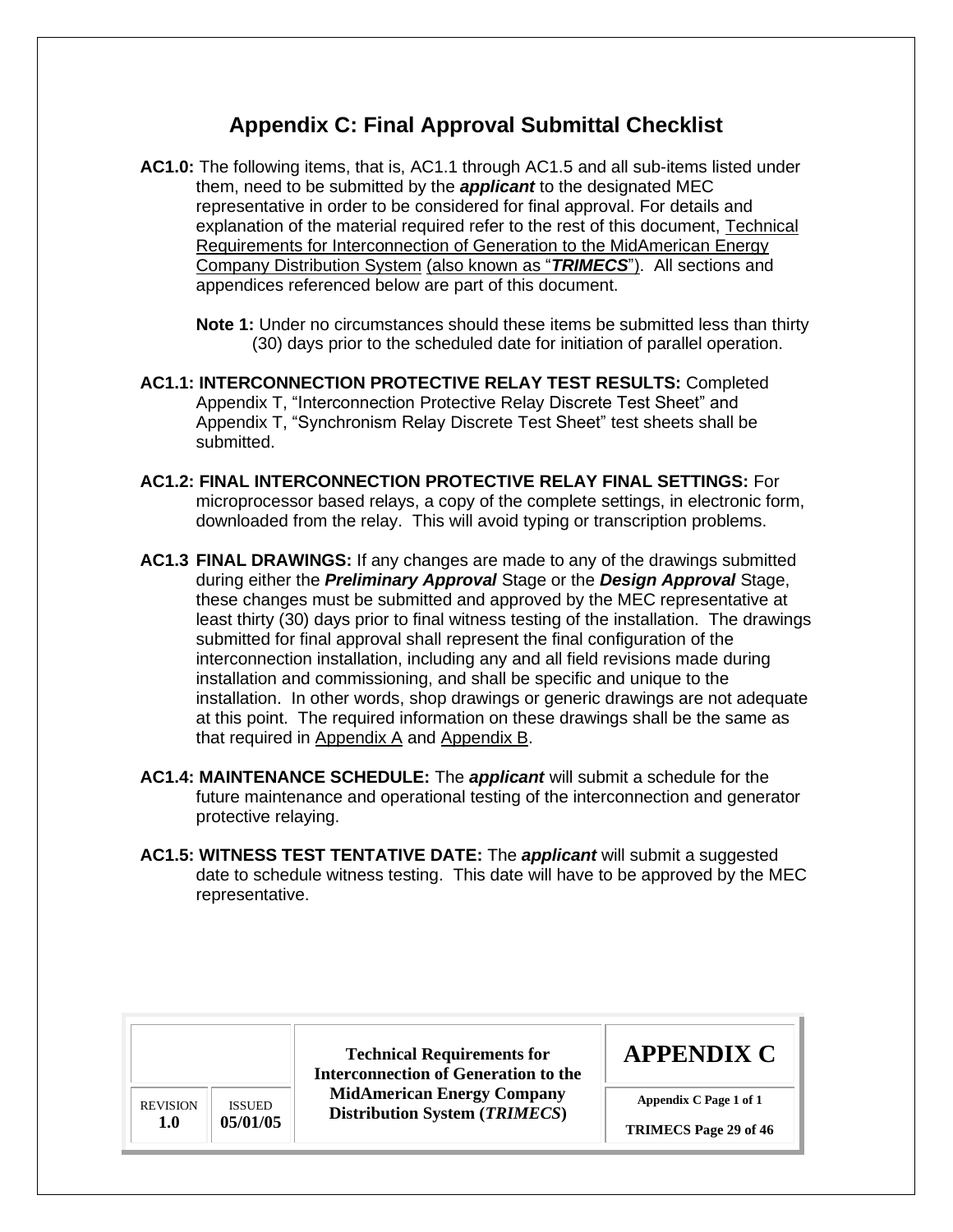#### <span id="page-29-0"></span> **Appendix D: Definition of Terms and Abbreviations Used in TRIMECS**

#### **ALL ENTRIES ARE LISTED IN ALPHABETICAL ORDER.**

 *Applicant*: A party who is interested in establishing a distributed generation interconnection with MidAmerican Energy Company. The term *applicant*, where applied, is intended to indicate that the party establishing the distributed generation interconnection has not yet completed the approval process. See also *facility owner*.

 *Basic Impulse Insulation Level (BIL)*: A measure of the strength of insulation against a standard 1.5 X 40μs wave with a stated crest magnitude in kV.

 *Continuous Parallel*: A *TRIMECS* transition mode category. Generation utilizing this transition mode is characterized by a continuous parallel condition being maintained between the utility source and the on-site generation source. At no time is the on-site generation source and load islanded from the utility source. This transition mode is usually employed by facilities that intend to export power to the utility.

 *Design Approval*: The second step/stage in the MidAmerican Energy Company approval process for establishing interconnections with the utility in which the applicant's design of the facility is evaluated against certain engineering criteria.

 *Direct Transfer Trip (DTT)*: A protective relay system that isolates the on-site generation source from the utility source in response to a trip signal provided from a remote location via a suitable communications channel.

 *Energy Consultant (EC)*: Many large customers have been assigned an *EC* to specifically manage their account. The *EC* acts as the interface between the company and the customer. Customers that do not have an *EC* may work with another MEC designated representative, e.g. a distribution engineering engineer or technician.

 *Emergency (or Backup)*: A *TRIMECS* intended use category that indicates that the facility owner intends to operate the generation solely to supply his own on-site load following the failure of the utility source. The *facility owner* does not operate the generation at any other time, with the exception of routine testing of the on-site generation. For example, a hospital that is required to provide on-site emergency generation for the sole use of supporting life safety systems would fall into this category.

 *Export*: A *TRIMECS* intended use category that indicates that the *facility owner* intends to operate the generation at will under any circumstances that he deems favorable, regardless of the status of the utility source **AND** intends to export some or all of the generator's output to MEC.

 **TRIMECS Page 30 of 46 Technical Requirements for Interconnection of Generation to the MidAmerican Energy Company Distribution System (***TRIMECS***) APPENDIX D**  REVISION **1.0**  ISSUED **05/01/05 Appendix D Page 1 of 5**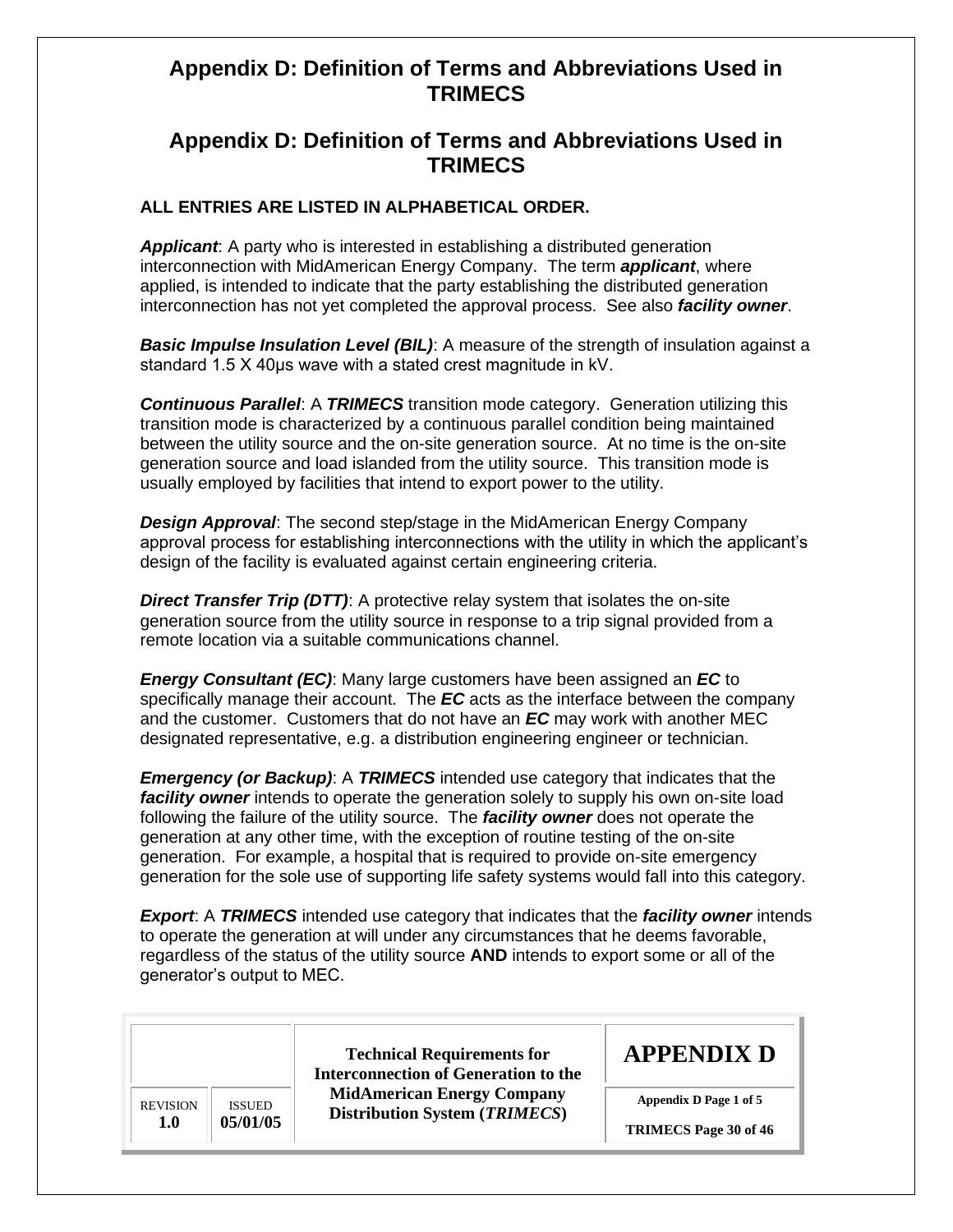*Extended Parallel*: A *TRIMECS* transition mode category. Generation utilizing this transition mode is characterized by a transition between the utility source and on-site generation in a time greater than 100 milliseconds, but something less than *continuous*  **parallel** (usually a few minutes). This transition mode is usually implemented through a "soft load transfer" switch. See also *Continuous Parallel.* 

**Facility Owner**: A party who owns and operates on-site distributed generation interconnection that has been approved by MidAmerican Energy Company as called for in this document.

 *Final Approval*: The last step/stage in the MidAmerican Energy Company approval process for establishing interconnections with the utility in which the applicant tests and demonstrates the capabilities of his equipment and receives final MEC permission to operate his equipment in parallel with the utility.

**Impact Study:** An engineering study that is performed by MidAmerican Energy Company to determine the feasibility of the interconnection and the special technical requirements with which the installation must comply. This study will usually identify equipment that needs to be provided or upgraded on the MEC System in order to accommodate the applicant's new interconnection along with estimates for the cost of that equipment.

 *Induction Machine*: A machine that can operate as a generator or motor and operates at slightly higher than synchronous speed. Generators of this type are characterized by their need to have an external source of VARs for excitation, and are usually driven by a prime mover.

 *Intended Use*: A *TRIMECS* category that allows the facility owner to specify under what conditions he intends to operate the on-site generation.

**Interconnection Protective Relay (IPR):** A *utility grade* protective relay that has all of from the MEC utility source when the two are operating in parallel and an abnormal condition occurs either at the on-site distributed generation facility or on the utility feeder. the protective elements described in TRIMECS Appendix R: Interconnection Protective Relay (IPR) Elements Guide, which is used to isolate the on-site distributed generation

Large (as applied to generator size): large sized units are defined as the maximum unit rated aggregate capability meeting **ANY** of the following criteria:

- 1. Exceeds 2000 kVA total.
- 2. Exceeds 25% of the maximum available system fault current at the point of common coupling.
- 3. Exceeds 80% of the minimum feeder loa

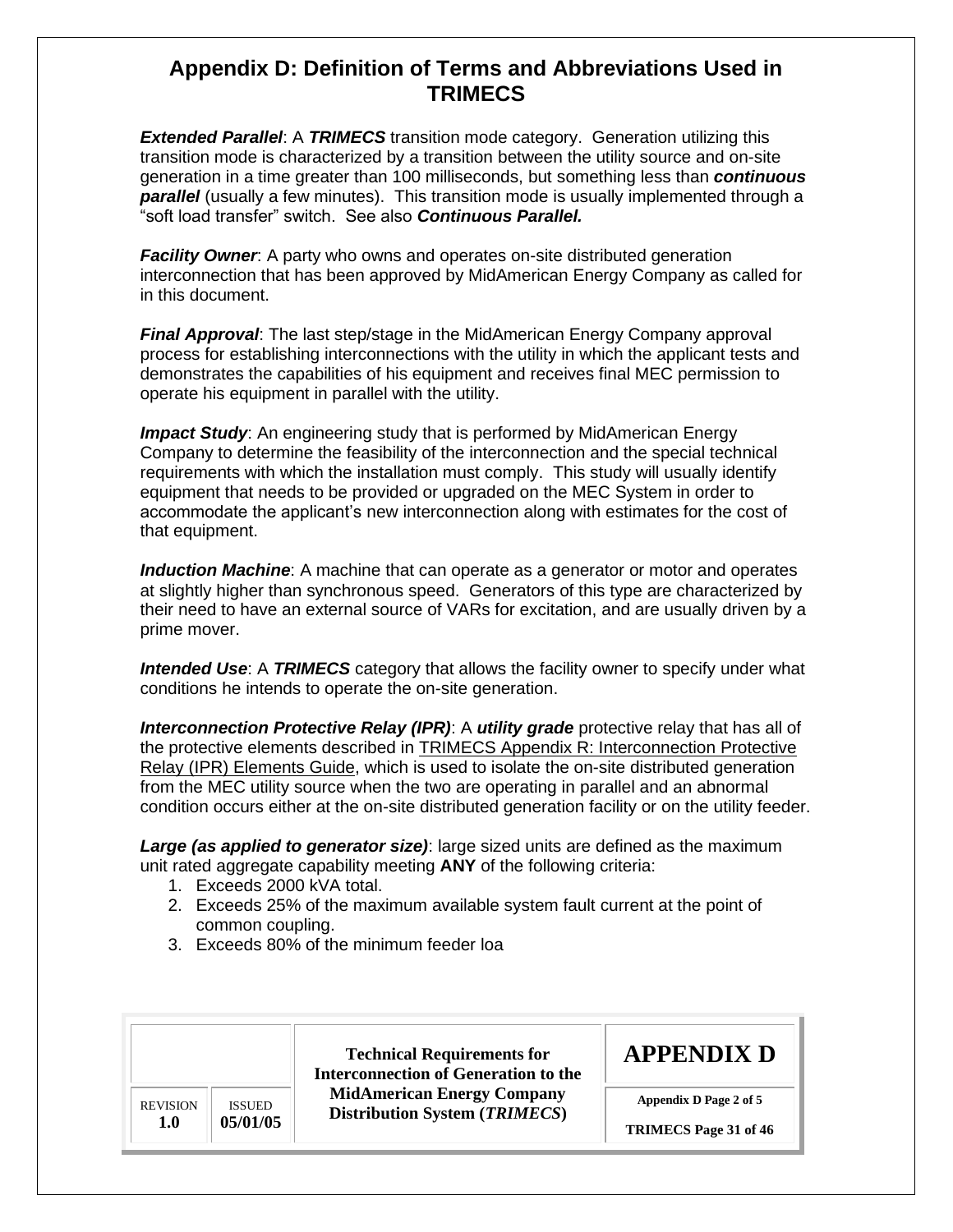*Licensed Professional Engineer or PE*: An individual who has attained a license to practice engineering from a state review board. MEC requires a *PE* to certify all engineering documentation that is submitted by an *applicant* for review.

 reconstruct a 60Hz sine wave for power generation. Devices of this type are characterized by their need to have an external 60 Hz sine wave to allow the unit to generate power and are usually used to convert the DC output from photovoltaic and fuel cells into AC. *Line-Commutated Inverter*: A solid-state device that utilizes power electronics to

 *Medium (as applied to generator size)*: Medium sized units are defined as the maximum unit rated aggregate capability meeting all of the following criteria:

- 1. Exceeds 500 kVA total.
- 2. Exceeds 10% but does not exceed 25% of the maximum available system fault current at the point of common coupling.
- 3. Exceeds 20% but does not exceed 80% of the minimum feeder load.

 *Minimum Feeder Load*: The minimum expected load on a distribution circuit, including the *facility owner's* load.

 *Momentary Parallel*: A *TRIMECS* transition mode category. Generation utilizing this transition mode will initiate a complete transfer between the utility source and the on-site generation source in 100 milliseconds or less. Facilities utilizing equipment that employs this transition mode may experience a "blink" condition when switching from the utility source to the on-site distributed generation source.

 **EXCEPTION:** Equipment that can be programmed to complete the transition between utility source and the on-site generation source (i.e. equipment with "soft-load transfer" capability) in a time greater than 100 milliseconds shall not qualify as *momentary parallel* transition mode status.

 *Open Transition (or Break-Before-Make)*: A *TRIMECS* transition mode category. Equipment using this type of transition is designed such that the on-site generation source may never operate in parallel with the utility source. This transition mode is usually implemented through a mechanically interlocked switch. Facilities utilizing equipment that employs this transition mode will experience a "blackout" condition when switching from the utility source to the on-site distributed generation source and vice-versa.

 *Preliminary Approval*: the first step/stage in the MidAmerican Energy Company approval process for establishing interconnections with the utility in which the applicant typically indicates his desire to interconnect.

**Programmable Logic Controller or PLC:** A solid state control system with programming capability that performs functions similar to a relay logic system. These

 **TRIMECS Page 32 of 46 Technical Requirements for Interconnection of Generation to the MidAmerican Energy Company Distribution System (***TRIMECS***) APPENDIX D**  REVISION **1.0**  ISSUED **05/01/05 Appendix D Page 3 of 5**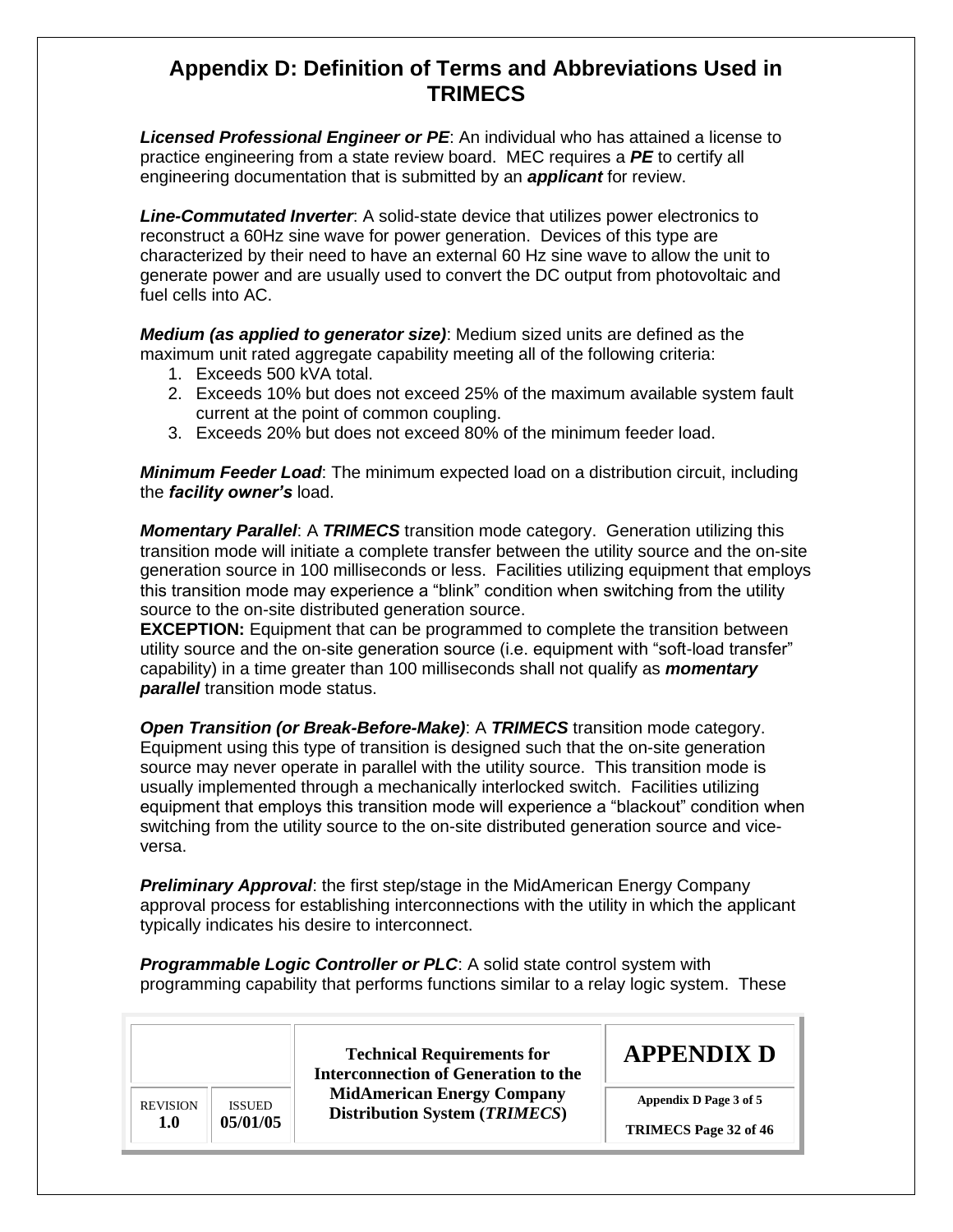are often used for generator control. MEC does not allow *PLC*'s to be used as inputs to, or components of, the interconnection protective relay (*IPR)* system on distributed generation.

 *Qualifying Facility:* A qualifying facility (also known as QF) is one that qualifies under United States Department of Energy requirements as either a co-generation or renewable fuel facility. Generally, these facilities are designed to export power. A facility that employs wind turbine generation could be a qualifying facility. A facility that employs a diesel generator would not be considered a qualifying facility. Qualifying facilities in Iowa are subject to the Iowa Administrative Code.

 *Readily Accessible*: This term describes equipment located at the *facility owner's* facility that can be accessed by MEC personnel 24 hours a day and 365 days a year. The *facility owner* must provide MEC a 24/365 contact that can provide access if the on-site distributed generation equipment is not readily accessible.

 *Recording Metering*: Devices that measure integrated interval demand and energy load data and store data in a format that can be accessed by utility personnel.

 *SCADA*: An acronym for "Supervisory Control and Data Acquisition". SCADA is "real time" measurement of quantities. This system gives MEC the ability to control several remote substations from a single location.

 *Self-Commutated Inverter*: A solid-state device that utilizes power electronics to reconstruct a 60Hz sine wave for power generation. Devices of this type are characterized by their ability to provide their own excitation and are usually used to convert the DC output from photovoltaic and fuel cells into AC.*Secondary Networks*: A low voltage system (typically 120-208 volts or 277-480 volts) that is normally served from multiple parallel transformers such that no single contingency causes loss of service to the secondary network.

*Small (as applied to generator size)*: Single generating unit rated at 100 kVA or less, OR multiple units rated at 100 kVA or less at a single location with total maximum aggregate capability meeting all of the following criteria:

- 1. Does not exceed 500 kVA total.
- 2. Does not exceed 10% of the maximum available system fault current at the point of common coupling. (A unit with a large or low impedance ground source could dilute the fault current from the utility substation and compromise the utility ground fault detection.)
- 3. Does not exceed 20% of the feeder minimum load. (A unit rated greater than 20% of the minimum load could cause voltage regulation problems on the feeder if the substation Load Tap Changer uses Load Drop Compensation (LDC) or the unit is down stream of a regulator using LDC.)

|                 |               | <b>Technical Requirements for</b><br><b>Interconnection of Generation to the</b> | <b>APPENDIX D</b>            |
|-----------------|---------------|----------------------------------------------------------------------------------|------------------------------|
| <b>REVISION</b> | <b>ISSUED</b> | <b>MidAmerican Energy Company</b><br><b>Distribution System (TRIMECS)</b>        | Appendix D Page 4 of 5       |
| <b>1.0</b>      | 05/01/05      |                                                                                  | <b>TRIMECS</b> Page 33 of 46 |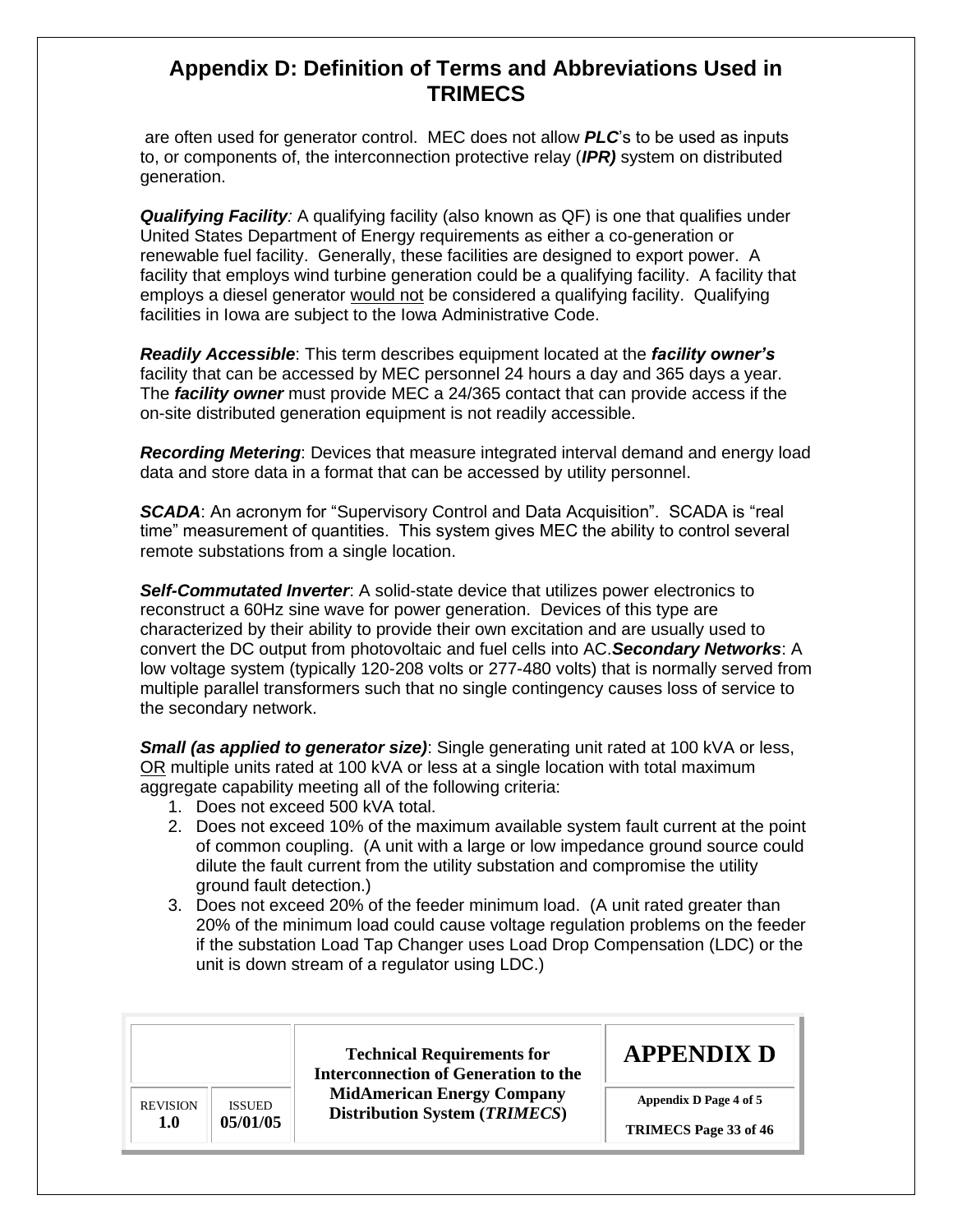*Single-Point-of-Contact (SPC)*: An individual on the *applicant's* project team that is designated by the *applicant* to be responsible for communication with MEC personnel throughout the approval process. This individual assumes the responsibility to insure that all MEC technical requirements are adhered to throughout the project cycle.

 *Stand-by*: A *TRIMECS* intended use category that indicates that the *facility owner* can operate the on-site distributed generation solely to supply his own on-site load at will, regardless of the status of the utility source. For example, an *facility owner* who elects to participate in an MEC sponsored incentive program may operate on-site generation in response to an order from MEC to curtail his load.

 *Synchronous Machine*: A machine that can operate as a generator or motor and operates at a constant speed and frequency under steady state operation. Generators of this type are characterized by their ability to provide their own excitation, and are usually driven by a prime mover such as a diesel engine.

 *Synchronization Point*: A point at which the on-site generation can be paralleled with the MEC electric distribution system.

**TRIMECS:** abbreviation that stands for the title of this document, Technical Requirements for Interconnection of Distributed Generation to the MidAmerican Energy Company Electric Distribution System.

 *Utility Grade*: An adjective, usually applied to protective relays that meet all of the criteria established in the following standards:

- 1. IEEE Std C37.90 IEEE Standard for Relays and Relay Systems Associated with Electric Power Apparatus
- 2. IEEE Std C37.90.1 IEEE Standard Surge Withstand Capability (SWC) Test for Relays and Relay Systems Associated with Electric Power Apparatus
- 3. IEEE Std C37.90.2 Standard for Withstand Capability of Relay Systems to Radiated Electromagnetic Interference from Transceivers
- 4. IEEE Std C37.90.3 IEEE Standard Electrostatic Discharge Tests for Protective Relays

 MEC has the right to refuse any protective relay that meets the above standards, but still is not widely recognized as a "*utility grade*" relay by the utility industry.

|                 |               | <b>Technical Requirements for</b><br>Interconnection of Generation to the | <b>APPENDIX D</b>            |
|-----------------|---------------|---------------------------------------------------------------------------|------------------------------|
| <b>REVISION</b> | <b>ISSUED</b> | <b>MidAmerican Energy Company</b><br><b>Distribution System (TRIMECS)</b> | Appendix D Page 5 of 5       |
| 1.0             | 05/01/05      |                                                                           | <b>TRIMECS</b> Page 34 of 46 |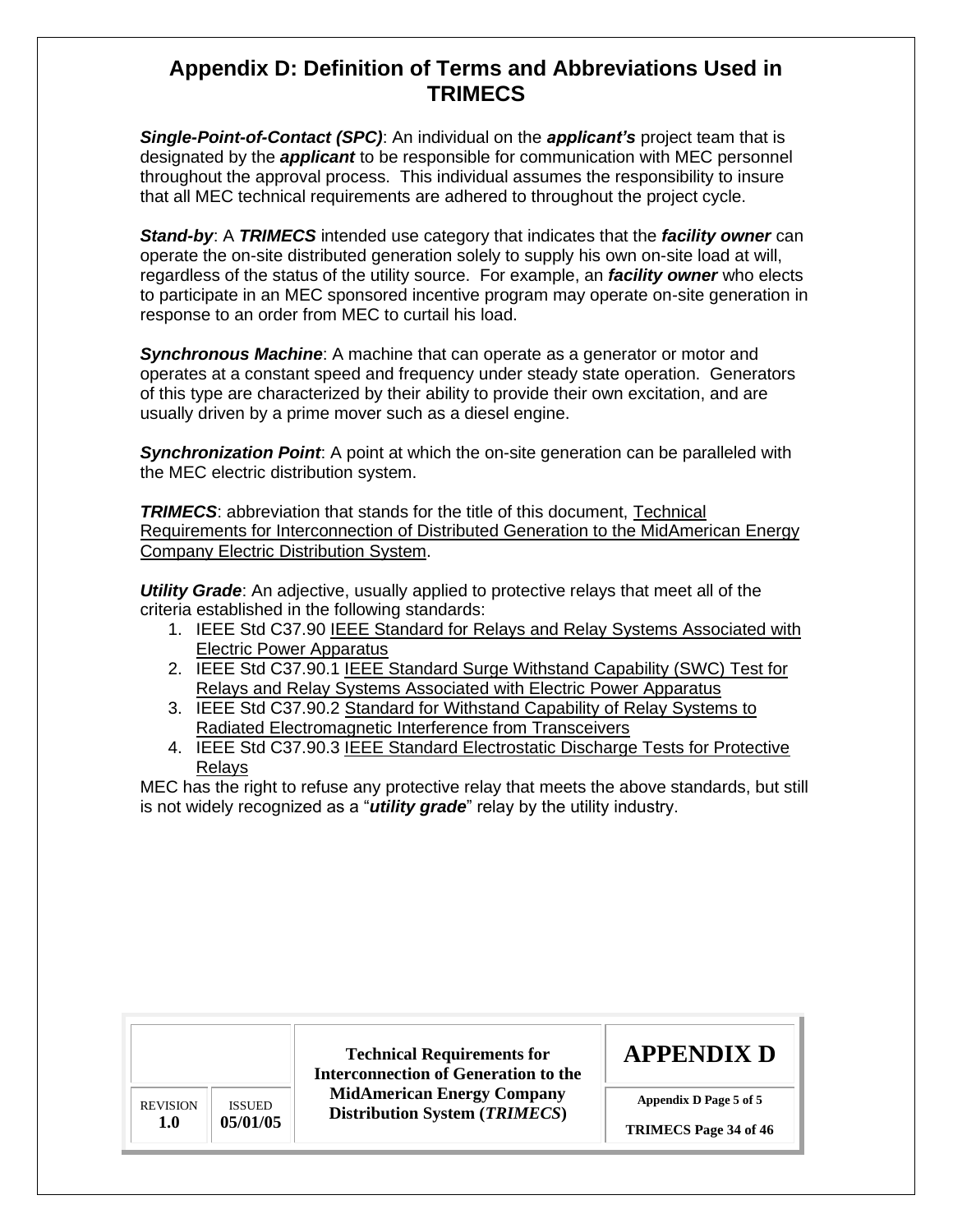#### **Appendix E: Example Drawings**

<span id="page-34-0"></span> See the attached drawings E1-E11 for examples of the type of engineering drawings that will be required for submittals.

REVISION **1.0**  ISSUED **05/01/05** 

**Technical Requirements for Interconnection of Generation to the MidAmerican Energy Company Distribution System (***TRIMECS***)** 

# **APPENDIX E**

 **Appendix E Page 1 of 1** 

**TRIMECS Page 35 of 46**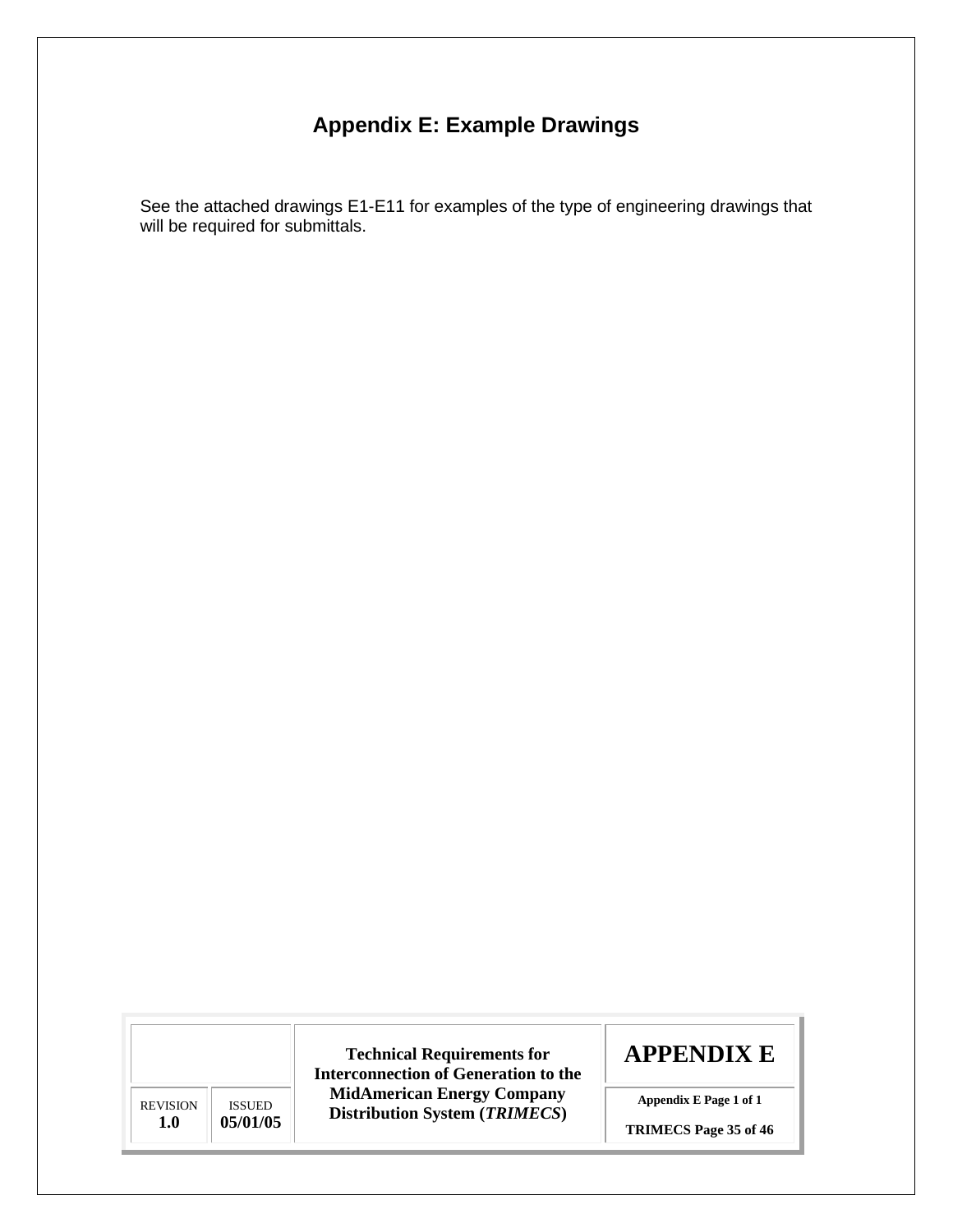## **Appendix F: Contact Forms**

## **Preliminary Approval Contact Form**

## <span id="page-35-0"></span>**Project Identification:**

 Project Name: \_\_\_\_\_\_\_\_\_\_\_\_\_\_\_\_\_\_\_\_\_\_\_\_\_\_\_\_\_\_\_\_\_\_\_\_\_\_\_\_\_\_\_\_\_\_\_\_\_\_\_\_\_\_\_ Facility Name and Location: \_\_\_\_\_\_\_\_\_\_\_\_\_\_\_\_\_\_\_\_\_\_\_\_\_\_\_\_\_\_\_\_\_\_\_\_\_\_\_\_\_\_\_\_\_

| <b>Applicant Information:</b>          |                                                                                                                              |                                     |  |  |  |
|----------------------------------------|------------------------------------------------------------------------------------------------------------------------------|-------------------------------------|--|--|--|
| <b>Facility Owner (applicant):</b>     |                                                                                                                              |                                     |  |  |  |
|                                        |                                                                                                                              |                                     |  |  |  |
|                                        |                                                                                                                              |                                     |  |  |  |
|                                        |                                                                                                                              |                                     |  |  |  |
|                                        |                                                                                                                              |                                     |  |  |  |
| Phone: _________________               |                                                                                                                              |                                     |  |  |  |
|                                        |                                                                                                                              |                                     |  |  |  |
| <b>Facility Owner Primary Contact:</b> |                                                                                                                              |                                     |  |  |  |
|                                        |                                                                                                                              |                                     |  |  |  |
| Address (if different from above):     |                                                                                                                              |                                     |  |  |  |
|                                        |                                                                                                                              |                                     |  |  |  |
|                                        |                                                                                                                              |                                     |  |  |  |
| Day Phone: ________________________    |                                                                                                                              | Night Phone: ______________________ |  |  |  |
|                                        |                                                                                                                              | Pager: ___________________________  |  |  |  |
|                                        |                                                                                                                              |                                     |  |  |  |
| Continued on the following page.       |                                                                                                                              |                                     |  |  |  |
|                                        |                                                                                                                              |                                     |  |  |  |
|                                        |                                                                                                                              |                                     |  |  |  |
|                                        | <b>Technical Requirements for</b><br><b>Interconnection of Generation to the</b>                                             | <b>APPENDIX F</b>                   |  |  |  |
| <b>REVISION</b><br><b>ISSUED</b>       | <b>MidAmerican Energy Company</b><br>Appendix F Page 1 of 3<br><b>Distribution System (TRIMECS)</b><br>TRIMECS Page 36 of 46 |                                     |  |  |  |
| 05/01/05<br>1.0                        |                                                                                                                              |                                     |  |  |  |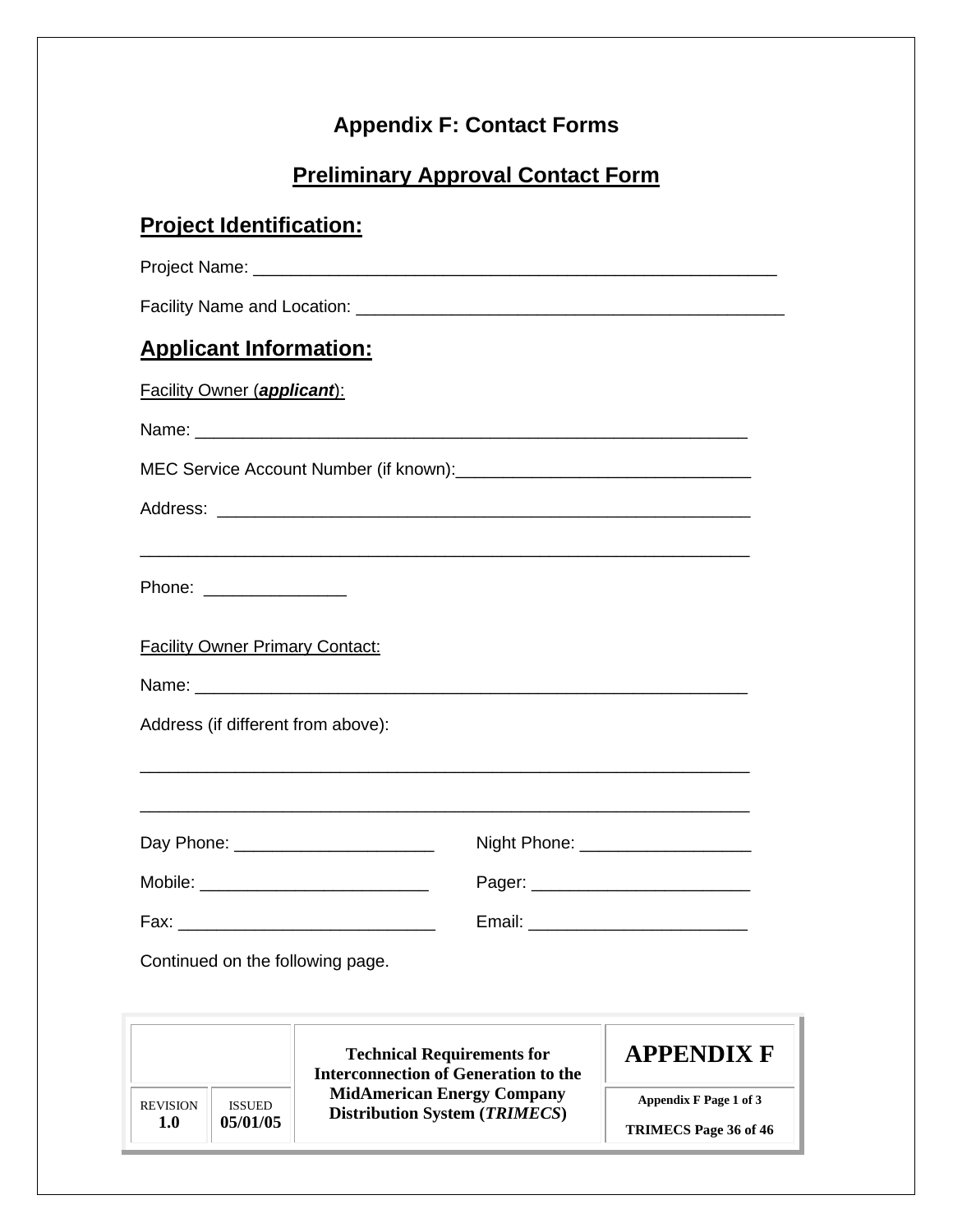## **Appendix F: Contact Forms**

## **Preliminary Approval Contact Form-continued**

| <b>Generator Information:</b> (refer to TRIMECS Section 4, and Appendix D for details;<br>check those that apply) |  |                                        |  |
|-------------------------------------------------------------------------------------------------------------------|--|----------------------------------------|--|
| Generator Size: [ ] Small [ ] Medium [ ] Large                                                                    |  |                                        |  |
|                                                                                                                   |  |                                        |  |
| Individual Unit Capacities (kW or kVA): ______________                                                            |  |                                        |  |
| <b>Generator Technology:</b><br>[ ] Synchronous Machine                                                           |  | Specify Prime Mover: _________________ |  |
| [ ] Inductive Machine                                                                                             |  |                                        |  |
| [ ] Self-Commutated Inverter                                                                                      |  |                                        |  |
| [] Line-Commutated Inverter                                                                                       |  |                                        |  |
| <b>Generator Transition Mode:</b>                                                                                 |  | [ ] Momentary Parallel                 |  |
| [ ] Extended Parallel                                                                                             |  | [] Continuous Parallel                 |  |
| <b>Generator Intended Use:</b>                                                                                    |  |                                        |  |
| <b>Emergency (or Back Up)</b><br>$\Box$                                                                           |  | $\lceil \ \rceil$ Stand-By             |  |
| <b>Export</b> (Please specify maximum power to be exported: _________)<br>$[\ ]$                                  |  |                                        |  |

 **Appendix F Page 2 of 3 TRIMECS Page 37 of 46 Technical Requirements for Interconnection of Generation to the MidAmerican Energy Company Distribution System (***TRIMECS***) APPENDIX F**  REVISION **1.0**  ISSUED **05/01/05**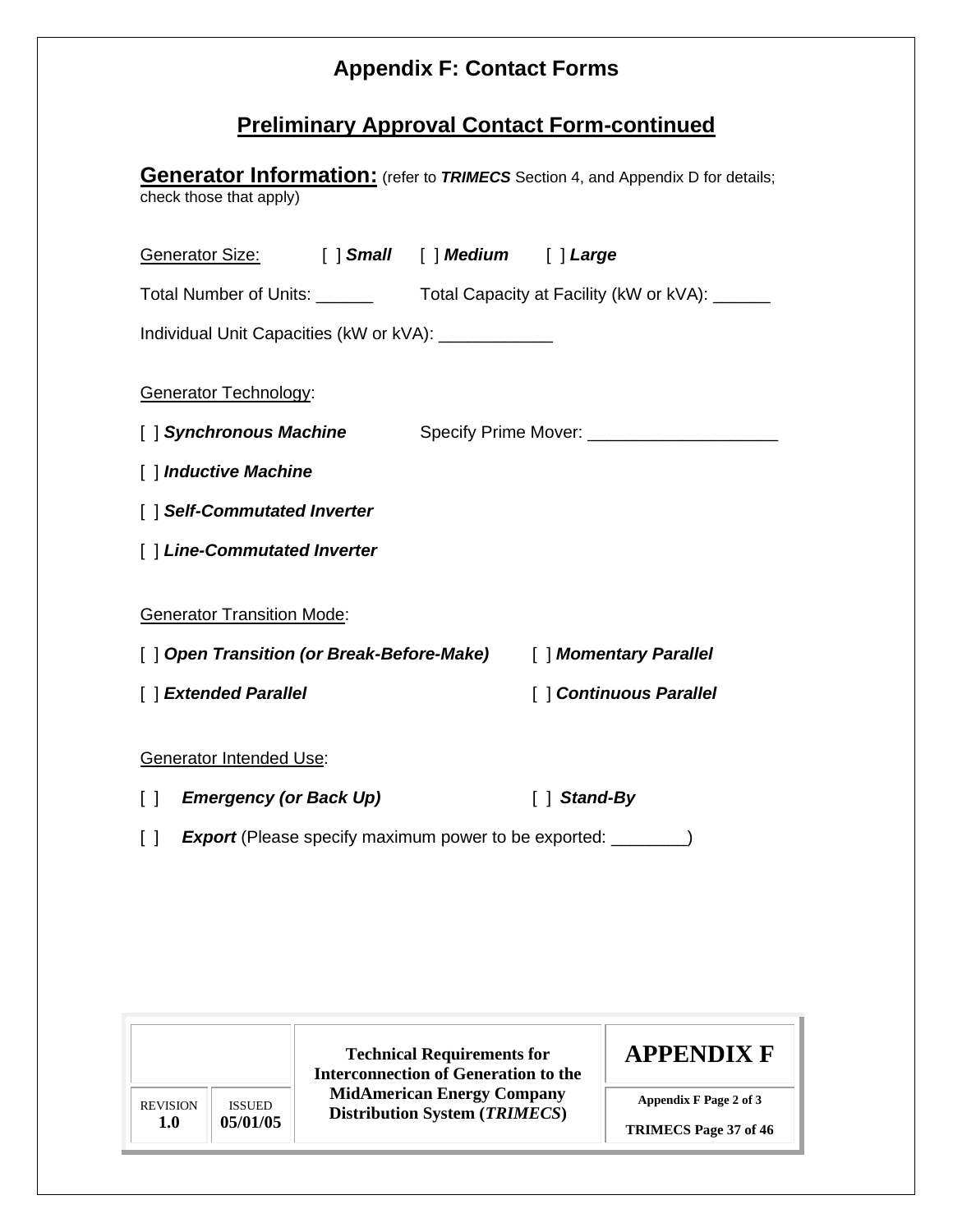## **Appendix F: Design Approval Contact Forms**

#### **Design Approval Contact Form**

| Sheet _____ of ____ for the above project.                                                                             |                                                                                     |                                                        |  |  |  |
|------------------------------------------------------------------------------------------------------------------------|-------------------------------------------------------------------------------------|--------------------------------------------------------|--|--|--|
|                                                                                                                        | Is this person the single-point-of-contact (SPC) for the project? [ ] Yes [ ] No    |                                                        |  |  |  |
|                                                                                                                        | Function (check one or more of the following):                                      |                                                        |  |  |  |
|                                                                                                                        | [ ] Project Management [ ] Engineering (design of the interconnection installation) |                                                        |  |  |  |
|                                                                                                                        | [ ] Electrical Contractor [ ] Relay Engineer (in charge of providing IPR settings)  |                                                        |  |  |  |
|                                                                                                                        | [ ] Testing Contractor (in charge of performing IPR testing)                        |                                                        |  |  |  |
|                                                                                                                        | [ ] Equipment Manufacturer or Supplier-please specify equipment provided below:     |                                                        |  |  |  |
| Is this person performing subcontracting work for someone other than the Facility<br>Owner? [ ] Yes [ ] No<br>Address: |                                                                                     |                                                        |  |  |  |
|                                                                                                                        |                                                                                     | Night Phone: _____________________                     |  |  |  |
|                                                                                                                        |                                                                                     |                                                        |  |  |  |
|                                                                                                                        |                                                                                     |                                                        |  |  |  |
|                                                                                                                        |                                                                                     |                                                        |  |  |  |
|                                                                                                                        | <b>Technical Requirements for</b><br><b>Interconnection of Generation to the</b>    | <b>APPENDIX F</b>                                      |  |  |  |
| <b>REVISION</b><br><b>ISSUED</b><br>05/01/05<br><b>1.0</b>                                                             | <b>MidAmerican Energy Company</b><br><b>Distribution System (TRIMECS)</b>           | Appendix F Page 3 of 3<br><b>TRIMECS Page 38 of 46</b> |  |  |  |
|                                                                                                                        |                                                                                     |                                                        |  |  |  |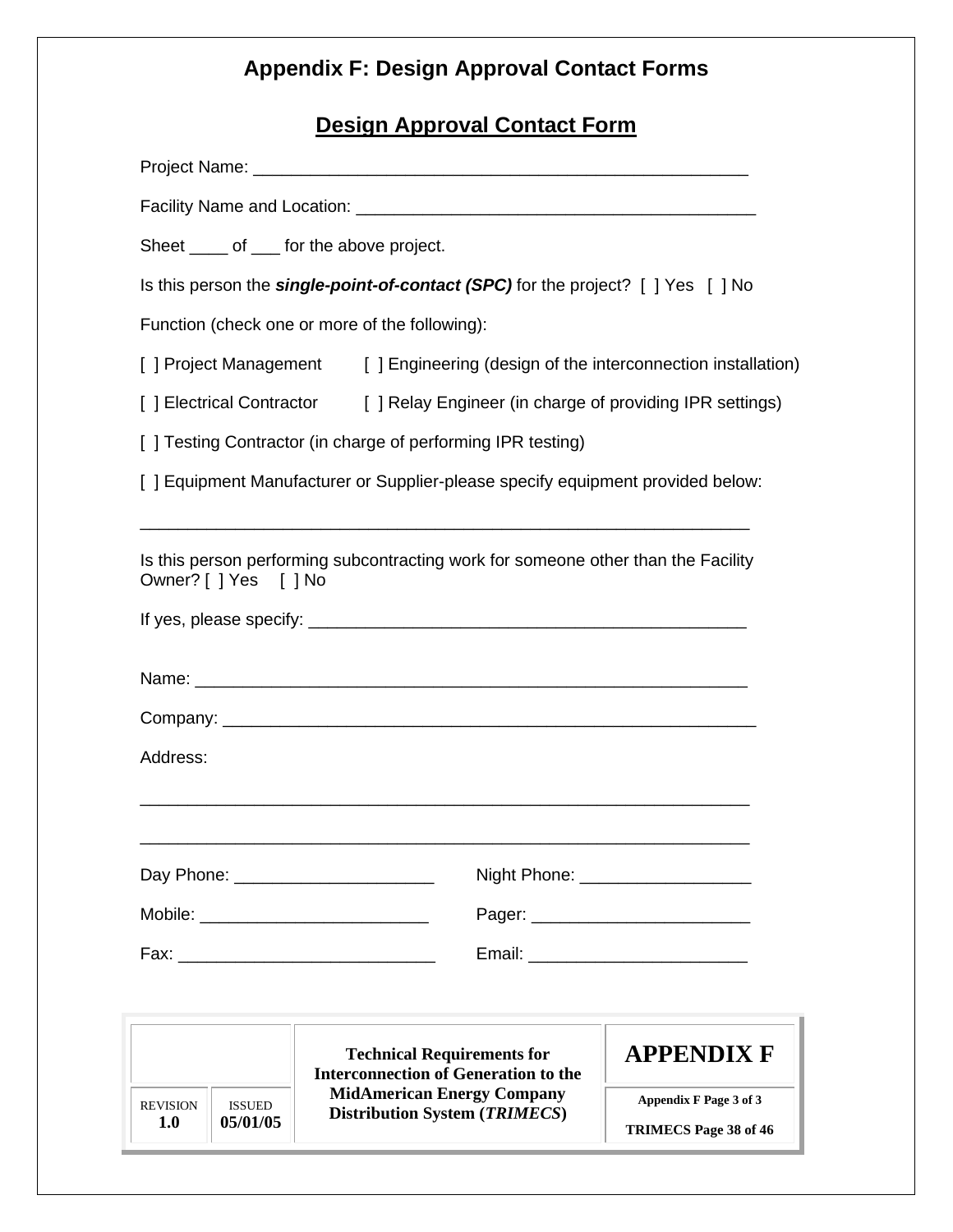- <span id="page-38-0"></span> **AR1.0** Each of the following protective relay functions is required at the interconnection point between the MEC system and the *facility owner's* facility. The protective relay functions may be implemented through several single-function protective relays or a single multi-function protective relay. In either case, operation of any of the following protective functions shall result in the immediate separation of the on-site generation source from the MEC feeder.
- **AR1.1** If a protective relay with multiple set point capability is specified for the *IPR*, the multiple set point capabilities of the relay shall be utilized as indicated below.
- **AR1.2** ALL *IPR* systems shall consist of the following elements:
	- **AR1.2.1** The *IPR* system shall have undervoltage (IEEE Device Function Number 27) element(s) that shall adhere to the following criteria:
		- **(a)** An undervoltage element shall be provided for each phase. Phase-to-phase undervoltage elements are prohibited.
		- **(b)** Single set point undervoltage elements shall operate if the monitored voltage drops below 88% of nominal for 0.5 seconds.
		- **(c)** Multiple set point undervoltage elements shall operate in 2 seconds if the monitored voltage drops below 88% of nominal and in 0.1 second if the monitored voltage drops below 50% of nominal.
	- **AR1.2.2** The *IPR* system shall have overvoltage (IEEE Device Function Number 59) element(s) that shall adhere to the following criteria:
		- **(a)** An overvoltage element shall be provided for each phase. Phase-to-phase overvoltage elements are prohibited.
		- **(b)** Single set point overvoltage elements shall operate if the monitored voltage rises above 115% of nominal for 0.5 seconds.
		- **(c)** Multiple set point overvoltage elements shall operate in 1 second if the monitored voltage rises above 110% of nominal and in 0.1 second if the monitored voltage rises above 120% of nominal.
	- **AR1.2.3** The *IPR* system shall have a single overfrequency (IEEE Device Function Number 81O) element that shall adhere to the following criteria:
		- **(a)** The overfrequency element shall be set to operate if the frequency rises above 60.5 Hz.
		- **(b)** The trip output of the overfrequency element shall be delayed by no more than 0.1 second.

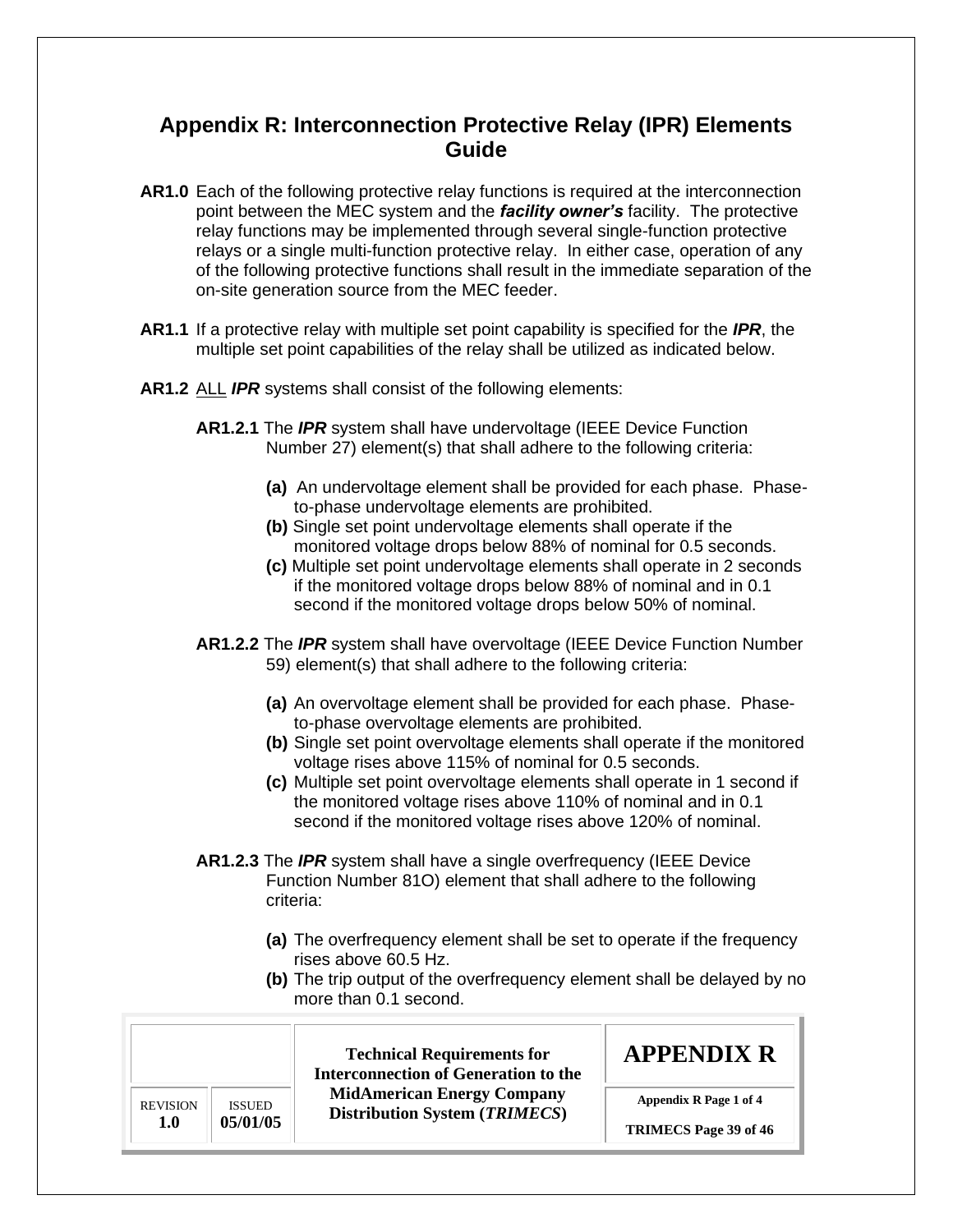- **AR1.2.4** The *IPR* system shall have underfrequency (IEEE Device Function Number 81U) element(s) that shall adhere to the following criteria:
	- **(a)** Single set point underfrequency elements shall operate if the frequency drops below 59.3 Hz for 0.25 seconds.
	- **(b)** Multiple set point underfrequency elements shall operate in 1 second if the frequency drops below 59.3 Hz and in 0.1 second if the frequency drops below 57.0 Hz.
- **AR1.3** For facilities whose *intended use* is other than *export*, the *IPR* system shall have directional power (IEEE Device Function Number 32) element(s).
	- **AR1.3.1** The directional power element(s) shall adhere to the following criteria:
		- **(a)** A directional power element shall be provided for each phase. Phase-to-phase and three phase directional power elements are not adequate.
		- **(b)** The directional power element shall be set to operate when the power (in kW) from the on-site generation at the *facility owner's* facility is greater than 5% of the three phase kW rating of the total of aggregate generation capacity at the facility.
		- **(c)** The trip output of the directional power element shall be delayed by no more than 2 seconds.
- **AR1.4** If the on-site generation at the facility has the capability to contribute 10% or more of the fault current available for a fault at the point of interconnection (as determined by the system *impact study*), the *IPR* shall have instantaneous directional overcurrent (IEEE Device Function Number 67I) element(s) designed to sense and clear faults that occur on the MEC feeder.
	- **AR1.4.1** These instantaneous directional overcurrent element(s) shall comply with the following criteria:
		- **(a)** An instantaneous directional overcurrent element shall be provided for each phase.
		- **(b)** The instantaneous directional overcurrent elements shall be set to operate at 150% percent of generation full load amps at the appropriate voltage.
		- **(c)** The trip output of the instantaneous overcurrent elements shall be delayed by no more than 0.4 seconds.

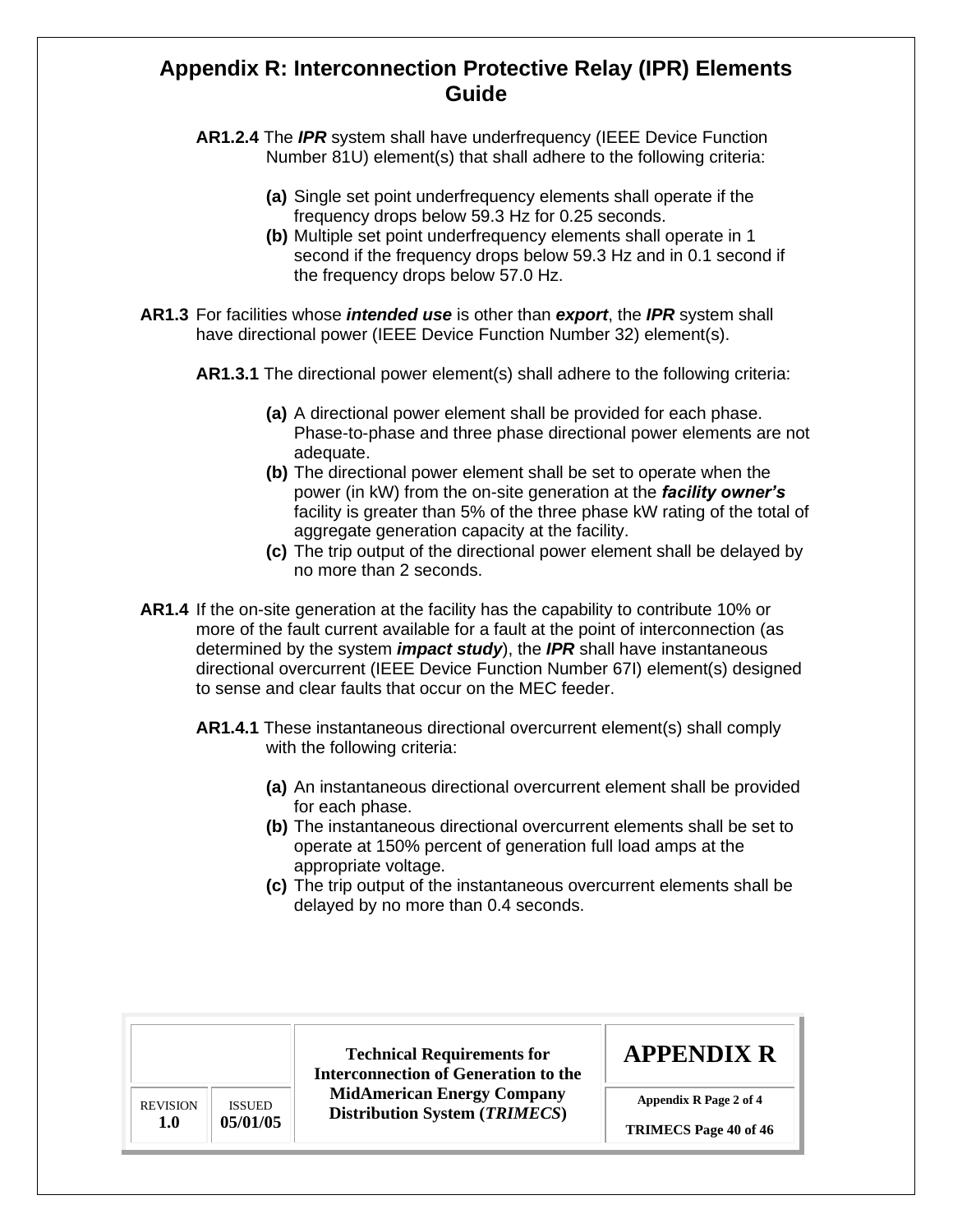- **AR1.5** If the installation is interconnected with the MEC distribution system with a delta- wye transformer with the delta winding on the utility side (Note that this type of connection shall only be allowed in **EXTRAORDINARY** circumstances as determined on a case-by-case basis by MEC.), the *IPR* shall have a single zero sequence overvoltage (ANSI-IEEE Relay Function Number 59G or 59N) element that shall comply with the following criteria:
- **AR1.5.1** The zero sequence overvoltage element shall comply with the following criteria:
	- **(a)** The zero sequence overvoltage element's sensing inputs shall be connected to monitor the 3V0 voltage on the utility side of the interconnection transformer, i.e. the delta side.
	- **(b)** The sensing inputs to the zero sequence overvoltage element shall be a set of three instrument potential transformers that shall be connected grounded wye on the primary and broken corner delta on the secondary. The use of a single instrument transformer to provide zero sequence voltage sensing is prohibited.
	- **(c)** The zero sequence overvoltage element shall be frequency compensated to respond only to the 60 Hz fundamental frequency.
	- **(d)** The zero sequence overvoltage element shall be set to operate at 20% of nominal phase to ground potential.
	- **(e)** The trip output of the zero sequence overvoltage element shall be delayed by no more than 0.5 seconds.
- **AR1.6** The requirements stated above are summarized in Table AR-1 on the following page.

REVISION **1.0**  ISSUED **05/01/05** 

**Technical Requirements for Interconnection of Generation to the MidAmerican Energy Company Distribution System (***TRIMECS***)** 

## **APPENDIX R**

 **Appendix R Page 3 of 4** 

 **TRIMECS Page 41 of 46**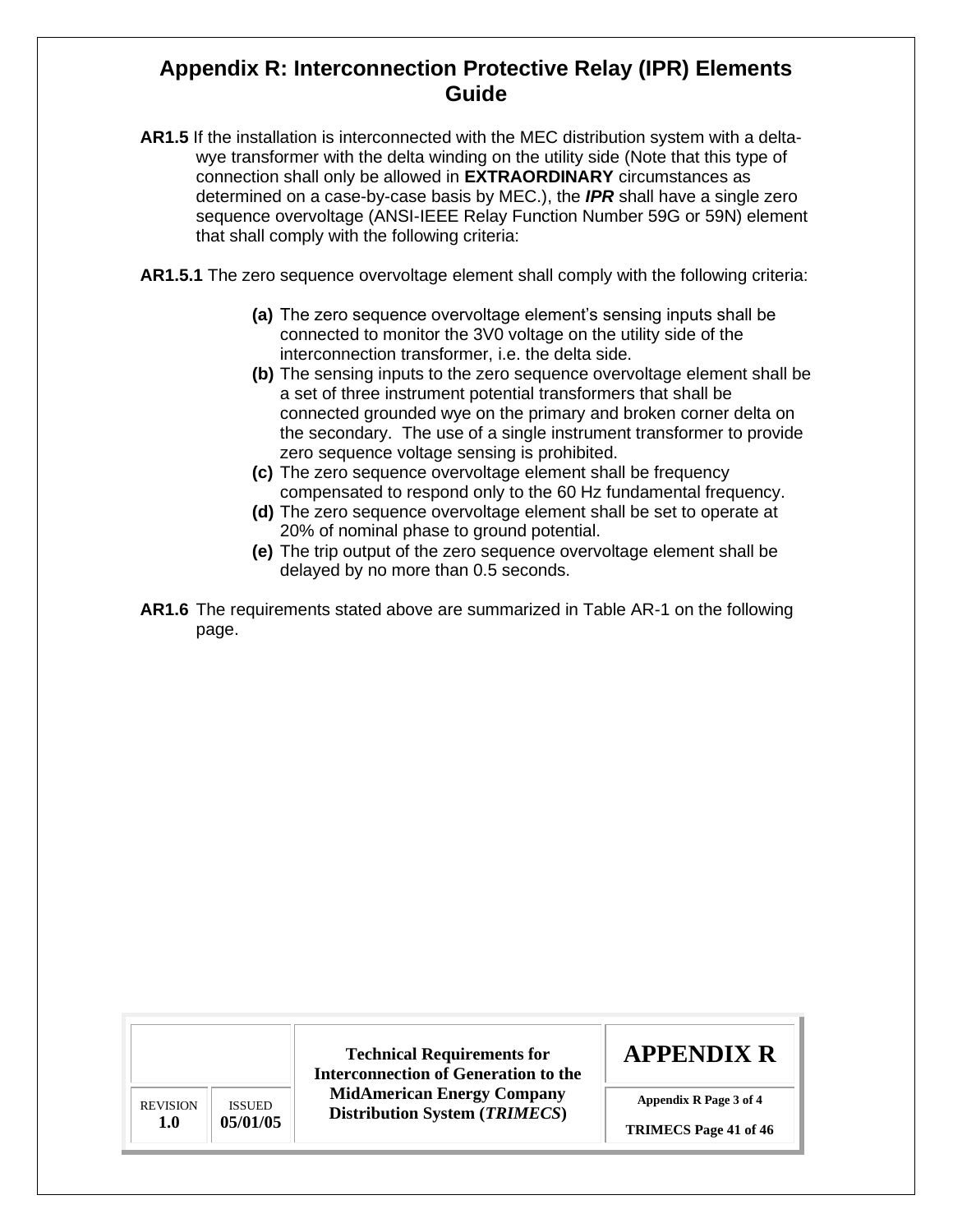| <b>Element</b> | <b>Set Point</b>             | <b>Time Delay</b>                      |
|----------------|------------------------------|----------------------------------------|
| $27-1$         | 88%1                         | $0.5$ second <sup>2</sup><br>2 seconds |
| $27 - 2$       | 50%1                         | $0.1$ second                           |
| $59-1$         | 115%1,2<br>110% <sup>1</sup> | $0.5$ second <sup>2</sup><br>1 second  |
| $59 - 2$       | 120% <sup>1</sup>            | 0.1 second                             |
| <b>810</b>     | 60.5 Hz                      | 0.1 second                             |
| $81U-1$        | 59.3 Hz                      | $0.25$ second <sup>2</sup><br>1 second |
| 81U-2          | 57.0 Hz                      | 0.1 second                             |
| 32             | $5\%$ <sup>3</sup>           | 2 seconds or less                      |
| 671            | 150% <sup>4</sup>            | 0.4 second or less                     |
| 59N or 59G     | 20%1                         | 0.5 second or less                     |

 **Table AR-1: Summary of required relay element set points and time delays.** 

#### **Notes to Table AR-1:**

<sup>1</sup> This setting in percent of nominal phase-to-ground potential.

 $2$  This setting applies to single set point relays only.

<sup>3</sup>This setting in percent of the three phase kW rating of the total aggregate generation capacity.

<sup>4</sup>This setting in percent of generation full load amps at the appropriate voltage.

|                 |                                                                                            | <b>APPENDIX R</b><br><b>Technical Requirements for</b><br><b>Interconnection of Generation to the</b> |                              |
|-----------------|--------------------------------------------------------------------------------------------|-------------------------------------------------------------------------------------------------------|------------------------------|
| <b>REVISION</b> | <b>MidAmerican Energy Company</b><br><b>ISSUED</b><br><b>Distribution System (TRIMECS)</b> | Appendix R Page 4 of 4                                                                                |                              |
| 1.0             | 05/01/05                                                                                   |                                                                                                       | <b>TRIMECS</b> Page 42 of 46 |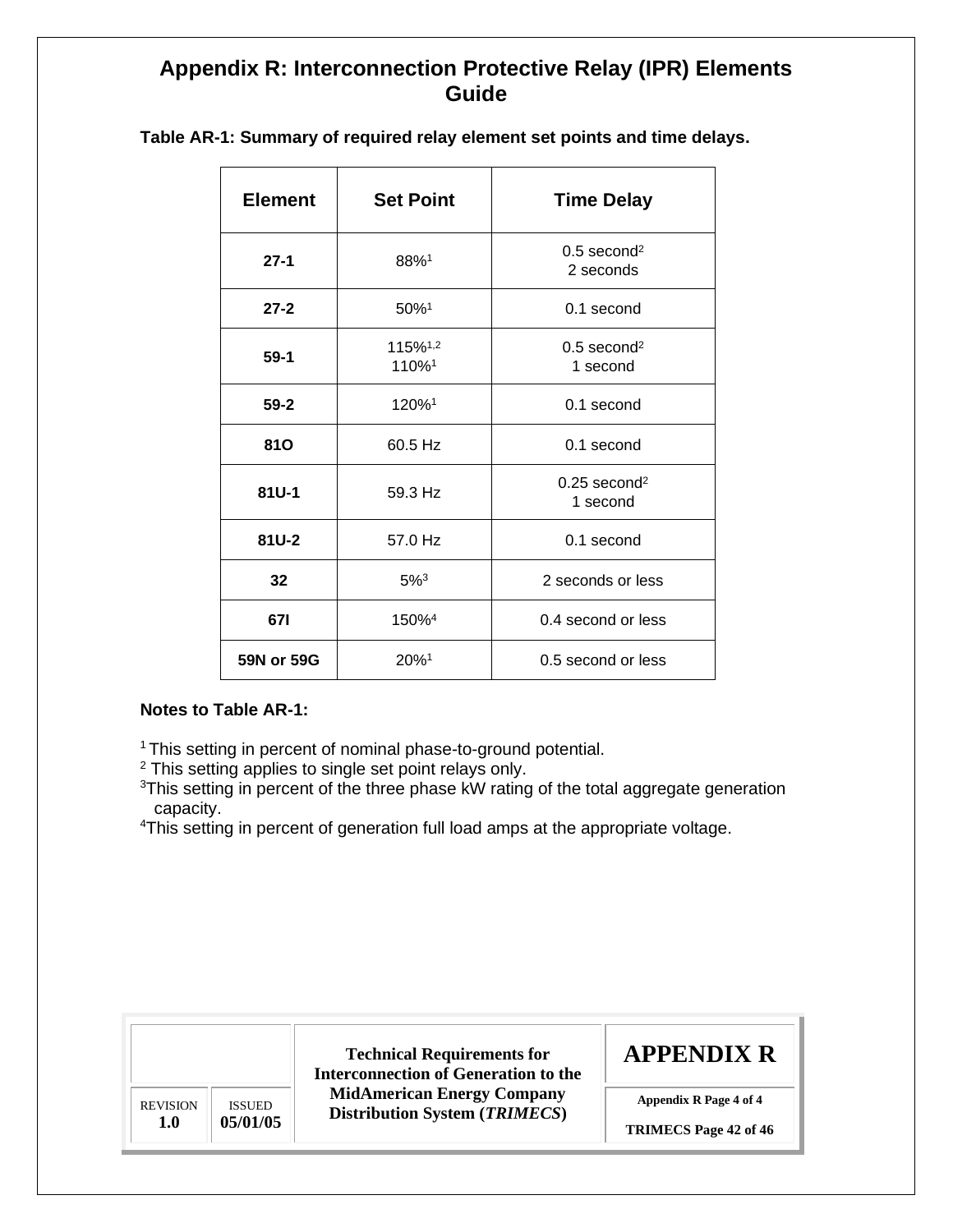## <span id="page-42-0"></span> **Appendix T: Interconnection Protective Relay Discrete Test Sheet**

|                                    | Project Name: __________                                                       |                                                        |                                                   |                                     |     |                         |
|------------------------------------|--------------------------------------------------------------------------------|--------------------------------------------------------|---------------------------------------------------|-------------------------------------|-----|-------------------------|
|                                    | Relay Model: _____________                                                     |                                                        |                                                   | Sheet 1 of 3                        |     |                         |
| <b>Relay</b><br><b>Element</b>     | <b>Equivalent</b><br><b>Setting</b><br><b>Parameter</b><br>in.<br><b>Relay</b> | <b>Setting in</b><br><b>Relay</b><br><b>Quantities</b> | <b>Tolerance</b><br>in Relay<br><b>Quantities</b> | <b>Pickup As</b><br><b>Measured</b> | OK? | <b>Test</b><br>Quantity |
| <b>Undervoltage Relay Elements</b> |                                                                                |                                                        |                                                   |                                     |     |                         |
| $27 - 1 - A$                       |                                                                                | V                                                      | V                                                 | $\mathbf{V}$                        |     | <b>NA</b>               |
| $27 - 1 - B$                       |                                                                                | $\mathbf V$                                            | V                                                 | $\mathbf{V}$                        |     | <b>NA</b>               |
| $27 - 1 - C$                       |                                                                                | V                                                      | V                                                 | V                                   |     | <b>NA</b>               |
| $27 - 2 - A$                       |                                                                                | $\mathbf V$                                            | $\mathbf V$                                       | $\mathbf V$                         |     | <b>NA</b>               |
| $27 - 2 - B$                       |                                                                                | $\overline{V}$                                         | $\mathbf V$                                       | $\mathbf{V}$                        |     | <b>NA</b>               |
| $27 - 2 - C$                       |                                                                                | $\overline{\mathsf{V}}$                                | $\overline{\mathsf{V}}$                           | $\overline{\mathsf{V}}$             |     | <b>NA</b>               |
| 27-1 TD                            |                                                                                | ${\bf S}$                                              | ${\bf S}$                                         | S                                   |     | 80% of                  |
| 27-2 TD                            |                                                                                | ${\bf S}$                                              | S                                                 | ${\bf S}$                           |     | <b>SET</b>              |
| <b>Overvoltage Relay Elements</b>  |                                                                                |                                                        |                                                   |                                     |     |                         |
| $59 - 1 - A$                       |                                                                                | V                                                      | V                                                 | V                                   |     | <b>NA</b>               |
| $59 - 1 - B$                       |                                                                                | $\overline{V}$                                         | $\mathbf V$                                       | $\mathbf{V}$                        |     | <b>NA</b>               |
| $59 - 1 - C$                       |                                                                                | V                                                      | $\mathbf V$                                       | $\overline{V}$                      |     | <b>NA</b>               |
| $59 - 2 - A$                       |                                                                                | $\mathbf V$                                            | $\mathbf V$                                       | $\mathbf V$                         |     | <b>NA</b>               |
| $59 - 2 - B$                       |                                                                                | $\mathbf{V}$                                           | $\mathbf V$                                       | $\mathbf{V}$                        |     | <b>NA</b>               |
| 59-2-C                             |                                                                                | $\mathbf V$                                            | $\mathbf V$                                       | $\mathbf{V}$                        |     | <b>NA</b>               |
| 59-1 TD                            |                                                                                | ${\bf S}$                                              | ${\bf S}$                                         | ${\bf S}$                           |     | 120% of                 |
| 59-2 TD                            |                                                                                | S                                                      | S                                                 | $\mathbf S$                         |     | <b>SET</b>              |

*Comments:* 

 **Appendix T Page 1 of 3 TRIMECS Page 43 of 46 Technical Requirements for Interconnection of Generation to the MidAmerican Energy Company Distribution System (***TRIMECS***) APPENDIX T**  REVISION **1.0**  ISSUED **05/01/05**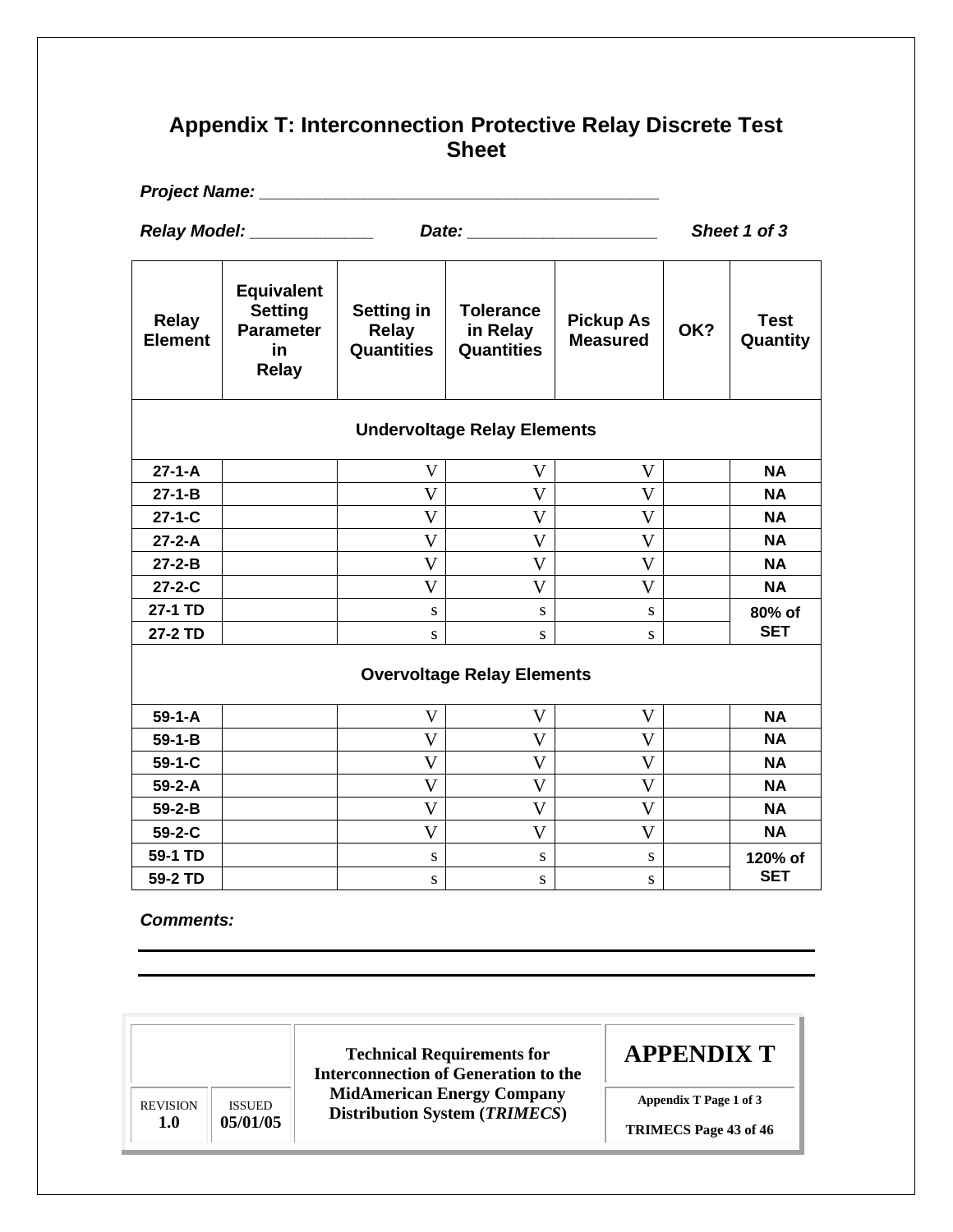#### **Appendix T: Interconnection Protective Relay Discrete Test Sheet**

 *Project Name: \_\_\_\_\_\_\_\_\_\_\_\_\_\_\_\_\_\_\_\_\_\_\_\_\_\_\_\_\_\_\_\_\_\_\_\_\_\_\_\_\_\_* 

|                                | Relay Model: Nellay<br>Date:                                                  |                                                 | Sheet 2 of 3                                      |                                     |     |                         |
|--------------------------------|-------------------------------------------------------------------------------|-------------------------------------------------|---------------------------------------------------|-------------------------------------|-----|-------------------------|
| <b>Relay</b><br><b>Element</b> | <b>Equivalent</b><br><b>Setting</b><br><b>Parameter</b><br>in<br><b>Relay</b> | Setting in<br><b>Relay</b><br><b>Quantities</b> | <b>Tolerance</b><br>in Relay<br><b>Quantities</b> | <b>Pickup As</b><br><b>Measured</b> | OK? | <b>Test</b><br>Quantity |
| <b>810</b>                     |                                                                               | Hz                                              | Hz                                                | Hz                                  |     | <b>NA</b>               |
| <b>810 TD</b>                  |                                                                               | S                                               | S                                                 | S                                   |     | 120% of<br><b>SET</b>   |
|                                |                                                                               |                                                 | <b>Underfrequency Relay Elements</b>              |                                     |     |                         |
| 81U-1                          |                                                                               | Hz                                              | Hz                                                | Hz                                  |     | <b>NA</b>               |
| 81U-1 TD                       |                                                                               | S                                               | S                                                 | S                                   |     | 80% of<br><b>SET</b>    |
| 81U-2                          |                                                                               | Hz                                              | Hz                                                | Hz                                  |     | <b>NA</b>               |
| <b>04U A TR</b>                |                                                                               |                                                 |                                                   |                                     |     | 80% of                  |

**SET** 

**81U-2 TD**  $\begin{vmatrix} s & s & s \end{vmatrix}$  is s

*Comments:* 

 **Appendix T Page 2 of 3 TRIMECS Page 44 of 46 Technical Requirements for Interconnection of Generation to the MidAmerican Energy Company Distribution System (***TRIMECS***) APPENDIX T**  REVISION **1.0**  ISSUED **05/01/05**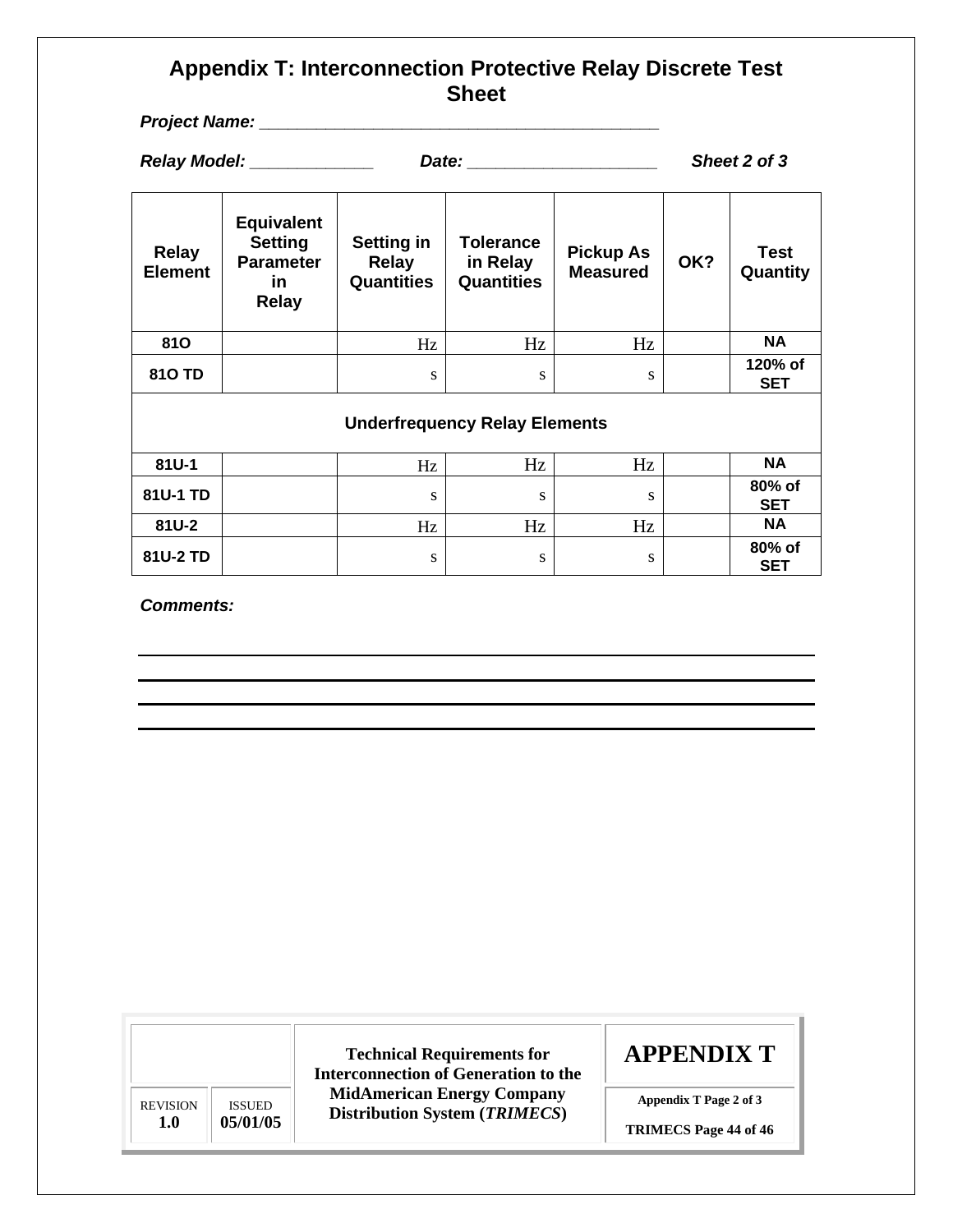#### **Appendix T: Interconnection Protective Relay Discrete Test Sheet**

|                                                                                                                                                                                                                                                             | Project Name: Name                                                            |                                                        |                                                   |                                     |              |                                |
|-------------------------------------------------------------------------------------------------------------------------------------------------------------------------------------------------------------------------------------------------------------|-------------------------------------------------------------------------------|--------------------------------------------------------|---------------------------------------------------|-------------------------------------|--------------|--------------------------------|
| Relay Model: ____________<br>Date: the contract of the contract of the contract of the contract of the contract of the contract of the contract of the contract of the contract of the contract of the contract of the contract of the contract of the cont |                                                                               |                                                        |                                                   |                                     | Sheet 3 of 3 |                                |
| <b>Relay</b><br><b>Element</b>                                                                                                                                                                                                                              | <b>Equivalent</b><br><b>Setting</b><br><b>Parameter</b><br>in<br><b>Relay</b> | <b>Setting in</b><br><b>Relay</b><br><b>Quantities</b> | <b>Tolerance</b><br>in Relay<br><b>Quantities</b> | <b>Pickup As</b><br><b>Measured</b> | OK?          | <b>Relay</b><br><b>Element</b> |
| <b>Reverse Power Element</b>                                                                                                                                                                                                                                |                                                                               |                                                        |                                                   |                                     |              |                                |
| $32-A$                                                                                                                                                                                                                                                      |                                                                               | W                                                      | W                                                 | W                                   |              | <b>NA</b>                      |
| $32-B$                                                                                                                                                                                                                                                      |                                                                               | W                                                      | W                                                 | W                                   |              | <b>NA</b>                      |
| $32-C$                                                                                                                                                                                                                                                      |                                                                               | W                                                      | W                                                 | W                                   |              | <b>NA</b>                      |
| <b>32 TD</b>                                                                                                                                                                                                                                                |                                                                               | S                                                      | S                                                 | S                                   |              | 120% of<br><b>SET</b>          |
| <b>Instantaneous Directional Overcurrent Element</b>                                                                                                                                                                                                        |                                                                               |                                                        |                                                   |                                     |              |                                |
| 67I-A                                                                                                                                                                                                                                                       |                                                                               | A                                                      | A                                                 | A                                   |              | <b>NA</b>                      |
| 67I-B                                                                                                                                                                                                                                                       |                                                                               | $\mathbf{A}$                                           | $\mathbf{A}$                                      | $\mathbf{A}$                        |              | <b>NA</b>                      |
| 67I-C                                                                                                                                                                                                                                                       |                                                                               | $\overline{A}$                                         | A                                                 | $\mathbf{A}$                        |              | $N_A$                          |
| <b>671 TD</b>                                                                                                                                                                                                                                               |                                                                               | S                                                      | S                                                 | S                                   |              | 120% of<br><b>SET</b>          |
| Zero Sequence Overvoltage Element                                                                                                                                                                                                                           |                                                                               |                                                        |                                                   |                                     |              |                                |
| 59N                                                                                                                                                                                                                                                         |                                                                               | V                                                      | V                                                 | V                                   |              | <b>NA</b>                      |
| <b>59N TD</b>                                                                                                                                                                                                                                               |                                                                               | S                                                      | S                                                 | S                                   |              | 120% of<br><b>SET</b>          |

*Comments:* 

|                 |               | <b>Technical Requirements for</b><br><b>Interconnection of Generation to the</b> | <b>APPENDIX T</b>            |
|-----------------|---------------|----------------------------------------------------------------------------------|------------------------------|
| <b>REVISION</b> | <b>ISSUED</b> | <b>MidAmerican Energy Company</b><br><b>Distribution System (TRIMECS)</b>        | Appendix T Page 3 of 3       |
| 1.0             | 05/01/05      |                                                                                  | <b>TRIMECS</b> Page 45 of 46 |